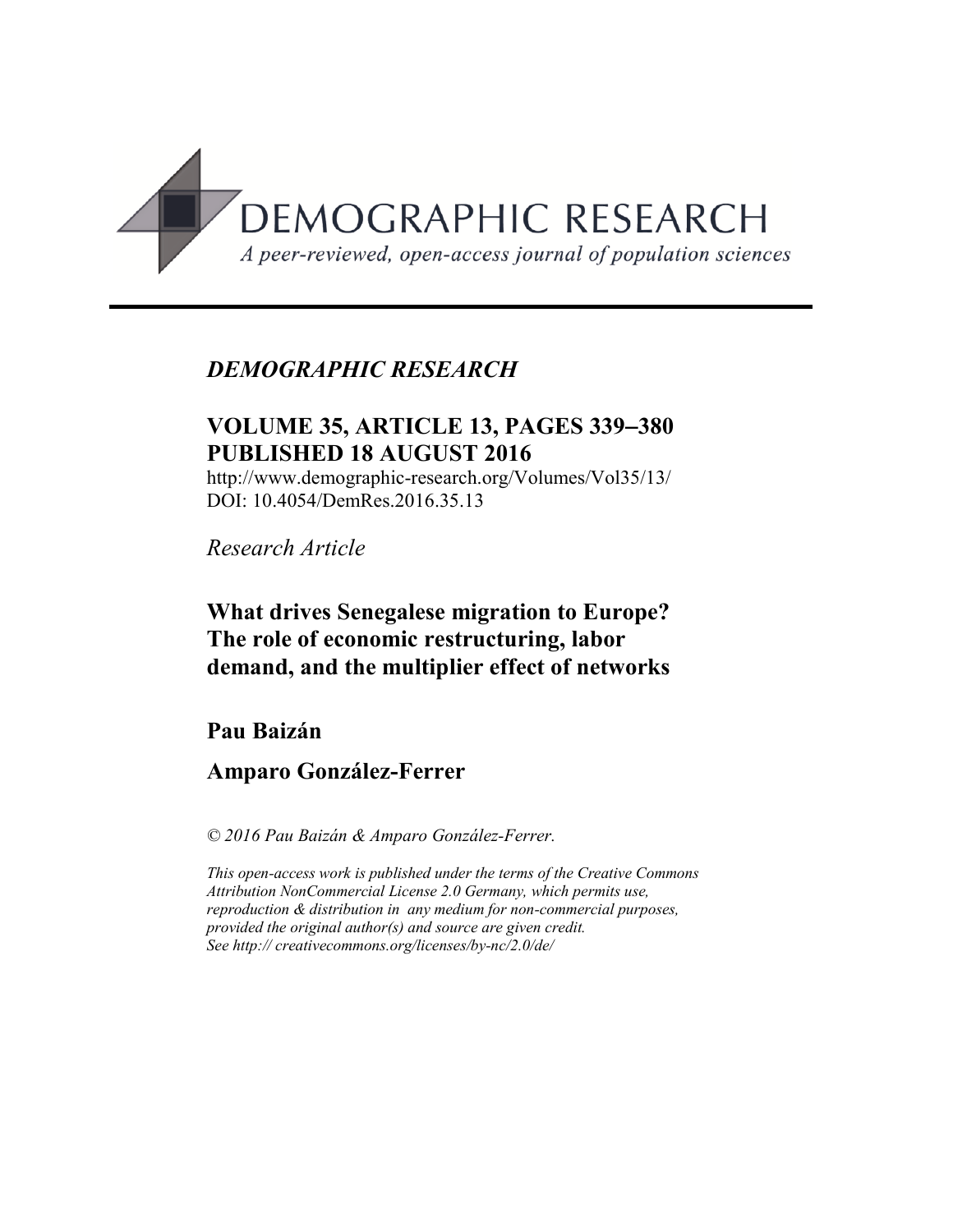# **Contents**

| $\mathbf{1}$   | Introduction                                                                                                               | 340        |
|----------------|----------------------------------------------------------------------------------------------------------------------------|------------|
| $\overline{2}$ | The surge of Senegalese migration to Europe                                                                                | 342        |
| 3              | Linking theories with context                                                                                              | 343        |
| 3.1            | Migration as a response to increased economic insecurity                                                                   | 343        |
| 3.2            | New employment opportunities in Europe                                                                                     | 347        |
| 3.3<br>3.4     | Personal resources and the viability of migration as a strategy<br>The interaction between social capital and labor demand | 348<br>350 |
| $\overline{4}$ | Data and variables                                                                                                         | 352        |
| 5              | Methods                                                                                                                    | 357        |
| 6              | Results                                                                                                                    | 359        |
| 6.1            | Life course and family variables                                                                                           | 361        |
| 6.2            | Economic Insecurity Hypothesis                                                                                             | 364        |
| 6.3            | Social Capital Hypothesis                                                                                                  | 366        |
| 6.4            | Labor Demand Hypothesis                                                                                                    | 366        |
| 6.5            | Hypothesis of Interaction between Labor Demand and Social<br>Capital                                                       | 367        |
| 7              | Conclusions                                                                                                                | 368        |
| 8              | Acknowledgments                                                                                                            | 370        |
|                | References                                                                                                                 | 371        |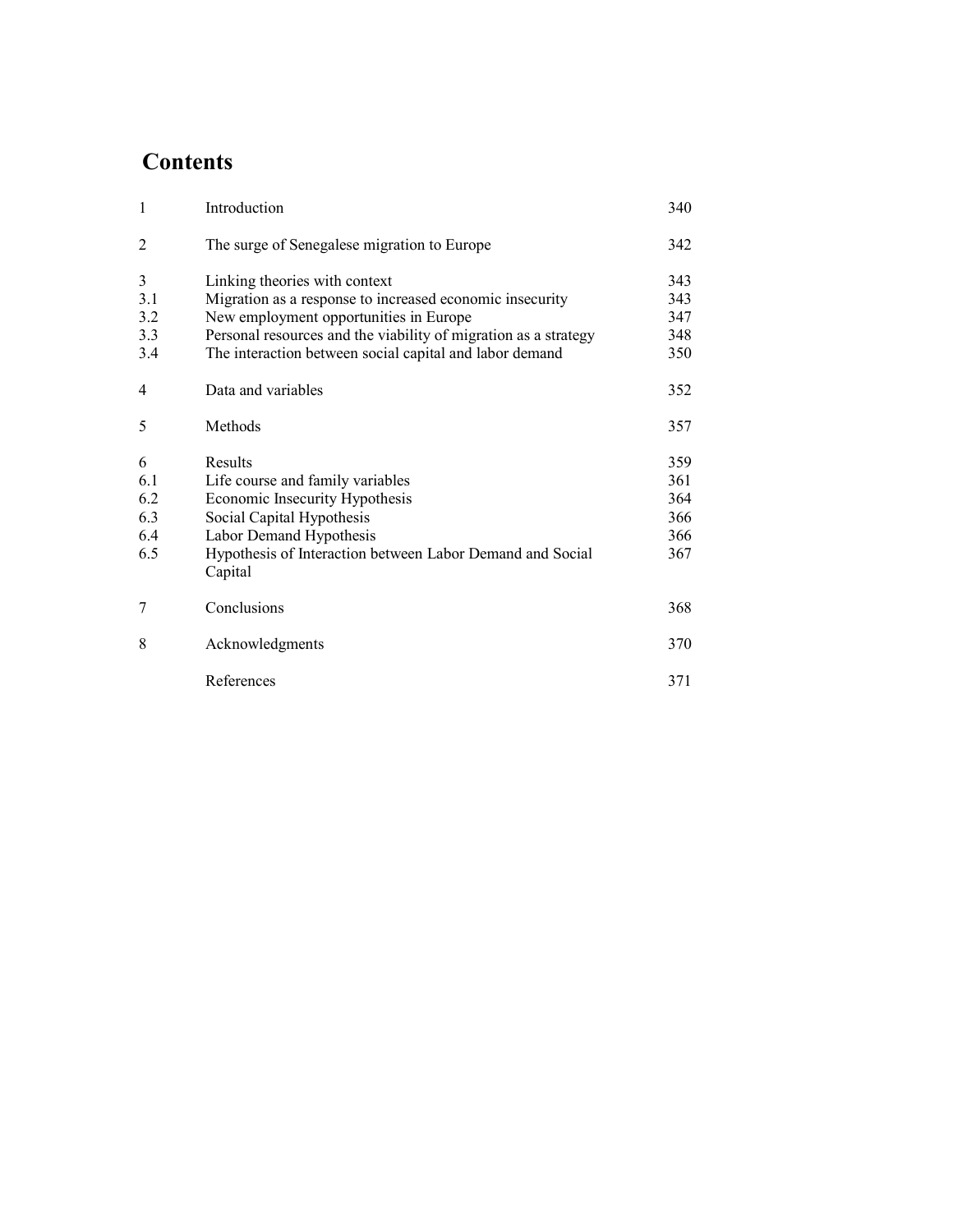# **What drives Senegalese migration to Europe? The role of economic restructuring, labor demand, and the multiplier effect of networks**

## **Pau Baizán[1](#page-2-0)**

## **Amparo González-Ferrer[2](#page-2-1)**

## **Abstract**

## **BACKGROUND**

International migration from Sub-Saharan Africa to Europe is poorly understood. Furthermore, existing studies pay insufficient attention to the links between the microlevel factors and political, social, and economic processes in both origin and destination areas. Here we integrate insights from institutional approaches in migration and development research with perspectives that highlight the role of labor market and social capital.

## **OBJECTIVE**

We analyze the contextual and individual-level determinants of migration from Senegal to France, Italy, and Spain since the mid-1970s. We examine the following hypotheses: (1) In Senegal, the deterioration of living conditions and heightened economic insecurity have created the conditions for increasing out-migration propensities. (2) In Europe, labor market restructuring has increased job opportunities in particular places and job niches. (3) In facilitating access of Senegalese migrants to jobs in Europe, social networks have linked these two processes. (4) The conjunction of periods of strong labor demand and the availability of personal networks in Europe creates a boosting effect on the migration probabilities of the Senegalese to Europe.

## **METHODS**

We use event history models to analyze life course data from the Migrations between Africa and Europe survey (2008).

## **RESULTS**

Our empirical results concerning both individual socioeconomic indicators and contextual indicators provide consistent support for the four hypotheses proposed.

<span id="page-2-0"></span><sup>&</sup>lt;sup>1</sup> Universitat Pompeu Fabra, Ramon Trias Fargas 25, 08005 Barcelona, Spain. 2 ICREA, Pg. Lluís Companys 23, 08010 Barcelona, Spain. E-Mail: pau.baizan@upf.edu.

<span id="page-2-1"></span><sup>&</sup>lt;sup>2</sup> Spanish Council for Scientific Research (CSIC), Spain.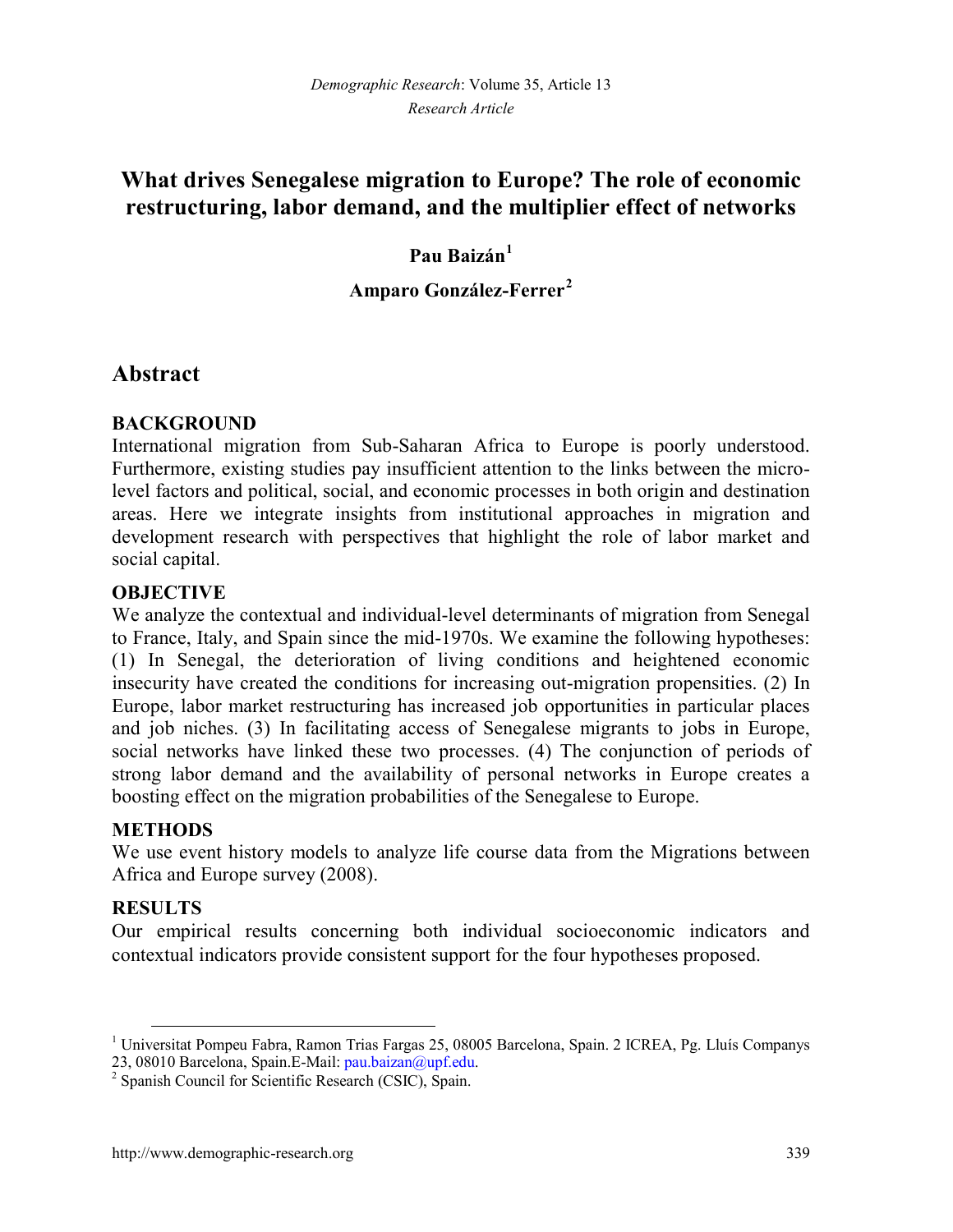## **CONCLUSIONS**

The initiation and expansion of migration between Senegal and Europe stem from the simultaneous presence of several key factors at origin and destination, including processes of economic restructuring and the mutually reinforcing process of social capital formation and changing labor market conditions. These factors are historically contingent, but they may have a wider relevance in the explanation of migration from developing countries to developed countries.

## **1. Introduction**

Although the literature on migration determinants in sub-Saharan Africa is extensive, most focuses on internal migration (Lucas 2006). Compared to the theoretical and empirical literature of international migration elsewhere, relatively little is known about international African migration, especially that outside the continent (Adepoju 2004; Lucas 2006; Grillo and Mazzucato 2008; Hatton and Williamson 2003). Most existing studies have adopted a qualitative approach, and the few quantitative studies are based either on aggregate data or cross-sectional micro-data (e.g.*,* Hatton and Williamson 2003; Schoorl et al. 2000; van Dalen, Groenewold, and Schoorl 2005). As a result, there is a dearth of knowledge and quantitative empirical evidence about what drives migration from Sub-Saharan Africa, and whether this is similar to migration from other geographical regions.

Acknowledging the need for appropriate data to remedy this state of affairs, the Migrations between Africa and Europe (MAFE) project collected rich retrospective biographical data in several locations in Africa and Europe (Beauchemin 2012)<sup>[3](#page-3-0)</sup>. Here we use MAFE data to examine the drivers of Senegalese migration to Europe between 1976 and 2008. This migration system is an example of migration from Sub-Saharan Africa to developed societies. Although comparatively modest in absolute numbers, this migration stream has developed quickly since the 1980s.

In this study we pay particular attention to the links between the micro-level factors that influence migration decisions and political, social, and economic processes in both Senegal and Europe. Very few empirical studies have examined how migration relates to historical social and economic transformations (Sassen 1988; Portes 1997; Castles and Miller 2009). Our perspective highlights the importance of institutions in

<span id="page-3-0"></span><sup>&</sup>lt;sup>3</sup> MAFE investigates migration between Senegal and France, Italy, and Spain; migration between Ghana and the United Kingdom and the Netherlands; and migration between the Democratic Republic of Congo and Belgium and the United Kingdom.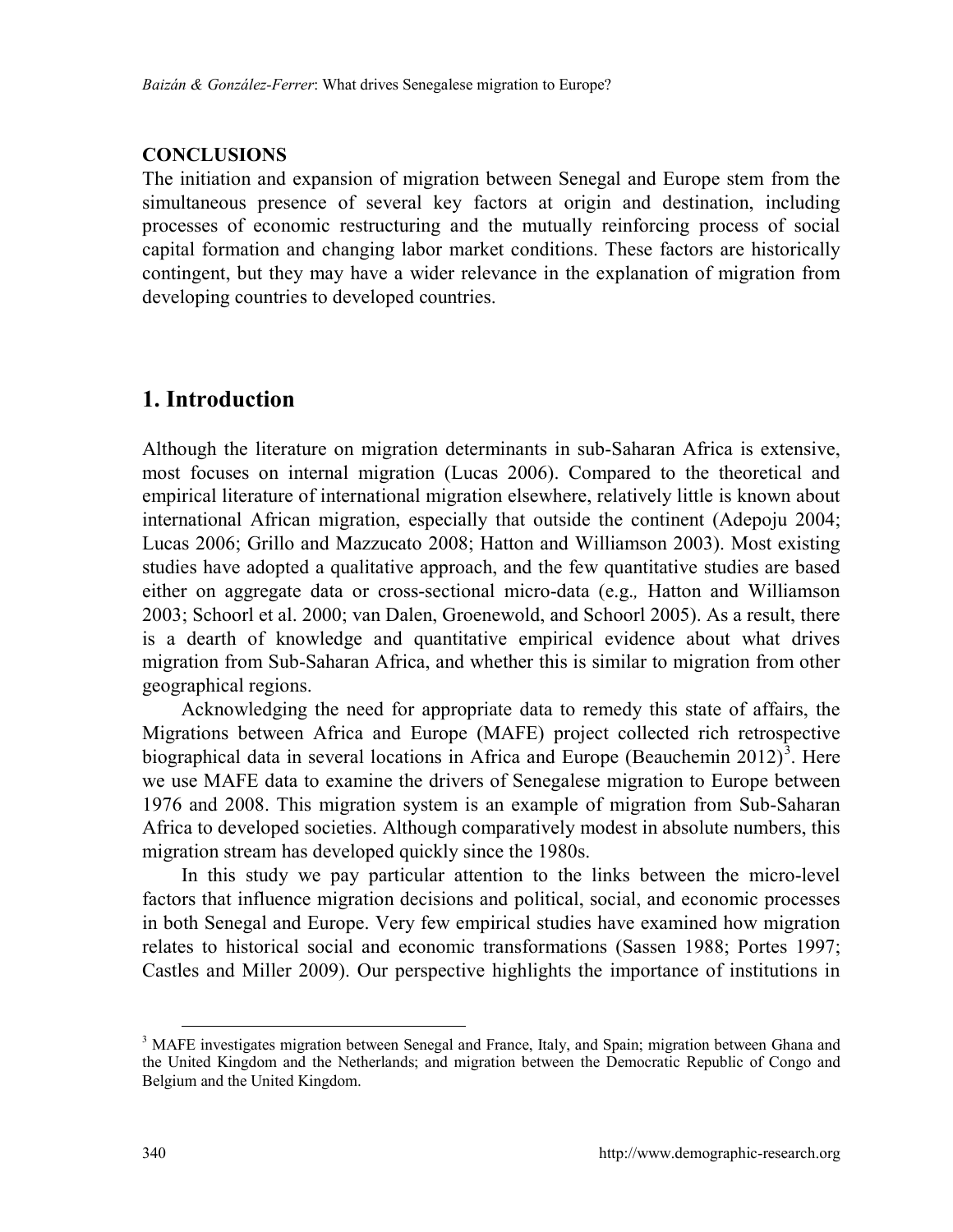regulating migration behavior and shaping migration dynamics<sup>[4](#page-4-0)</sup>. Particularly useful for our purposes are several insights from institutional approaches in economics and development research that analyze how social institutions regulate migration behavior (Stark 1991; de Haan 1999; Ellis 2000). The specific characteristics of the origin and destination labor markets are central to understanding migration (Piore 1979; Portes and Bach 1985; Reyneri 2003; Villarreal and Blanchard 2013). Social groups and relationships, including migration networks and families, greatly influence migration (Massey 1990; Stark 1991). Although different, the perspectives above share several conceptual parallels. They place individual behavior in a wider societal context, analyzing how social institutions function and their role in migration. By highlighting the role of families and social networks they take into account (household) decisionmaking. We argue that integrating these perspectives can enhance the understanding of migration processes through a more complete consideration of how origin and destination factors interact.

Our analyses focus on the following hypotheses:

- 1) Economic Insecurity Hypothesis: The long period of economic recession experienced in Senegal and the associated reshaping of social and economic relationships involved a general deterioration of living conditions and heightened economic insecurity, which created the conditions for increasing out-migration propensities.
- 2) Labor Demand Hypothesis: Labor market restructuring in Europe provided job opportunities in particular niches and locations.
- 3) Social Capital Hypothesis: For Senegalese migrants, social networks link the above processes by channeling job access in Europe.
- 4) Interaction between Labor Demand and Social Capital Hypothesis: The conjunction of periods of strong labor demand and the availability of personal networks in Europe creates a boosting effect on the migration probabilities of the Senegalese to Europe.

These hypotheses specify under what conditions particular mechanisms, proposed in previous literature, are activated, leading to the development of the migration system between Senegal and Europe. We emphasize that the simultaneous presence of the factors involved in the hypotheses is needed for the emergence and continuation of a migration system. Although our propositions apply to a particular migration system, we

<span id="page-4-0"></span> <sup>4</sup> Alejandro Portes (2010, p. 1543) defines institutions as "the symbolic blueprint for organizations; they are the set of rules, written or informal, governing relationships among role occupants in social organizations like the family, schools and other major areas of social life: polity, economy, religion, communications and information, leisure."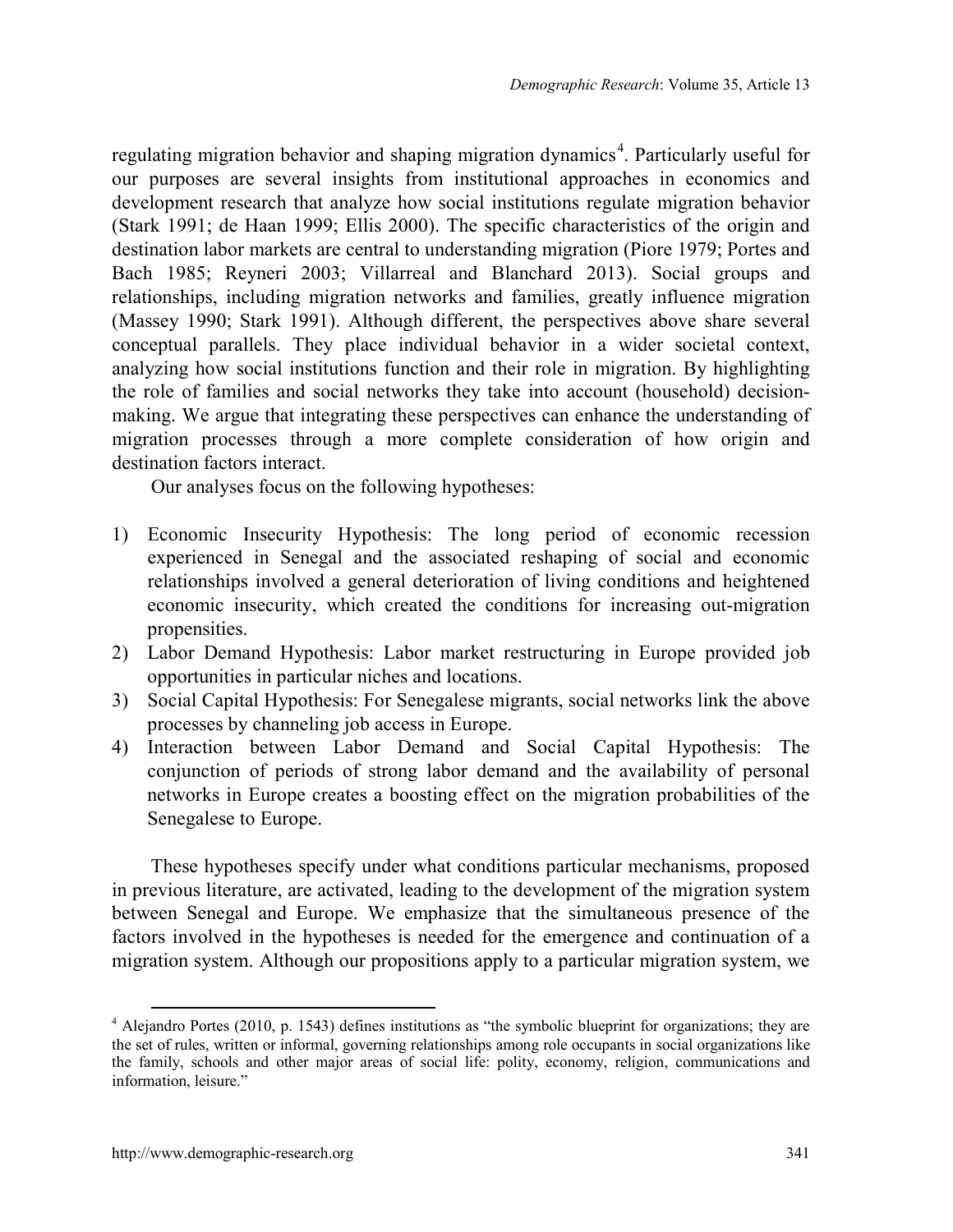believe they have a general applicability in explaining migration from developing to advanced countries.

We adopt a life course framework, which is useful for analyzing how local institutions mediate the influence of global forces on individual life courses (Mayer 2001). The complexity of life course analysis can be handled using event history techniques, which are useful tools for exploring how well propositions fit patterns of observed behavior (Blossfeld , Golsch, and Rohwer 2007).

The paper is structured as follows. First, we outline migration trends from Senegal to Europe. Second, we examine the theoretical basis and the existing evidence for each of the four hypotheses proposed. This is followed by a presentation of the data and the methods. In spite of data limitations, the results section provides empirical evidence remarkably consistent with our hypotheses. We conclude with a discussion of how the simultaneous presence of several factors underpins the development of a new migration stream.

## **2. The surge of Senegalese migration to Europe**

During the last three decades, international migration from Senegal has reached a much higher level than is usually associated with a country of very low development levels (Massey et al. 1998; Martin and Widgren 1996; Hatton and Williamson 2003)<sup>[5](#page-5-0)</sup>. According to the 2002 Senegal Census, 479,515 Senegalese resided in another country, while the Ministry of Senegalese Living Abroad estimated approximately 648,600 individuals to be living abroad in  $2003-2004$ , from a total population of about 10 million (Agence Nationale de la Statistique et de la Démographie 2006; Development Research Centre 2007). Substantial and increasing shares of these migrants have settled in Europe (190,000) and, to a lesser extent, in North America (43,200). The main European destinations are, by far, France, Italy, and Spain. At the same time, flows to other African countries have stagnated<sup>[6](#page-5-1)</sup>.

In many regions of the country, migration has become a social institution in itself, with its own logic and social norms that influence who is sent abroad, their remittance behavior, and their transnational practices (Guilmoto 1998; Massey 1990). Families and individuals rely on migration as a legitimized strategy to increase resources and redistribute labor. This institutional patterning of migration, which has long governed internal as well as intra-Africa mobility, is now also well established for migration to Europe. A large and increasing proportion of the population in Senegal is linked by personal networks to Europe (Agence Nationale de la Statistique et de la Démographie

<sup>&</sup>lt;sup>5</sup> Senegal ranked 166 out of 182 countries in the Human Development Index in 2006 (UNDP 2009).

<span id="page-5-1"></span><span id="page-5-0"></span><sup>6</sup> Senegal had a positive net migration until the end of the 1970s (ANSD 1995).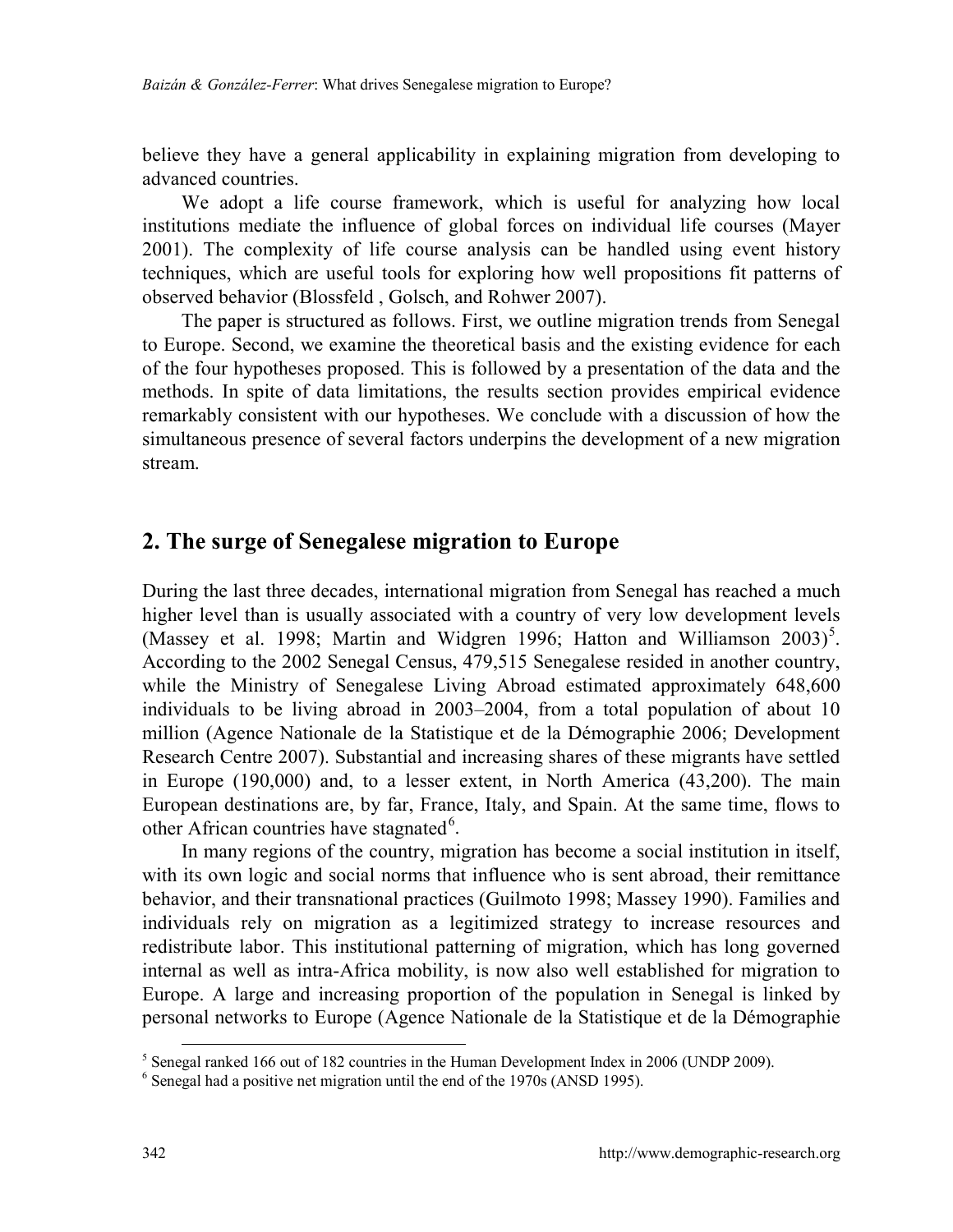2004). Furthermore, in the last few decades, migration has become increasingly vital for the functioning of the Senegalese economy. Remittances are believed to represent about 12% of the gross domestic product (World Bank 2008; Banque Centrale des Etats de l'Afrique de l'Ouest 2008).

Senegalese migration to Europe has its roots in colonialism. The first migrations resulted from recruitment efforts by the French army and administration during colonial times. Starting in the 1950s, rapidly expanding French industry actively recruited significant numbers of male workers from Senegal. By the mid 1970s, when the French government started to restrict labor immigration, a significant Senegalese community was established in France. As in many other European countries during this period, family reunification then became the main conduit of legal immigration (Pison et al. 1997; Robin, Lalou, and Ndiaye 1999). Decreasing opportunities and increasing restrictions on migration to France during the 1980s fueled new migration flows to Italy, and by the end of the decade the flows spread to Spain. In the last thirty years, Senegalese migration to European countries has steadily grown. Results from the MAFE survey estimate that the lifetime probability of adult migration from Senegal to Europe sharply increased from  $6\%$  in 1975–1989, to 9% in the 1990s, and to 12% in 2000‒2007 (Sakho 2013). Meanwhile, migration to African destinations decreased from about 8% in the first period to about 6% in the following periods (Sakho 2013). Migration to African countries, which often has a strong short-term and seasonal component, has been negatively affected by political and economic developments in destination countries. A focus on the precise circumstances and transformations occurring in the last thirty years at either end of the migratory flow is necessary to understand migration dynamics.

## **3. Linking theories with context**

## **3.1 Migration as a response to increased economic insecurity**

Social and economic structural transformations create powerful motivations for international migration and lead people to actively search for new ways to advance and achieve economic security (Portes 1997; Castles and Miller 2009). In the case of Senegal, the adoption of a new model of development in the mid-1980s and the shifting of migration patterns clearly coincided in time.

Post-independence economic policy was characterized by an import-substitution strategy and by intensive government regulation (Boone 1991). Economic development was based on the production of groundnut for export, while French-capital-funded enterprises and state enterprises continued to dominate the formal-sector industry,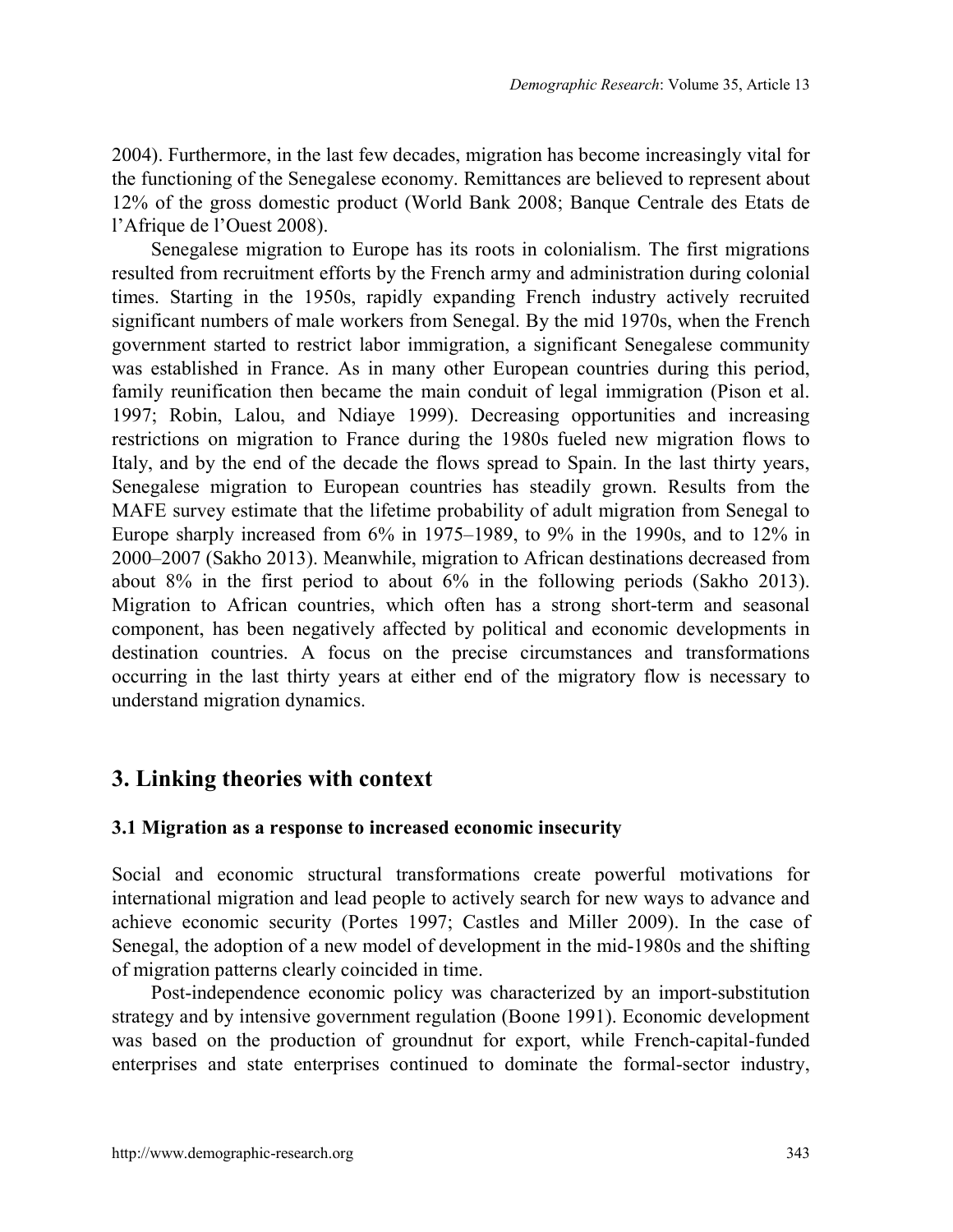commerce, and banking. This model of economic development came to an end in the late 1970s when the country suffered a deep economic crisis, aggravated by plummeting world groundnut prices and severe droughts between 1978 and 1981. Real gross domestic product per capita fell by 15% between 1975 and 1995 and did not recover until 2005 (World Bank 2012; Figure 1). As a response to the crisis, the government cooperated with the International Monetary Fund and the World Bank to implement several structural adjustment plans, culminating in the drastic devaluation of the currency in 1994 (Duruflé 1988; Collier and Gunnig 1999; Azam 2004; Thioub , Diop, and Boone 1998).

The period since the early 1980s has been characterized by a drastic liberalization of the economy, including the privatization and downsizing of state enterprises, market deregulation, and trade barrier reduction. These policies did not remedy recurrent agricultural crises, which, amplified by ecological conditions and policy decisions, led to a severe deterioration of living conditions in rural areas. The government progressively decreased its support of farmers' incomes by deregulating the markets, privatizing agricultural organizations, and limiting government policies such as buying groundnut at a guaranteed price. Rural income levels fell drastically, poverty became widespread, and food insecurity became a constant threat (Bruzzone et al. 2006). Responding to deteriorating economic and ecological conditions, the population adopted several livelihood strategies: the diversification of agricultural production (mostly to subsistence crops); the diversification of economic activity during the dry season to include activities such as small trade and crafts; seasonal or permanent migration to the cities; and international migration.

In urban areas the decline of the state sector and industry motivated significant cuts in real wage rates and an expansion of the informal sector (Antoine et al. 1995; Azam 2004). Formal sector job loss following the 1986 New Industrial Policy was massive, and industrial production declined substantially. In particular, the capital city Dakar experienced a profound transformations of its local labor market, with a severe reduction in highly qualified jobs and substantial job creation in the informal sector from the mid-nineties (Bocquier 1996; Thioub, Diop, and Boone 1998)<sup>[7](#page-7-0)</sup>.

<span id="page-7-0"></span> $<sup>7</sup>$  Different sources estimate the informal sector as between 80% and 90% of Senegal's total active population</sup> (International Labor Office 2002; Banque Mondiale 2007).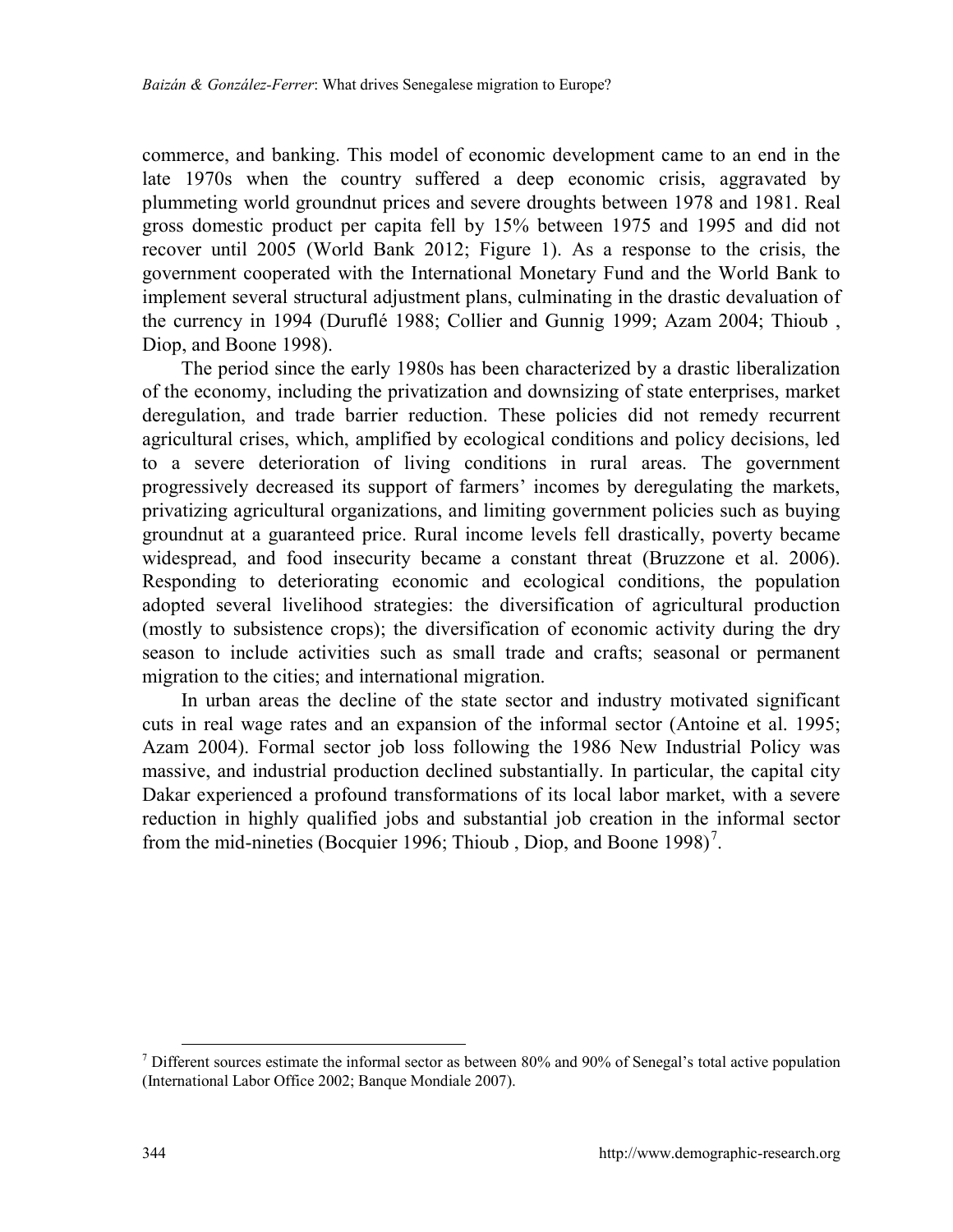**Figure 1: Trends in Gross Domestic Product per capita in Senegal (left axis) and total number of individuals from all nationalities employed in France, Italy, and Spain (right axis)**



*Source*: The World Bank 2012 for GDP; OECD 2010 for employment. Note that the vertical axis ranges are displayed from value 350 (left axis) and 10,000 (right axis).

Overall, liberalization policies did not produce the expected economic growth and stabilization, although some irregular improvements took place from the late 1990s (Figure 1). Well-functioning markets  $-$  the goal of these policies  $-$  are largely absent. Furthermore, economic development has been hampered by poor public services and infrastructure (Collier and Gunning 1999). Foreign investment has been minimal, discouraged by an unfriendly and risky business environment (Banque Mondiale 2007). In an economy where most of the population works in family agriculture that is largely based on kin relationships, and where most of the economy remains informal, the strength of market relationships is limited.

As in many Sub-Saharan Africa countries where state power and infrastructure are weak, economic and social relationships remain largely dependent on kinship and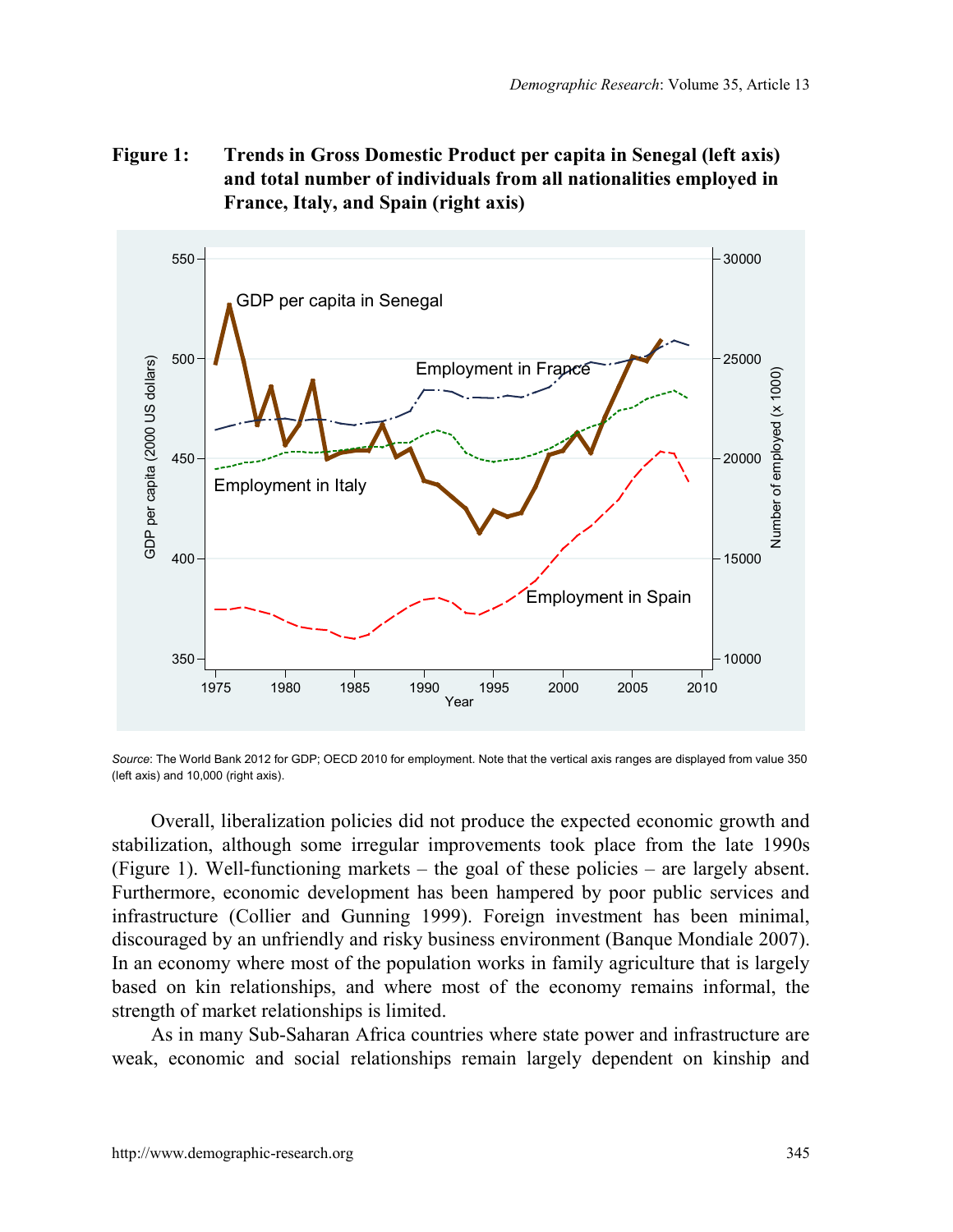community bonds and values. Strong ties of reciprocity and patronage link agents of the state with local businesses and religious or communal organizations (Fatton 1986; Thioub, Diop, and Boone 1998; Galvan 2001). Liberalization further decreased state power and, as the new development model created new constraints and opportunities, individuals mobilized these community-based forms of social capital. The long period of economic recession resulted in a general decrease in real income, increased inequality, and chronic economic insecurity, with a larger proportion of people affected by poverty (Duruflé 1988; Weissman 1990). In such a context, migration can be interpreted as a strategy of individuals and households to cope with economic stress, as suggested by the New Economics of Labor Migration and the 'sustainable livelihoods' literature (Stark 1991; Ellis 2000; Scoones 1998; Barrett, Reardon, and Webb 2001; Kothari  $2002)^8$  $2002)^8$ . It can thus be expected that negative economic growth increases migration propensities. Individual-level indicators of insecurity, informality, and unemployment are likely to lead to the same result.

The key role of families in Sub-Saharan African migration has been widely recognized (Findley 1997; de Haan 1999). Formal insurance and financial markets are out of reach for most of the population: in such circumstances, family links provide security by pooling risks (and rewards) and providing the resources to migrate. Migration by family members allows the household to diversify its income sources; they will be obtained in markets whose risks and rewards are lowly correlated. A 'migration contract' regulates the reciprocal obligations of different family members (Stark 1991). Sending a family member to Europe may provide the means to afford consumer goods and invest in a business or, more often, a dwelling, thus enhancing the whole family's social status and well-being. The importance of the family dimension in Senegalese migration has been demonstrated in such crucial issues as financing migration, transnational family practices, and remittance and investment behaviors (Mezger and Beauchemin 2010; Baizan, Beauchemin, and González-Ferrer 2014). Other individuals may be involved in a 'migration contract' including more distant kin, members of the same ethnic or religious group, or network members met during the migration process, even if their reciprocal obligations are unequal (Guilmoto 1998; Krissman 2005). Mutual dependence and group affiliation do not seem to exclude the growing importance of individual motivation and decision-making, especially for the highly educated (Lalou and Ndione 2005).

Increased economic insecurity and lower incomes push individuals and families to look for alternative and diverse sources of income. Migration can thus be a strategy to protect income stability through both the diversification of income sources and the accumulation of human and/or financial capital. Income obtained by migrants plays a

<span id="page-9-0"></span> <sup>8</sup> Migration hikes in the wake of economic reform have been observed in several countries (Martin 1993), although in Senegal, as in several other African countries, the 'crisis' has lasted several decades.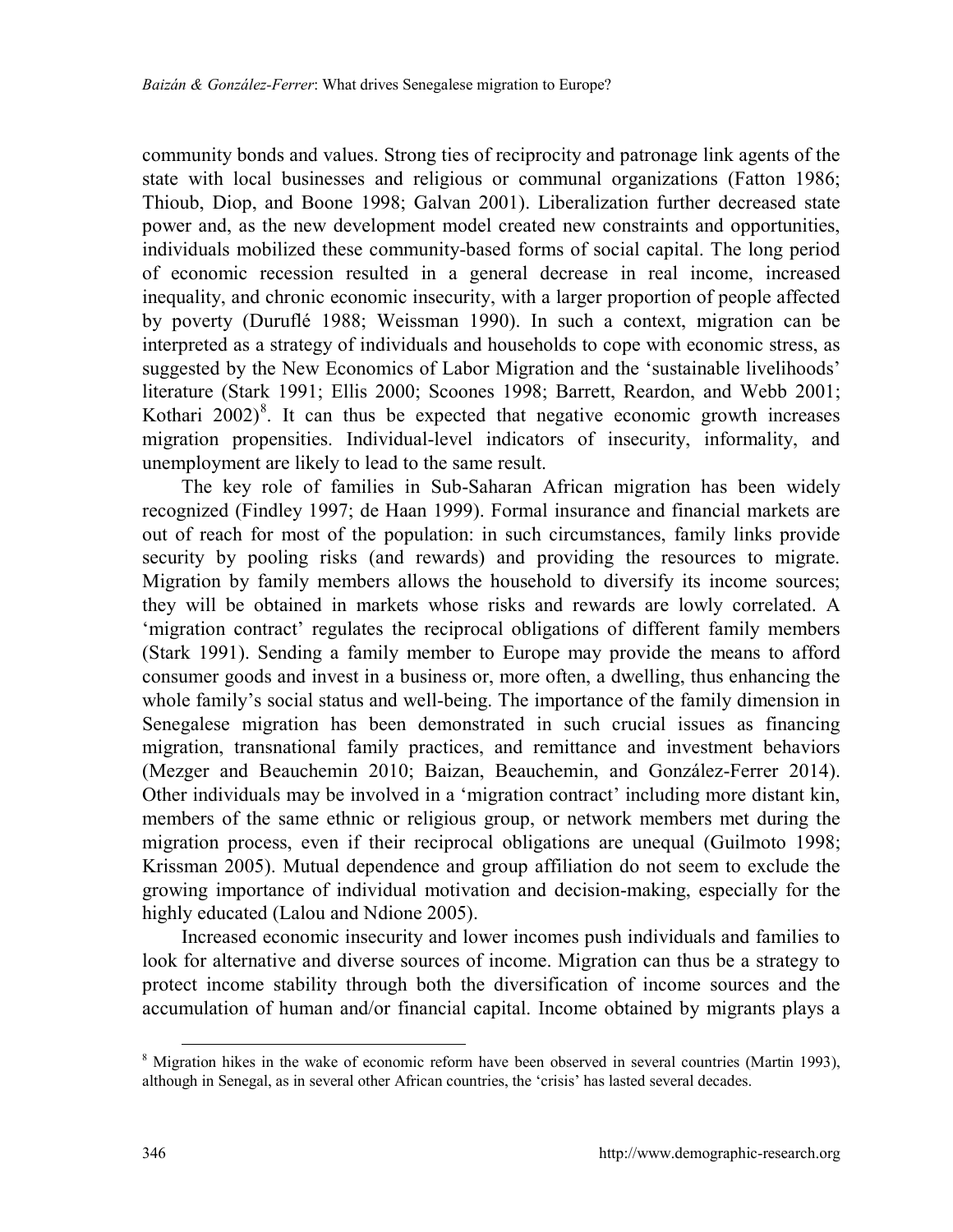key role in improving living standards, including food security, in different parts of Africa (Findley and Sow 1998; Lindstrom, Hadley, and Belachew 2012). Furthermore, the spread of the informal economy may encourage higher rates of migration (Krokfors 1995; Villarreal and Blanchard 2013).

Increasing socio-economic inequality may be an additional incentive for migration. This is precisely the idea behind the hypothesis of relative deprivation developed by Stark (1991), but also in other studies that conceive migration as a strategy not only to increase income but, more widely, as a way to avoid downward social mobility, and more generally to enhance social status (Piore 1979; Reyneri 2003). The set of processes briefly referred to in the preceding paragraphs can be summarized in our *Economic Insecurity Hypothesis*: *The long period of economic recession experienced in Senegal and the associated reshaping of social and economic relationships involved a general deterioration of living conditions and heightened economic insecurity, which created the conditions for increasing out-migration propensities*.

#### **3.2 New employment opportunities in Europe**

In the mid-1980s, migration to other African destinations became less attractive, since the economic and political conditions in most neighboring countries were as poor, or even poorer, than in Senegal. Initial Senegalese migration to Europe was directed towards France, but soon Italy and later Spain became major destinations. Overall employment growth in these countries has been substantial since 1985, with the exception of the crisis periods in the early 1990s and after 2008 (OECD 2010; Figure 1). The economic restructuring and labor market deregulation that started in the 1980s in Southern European economies, together with employers' practices, resulted in the creation of many temporary and low paid jobs (Polavieja 2003; Reyneri and Fullin 2011). In a context already dominated by small-sized firms, improvements in competitiveness were largely achieved through increased labor flexibility, subcontracting, or informal practices, with an increasing dualization of the labor market and a sub-protective welfare regime (Gallie and Paugam 2000). Many of the most precarious and unskilled jobs created during this period became less and less attractive to natives, who were progressively better educated and could afford to wait for better job offers. Alongside a greatly expanded informal economy, these factors created the conditions for a strong demand for migrant labor and favored especially the hiring of irregular migrants (Reyneri 2003; Reyneri and Fullin 2011). Our second hypothesis, based on the above arguments, is: *Labor market restructuring in Europe provided job opportunities in particular job niches and locations (Labor Demand Hypothesis).*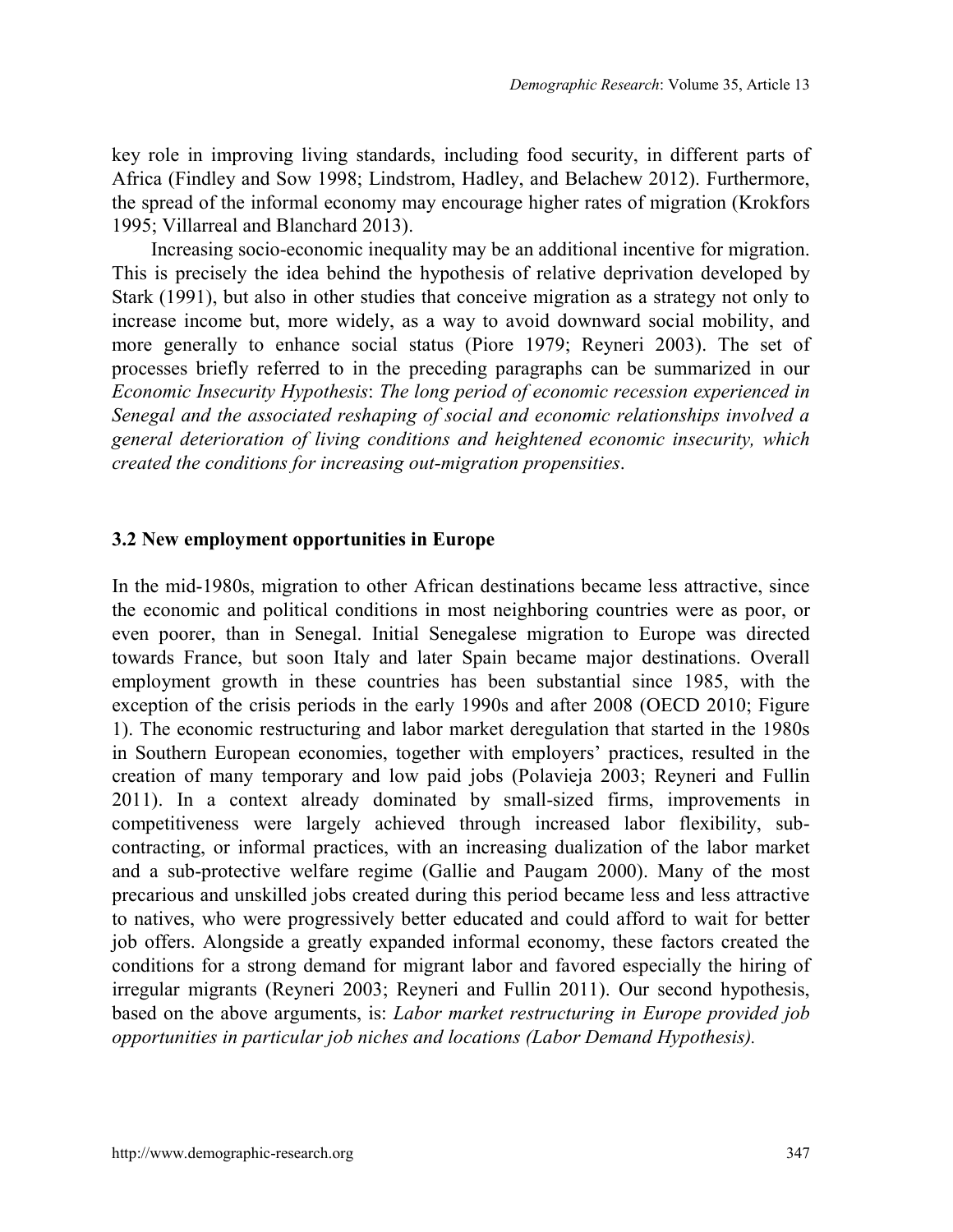In such a context it is hardly surprising that Senegalese occupy jobs located nearly exclusively in the secondary labor market, with very low socio-economic status and poor working conditions (Castagnone et al. 2013). Senegalese male migrants succeeded in gaining footholds as factory workers or low-level service workers in the industrial districts of Northern Italy and Eastern Spain. Intensive agriculture and peddling are also relevant niches (Bruzzone et al. 2006; Castagnone et al. 2013). It should be emphasized that family and personal networks, i.e., social capital, are by far the primary means to obtain jobs in Southern European labor markets, especially in low-skilled occupations (Barbieri 1997). This explains the concentration of migrants in specific occupations and places, since social capital greatly improves job access and reduces the probability of unemployment. At the same time, this functioning of the labor market then limits both a migrant's chances of getting jobs outside the migrant network and socio-economic mobility (Portes and Rumbaut 2001; Reyneri and Fullin 2011).

In France the development of the informal economy and the process of labor market deregulation have been slower and more limited (Gallie and Paugam 2000), which helps explain the more heterogeneous socioeconomic profile of the Senegalese community there, with larger roles for education and family reunification as motives for migration but also a decreasing importance of France as the main destination for Senegalese in Europe, at least in relative terms (Castagnone et al. 2013).

Greater employment opportunities in European labor markets coexisted with increasingly restrictive admission policies. However, policy restrictions differed in their timing and intensity across countries and type of migration (see Mezger and González-Ferrer 2013 for a cross-country analysis). France, as an older country of immigration, has had well-developed state structures for both integration and border control since almost the beginning of the Senegalese flows; this was not, however, the case in Italy or Spain (Ambrosini 2001). For example, the late introduction of an entry visa requirement in Italy (1990) along with a large demand for cheap unskilled labor favored large inflows and irregular work for many migrants. Increasing entry restrictions have contributed to making migration more risky and costly but have not necessarily reduced entry. Periodical regularizations in Italy and Spain have contributed to consolidate Senegalese communities and provide access to regular and better jobs and legal options for family reunification.

#### **3.3 Personal resources and the viability of migration as a strategy**

To be used as a strategy to fight poverty, insecurity, or downward social mobility, migration is largely dependent on the resources available to the individual and their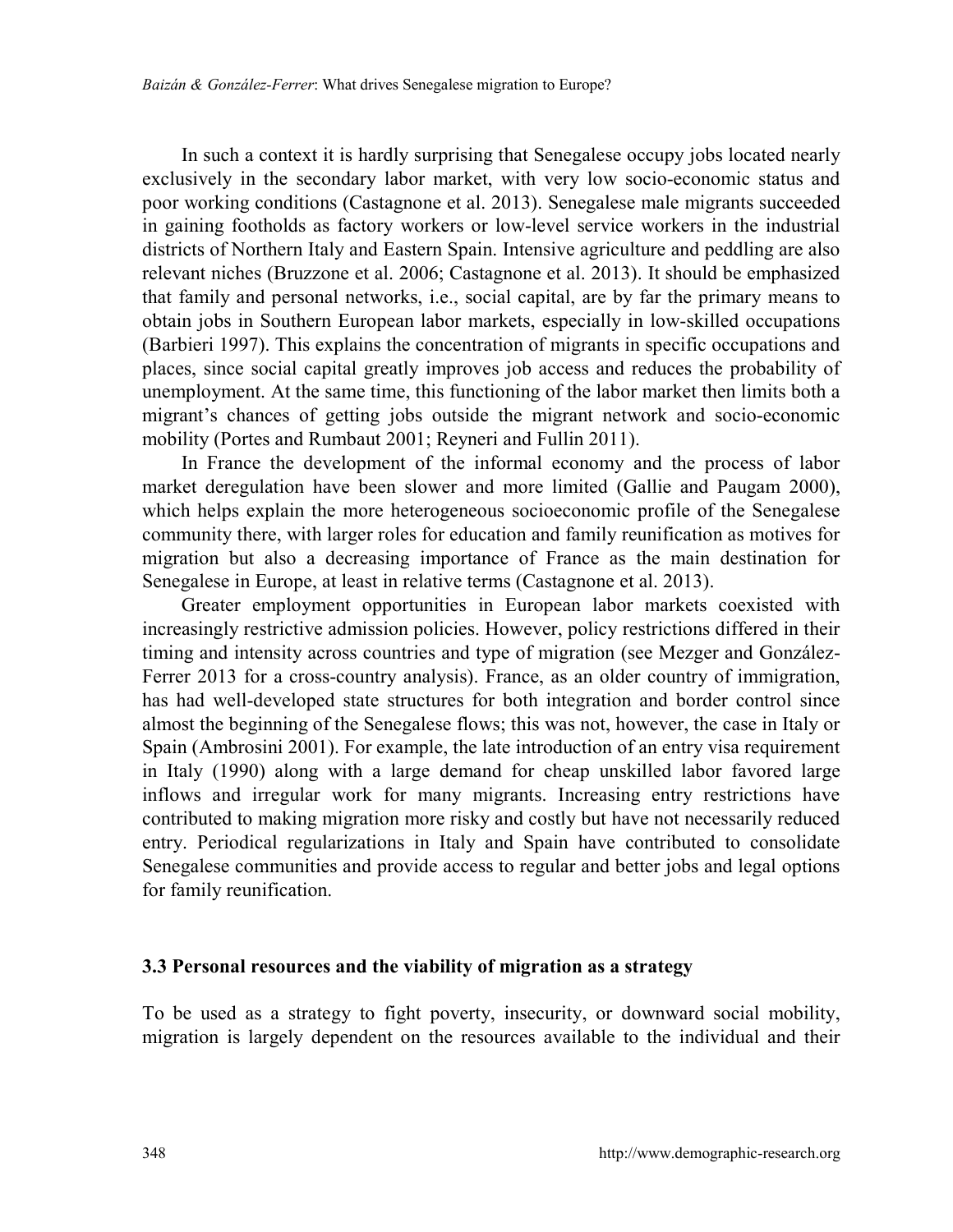household. These resources are relevant not only to pay for the actual trip<sup>[9](#page-12-0)</sup>, but are important in a wider sense. Economic, social, and human capital resources strongly influence the ability to migrate and explain migration's limited prevalence and its strong selectivity. This links the capability to migrate to an individual's social position, including such attributes as age, gender, education, family status, occupational status, and access to networks abroad. Social institutions and organizations facilitate/impede access to these resources and to migration in general (Findley 1997; Scoones 1998). In particular, the household economy context mediates the role of individual attributes.

Migration behavior is very much related to the life stage. During young adulthood, individuals seek adult roles and status, for which migration is often an instrumental behavior (Mulder 1993). Most prominent in this respect are the work career and family formation. The economic and normative context of extended families, characteristic of Senegal's major ethnic groups, involves strong age and gender hierarchies that impinge upon individual decision-making, although this sometimes leads to youth migrating to escape family control (Findley 1997). Young people are favored for migration for several reasons. First, job opportunities in destination countries strongly favor the young (Heath and Cheung 2007). Second, young adults generally have lower opportunity costs of leaving jobs at origin. Third, young people have a longer time span to reap the benefits of migration. However, a substantial part of Senegalese migration to Europe appears to reflect a 'target earnings' strategy, with stays lasting five years or less (González-Ferrer et al. 2014).

Gender is another decisive factor, and gendered social and family hierarchies severely restrict Senegalese women's capability to migrate abroad independently. Family values and norms stress that household and care work are the main obligations of women (David 1995). For instance, married women are obliged to take care of their mother-in-law, restricting mobility (Diop 1985; Poiret 1996). In this context, household allocation of labor discourages migration for women, as the cost of staying abroad is higher than remaining at home, and as it lowers the amount of remittances received by the household. Although Southern European labor markets offer a wealth of 'femalespecific' (often informal) jobs in the secondary labor market in agriculture, domestic service, dependent care, and other services, Senegalese women seldom take these opportunities, even when they already reside in Europe (Castagnone 2013). In sum, we expect labor migrants to be predominantly male, and female migration to be more commonly related to either couple formation or family reunification.

<span id="page-12-0"></span> <sup>9</sup> The United Nations Office on Drugs and Crime estimated the cost of irregular travel between Senegal and the Canary Islands to be between US\$480–1,930 in 2006 (UNODC 2006). Funding is often covered with the help of family members or by social networks abroad, which are clearly related to the social status of the would-be migrant and their family.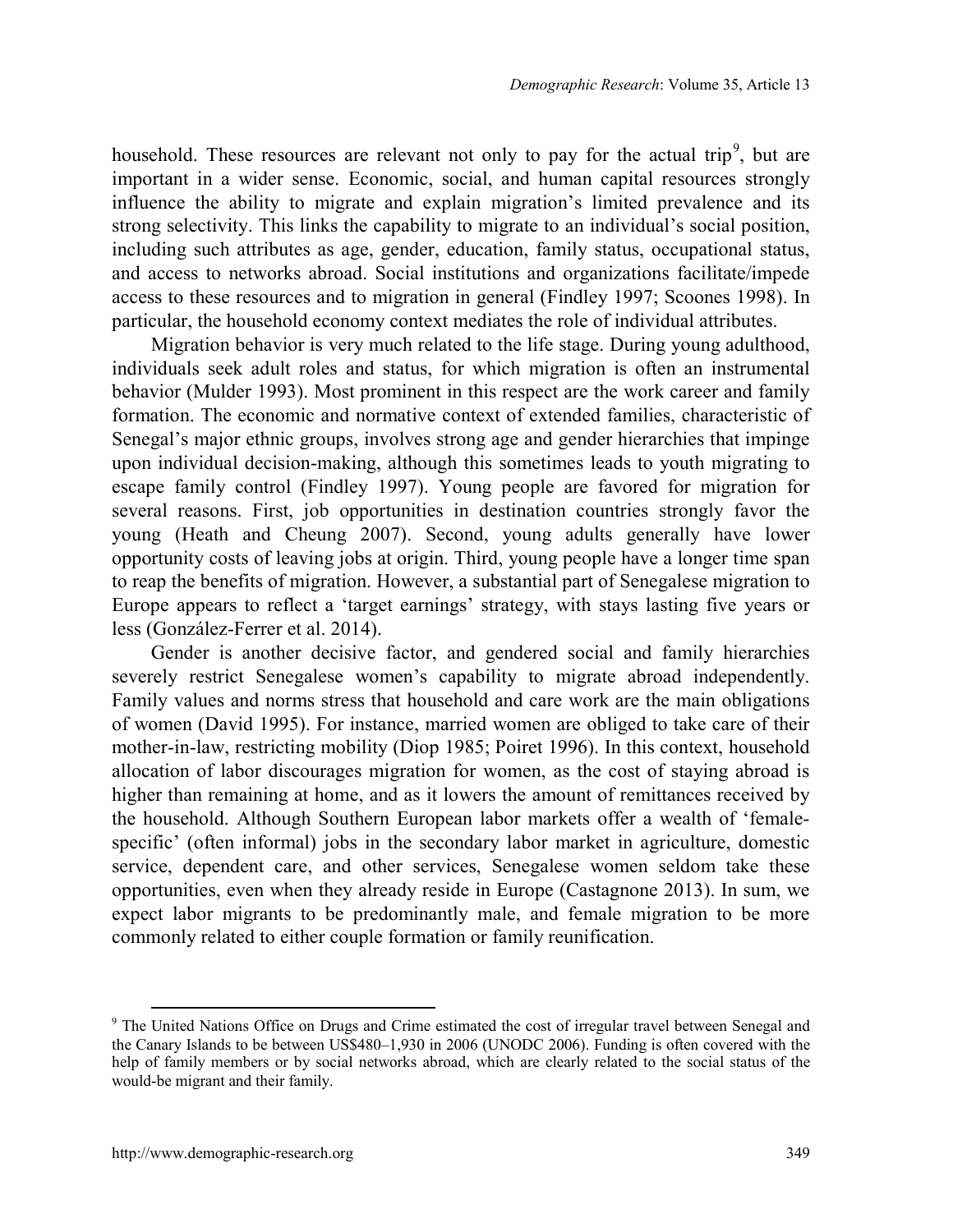Migration propensities are expected to differ by occupational status, since employment can fund migration but also entails different opportunity costs. Individuals with low socio-economic status often lack the resources to migrate, while high-socialclass individuals have both less economic incentive to migrate and higher opportunity costs of quitting good jobs. Accordingly, the relationship between migration and socioeconomic status is expected to follow an inverted U-shape. Migration also often implies downward social mobility, at least initially, making it less attractive for individuals holding high-status jobs (Obucina 2013). Unemployment is an indicator of economic insecurity, leading to higher migration propensities (relative to the employed). Positive selection with regard to human capital characterizes migration from developing to developed countries (Hatton and Williamson 2003). Although often attributed to the greater financial resources of individuals with higher education and skills, their advantage in European labor market job searches should also be emphasized. A strong positive selection according to education can be expected in our empirical analyses.

#### **3.4 The interaction between social capital and labor demand**

The role of migrant networks in facilitating the migration process has been extensively highlighted in the literature, although less attention has been paid to the conditions under which this form of location-specific social capital leads to migration (Massey et al. 1998; Garip 2008). Migrant networks can facilitate potential migrants' access to migration-related resources, including information, financing, housing, marriage partners, and, crucially, access to job opportunities. As mentioned previously, jobs at destination are generally not filled through a bureaucratic open-market job search that sorts prospective workers for available slots, but rather through the personal networks of current employees. The mediating effect of the migrant network is expressed by providing job opening information to potential migrants and providing referrals to employers. Employers also favor this type of recruitment because it helps solve information asymmetry problems (Munshi 2003; Granovetter 2005). Additionally, Rosenfeld and Tienda (1999) write "network hiring lowers employer's cost of recruiting and provides employers with some insurance that the new employees will not shirk their duties, because a current worker has vouched for them." When new personnel are needed, networks are mobilized, and this can explain the expansion of migrant streams according to personal networks. The availability of social capital abroad is likely to be especially crucial for migration from a poor country to a developed country. Thus, our third hypothesis is: *Social networks link livelihood strategies by individuals and households in Senegal with labor demand in Europe, by channeling access to jobs for Senegalese migrants* (*Social Capital Hypothesis*).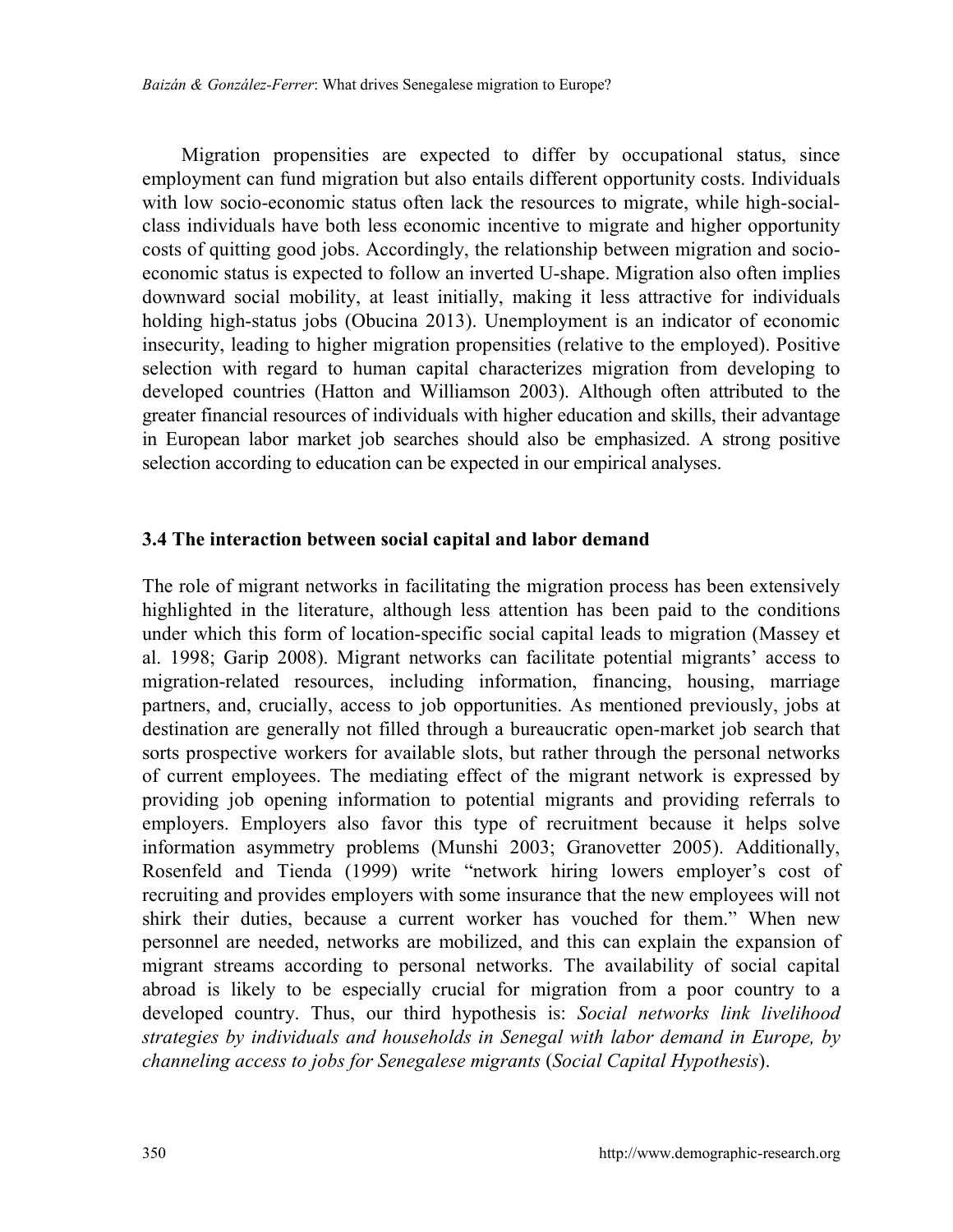Potential migrants without networks cannot migrate to take advantage of specific increases in labor demand because they lack access to the new jobs<sup>[10](#page-14-0)</sup>; but the availability of social capital abroad may not be enough to trigger migration. Therefore, we hypothesize that a simultaneous presence of labor demand at destination and social migrant networks is needed to trigger labor migration: *The conjunction of periods of strong labor demand and the availability of personal networks in Europe creates a boosting effect on the probability of migration from Senegal to Europe (Interaction Between Labor Demand and Social Capital Hypothesis).*

Networks tend to develop among individuals belonging to the same groups, particularly those based on kinship, religious affiliation, social class, and ethnic group. In heavily segmented societies, as is the case of Senegal, non-group members may see themselves excluded from migration, leading to sharp contrasts in migration propensities between individuals with and without networks abroad. Furthermore, not all network members are equally useful for finding jobs in Europe and for migration. As discussed previously, destination labor markets provide different opportunities according to age, sex, and especially education, likely resulting in differential migration opportunities among network members. For the Senegalese, both strongly tied and weakly tied personal networks are important (Liu 2013), and network composition is gendered (Toma and Vause 2011).

Networks have a random component, since they depend heavily on initial conditions and the path-dependent way that they develop. For instance, the ability and luck of pioneer migrants to find jobs in particular occupational niches and geographical locations in Italy and Spain have distinctly shaped the characteristics and size of the respective Senegalese communities<sup>11</sup>. The expansion of networks in these countries has been related and limited to the expansion of job opportunities in these particular occupational niches and locations. Migration opportunities in Senegal have expanded among individuals connected to former migrants in a path-dependent way.

Finally, network development continuously alters the conditions under which subsequent migration takes place (Massey 1990; de Haas 2010). The selectivity and path-dependence dynamics of networks means that "… when mobility results from network connections, it changes network structure that then feeds back into future mobility patterns" (Granovetter 2005, p. 37)<sup>[12](#page-14-2)</sup>. Feedback effects in the destination society include the creation of migrant-origin-specific job niches, new migrant associations, and the increased availability of smugglers (Krissman 2005). In the origin

<span id="page-14-0"></span><sup>&</sup>lt;sup>10</sup> By the same token, labor demand may not lead to immigration (by the Senegalese) if networks are unavailable.

<span id="page-14-1"></span><sup>&</sup>lt;sup>11</sup> Of course, these factors have also been important in France. However, the initiation of migrant networks there is more complex and less clearly identifiable in time, since it has a longer history in which colonialism and post-colonial ties, as well as labor force recruitment, have played an important role.

<span id="page-14-2"></span> $12$  Here, Granovetter's words refer to job mobility, but we apply them to geographic mobility.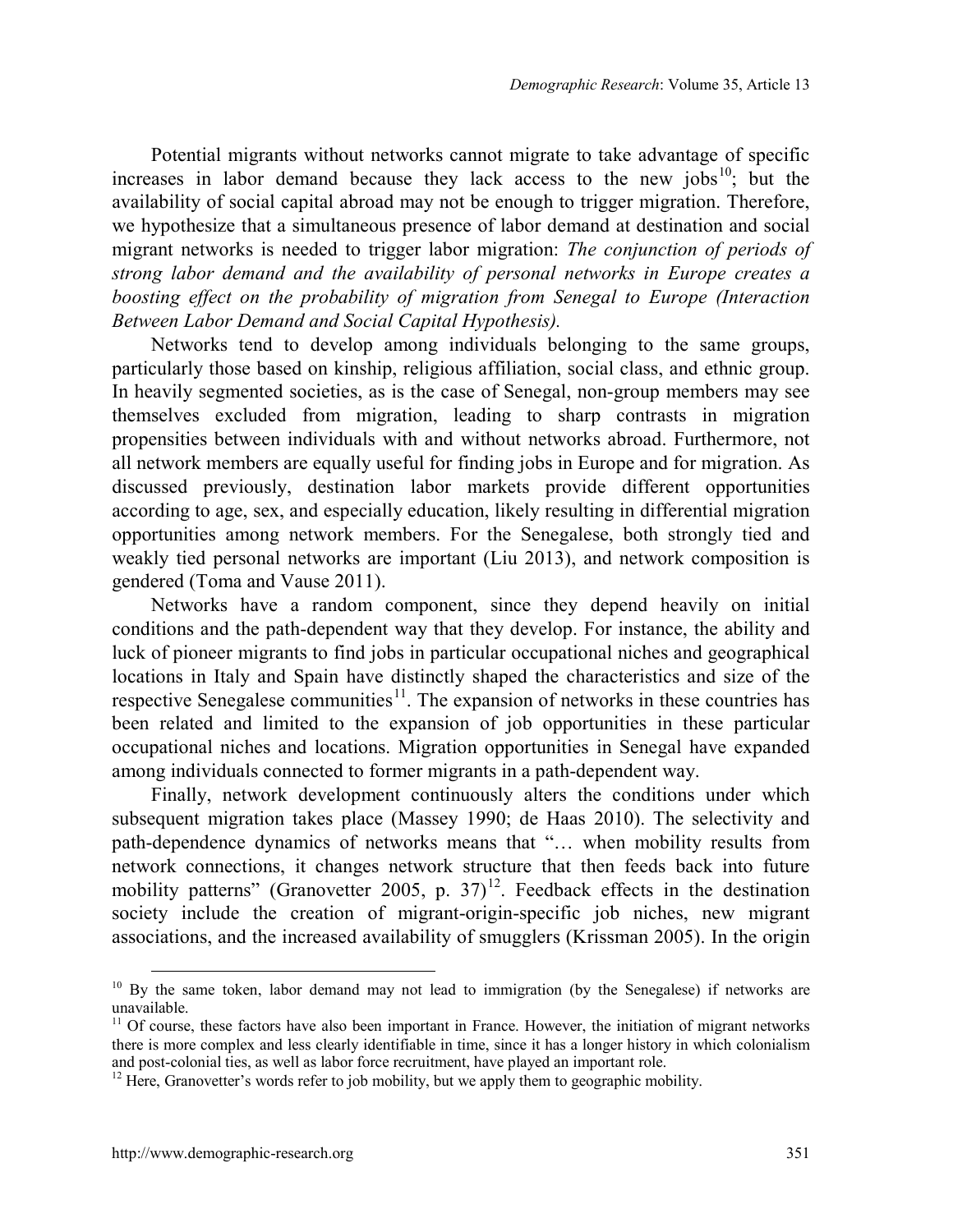society, development of the migration system results in the increasing diffusion and strength of networks in the population, and also greater income inequality between migrant and non-migrant households and the economic dependence of households on remittances. Once established, a 'migration culture' legitimizes and normalizes the process. The development of these processes over the last thirty years has produced a multiplier effect on migration at the aggregate level, which likely drives the expansion of the migration system between Senegal and Europe.

## **4. Data and variables**

We base the empirical analyses on the survey 'Migrations Between Africa and Europe'  $(MAFE-Senegal Biographical Survey)<sup>13</sup>$  $(MAFE-Senegal Biographical Survey)<sup>13</sup>$  $(MAFE-Senegal Biographical Survey)<sup>13</sup>$ . This transnational dataset results from the use of identical questionnaires and similar survey methods in Europe and in Senegal: 603 Senegalese migrants were surveyed in Europe, irrespective of the Senegalese region of residence prior to migration (about 200 each in France, Italy, and Spain<sup>14</sup>) and 1,067 persons were interviewed in the region of Dakar (including 197 returnees and 101 migrants' partners at the time of the survey in 2008). The resulting sample size (1,670) is sufficient to ensure that event history analyses conducted on this data provide statistically significant results (see results section below), taking into account the life course character of the data and that migrants are oversampled with respect to origin population. In all countries the survey eligibility criteria was that individuals were between 25 and 70 years of age (for sufficiently long life histories), had been born in Senegal (to exclude the second-generation in Europe), and had current or past Senegalese nationality (to exclude immigrants to Senegal). Additionally, for those living in Europe, their first international migration was at age 18 or older, in order to focus on adult migration. Therefore, the MAFE survey is a representative sample of the Senegalese birth-cohorts born between 1940 and 1982 and currently living either in the Dakar region or in France, Italy, or Spain (Beauchemin 2012).

<span id="page-15-0"></span><sup>&</sup>lt;sup>13</sup> The Senegalese part of the Migration between Africa and Europe (MAFE) project is coordinated by INED (C. Beauchemin), in association with the Université Cheikh Anta Diop (P. Sakho). The project also involves the Universitat Pompeu Fabra (P. Baizan), the Consejo Superior de Investigaciones Científicas (A. González-Ferrer), and the Forum Internazionale ed Europeo di Ricerche sull'Immigrazione (E. Castagnone). The survey was conducted with the financial support of INED, the Agence Nationale de la Recherche, the Région Ile de France and the FSP program 'International Migrations, territorial reorganizations and development of the countries of the South'. The MAFE-Senegal project has now been enlarged to Ghanaian and Congolese migrations, thanks to a funding from the EU Seventh Framework Programme. For more information (including the questionnaires) see: http://www.mafeproject.com/.

<span id="page-15-1"></span> $\hat{I}^4$  For simplicity's sake, we will refer to 'Europe' instead of mentioning the three different destination countries in the rest of the article.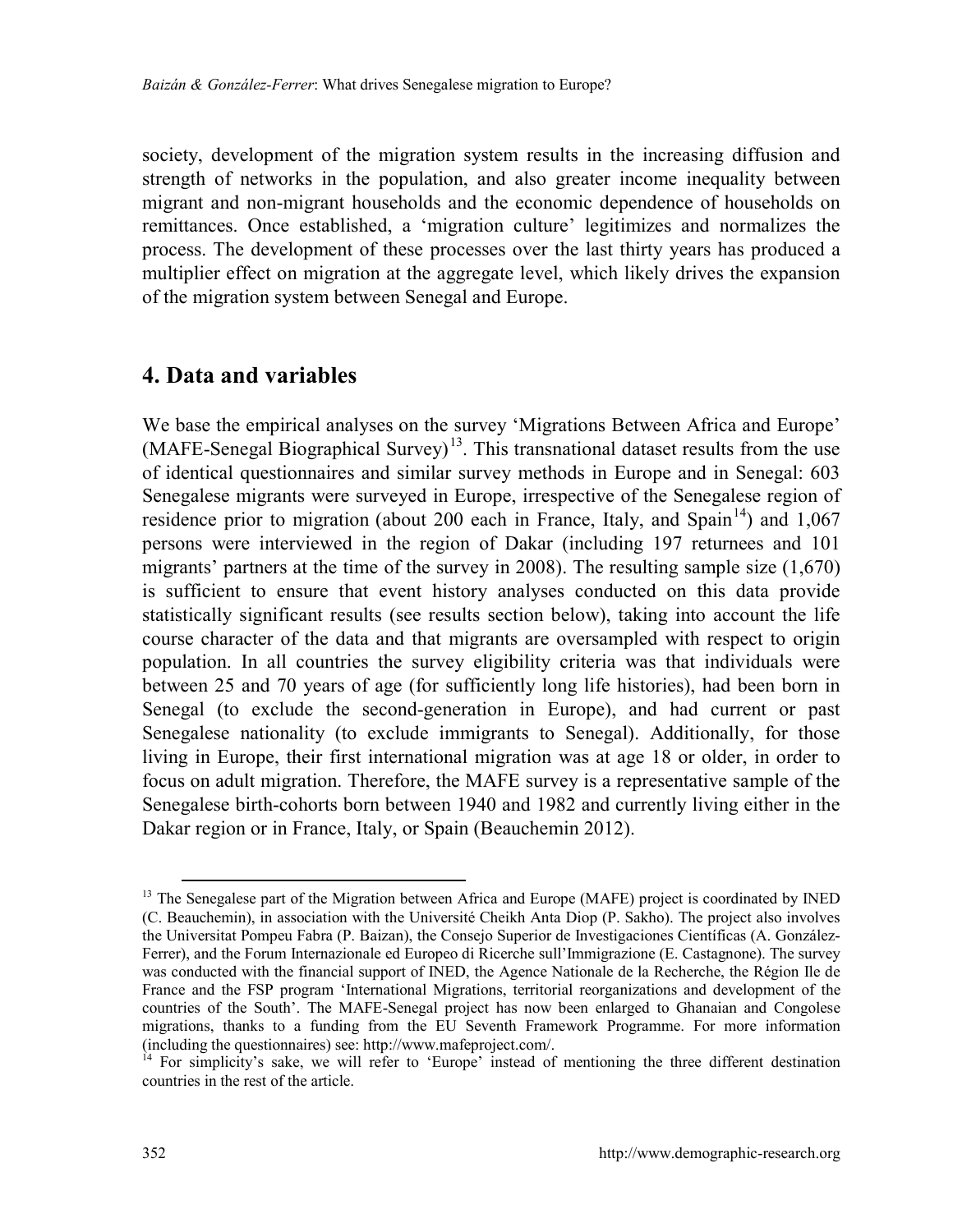The MAFE Senegal survey's geographical strategy for surveying Senegalese migrants is astute. On one hand, France, Spain, and Italy accounted for about 45% of the Senegalese diaspora, as reported in the 2002 Senegal Census (Agence Nationale de la Statistique et de la Démographie 2006). On the other hand, the Dakar region is home to about a quarter of the national population and the origin of 31% of the international migrants reported by Senegalese households in the 2001–2002 ESAM-II survey (ANSD) 2004 and 2006). However, the inconsistency of including migrants from all regions of Senegal in the European samples while only surveying the region of Dakar should be noted. We address this issue by conducting separate analyses for the whole of Senegal and for migrants from the Dakar region. As is shown below, these analyses provide similar results, suggesting that the variables included account for the compositional differences between the Dakar region and the rest of Senegal (see sections on methods and results). In spite of its drawbacks, the MAFE survey is a very significant improvement, in both methodological and substantive terms, on existing data sources for international migration, particularly regarding African migration to Europe. It provides a unique source of rich life course data that avoids the methodological problems of data collected in just one country (Beauchemin 2014).

Varied sampling methods were used to select the individuals. In Senegal a stratified probabilistic sample was drawn, based on census data. The municipal register in Spain (*Padrón*) offered a national sampling frame from which documented and undocumented migrants could be randomly sampled. Respondents in France and Italy were sampled through various non-probabilistic methods (e.g., snowballing, intercept points, contacts obtained from migrant associations) in order to fill pre-established quotas according to sex and age (Beauchemin and González-Ferrer 2011; Beauchemin 2012).

The data are time varying by nature, since they result from individual life histories collected in biographical questionnaires. The questionnaire was designed to collect retrospective information on a yearly basis from birth until the time of survey (2008) for each sampled individual, whatever his/her country of residence at the time of the survey. Information was collected on individuals' migration, education, and work history, as well as their family history (children, partnerships) and social network. This type of data collection is susceptible to recall errors and omissions. Fortunately, omissions should be minimal for salient events such as international migration or important family events (like births or marriage); but errors are likely to be more frequent for some categories of network member or in the case of complex job histories (Auriat 1996). Crucial for event history analysis, the sequence of events is generally accurate in retrospective surveys, leading to reliable estimates of the effects of the explanatory variables (Courgeau 1992). The MAFE surveys followed a number of procedures to minimize recall errors and to improve data quality, such as face-to-face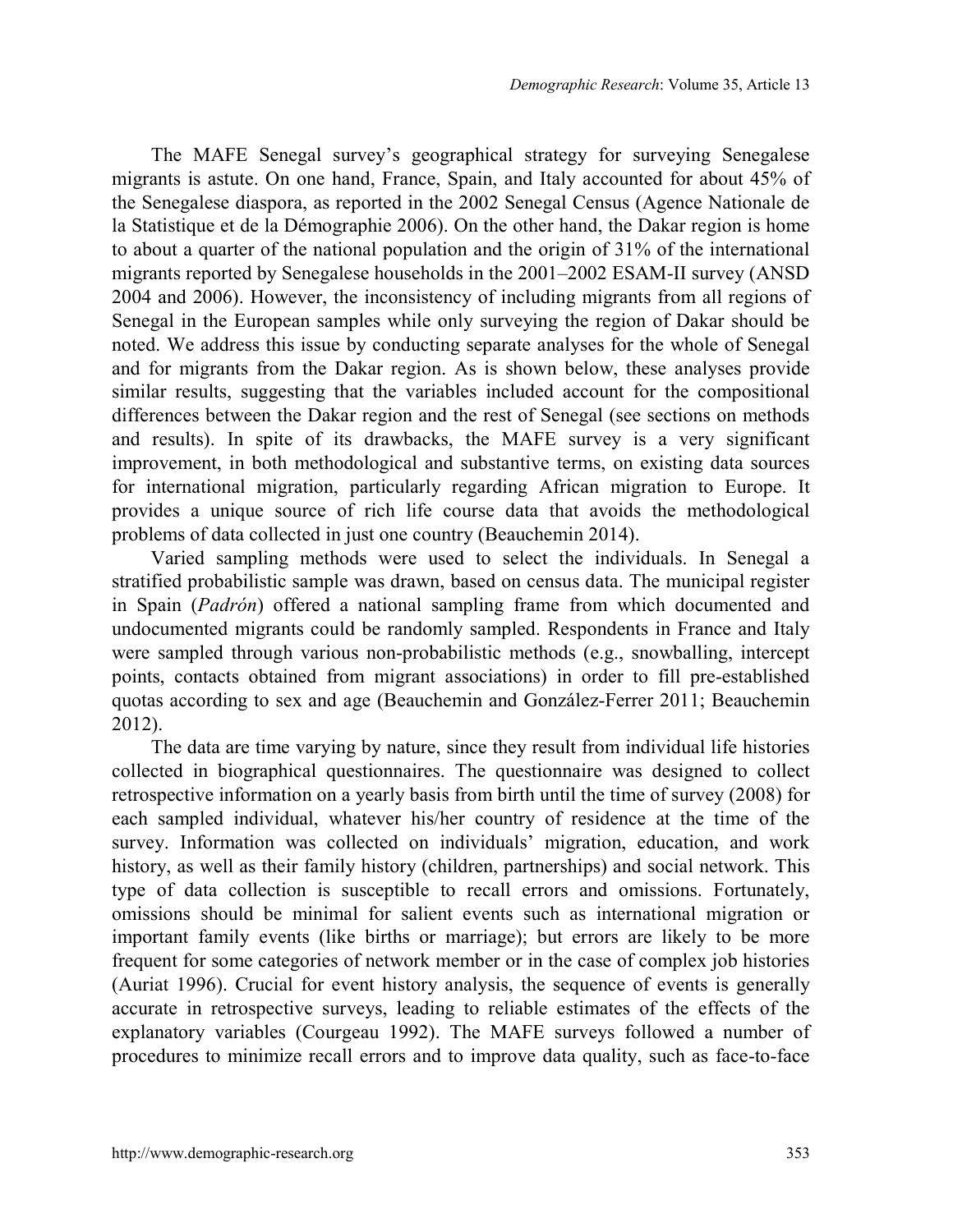interviews, the use of an event-history calendar in interviews<sup>[15](#page-17-0)</sup>, consistency checks at different stages of data collection, and the possibility to re-contact the interviewees to correct inconsistencies or missing data.<sup>[16](#page-17-1)</sup>

Our dependent variable, migration out of Senegal, is defined as a stay of at least 12 months outside Senegal. In the analyses we include only direct first migrations from Senegal to France, Italy, or Spain, resulting in 560 first migrations. Moves from Senegal to other destinations were censored at the year of migration. The decision to analyze first migration moves only is motivated by the fact that only 66 subsequent moves were recorded in the survey, preventing statistically reliable separate analyses<sup>17</sup>. Moreover, focusing on first migrations should provide higher clarity regarding the analysis of migration determinants, since first and subsequent migrations are likely to involve different costs and circumstances (e.g., knowledge of the destination labor market, availability of a migration permit, resources earned in previous migrations). In order to gain a more precise focus on labor-related migration, we distinguish labor migration from other migration types in some models $18$ . The distinction is based on labor force status at destination during the first year after migration. If the individual is employed or unemployed, the move is classified as 'labor migration' (60% of total moves); and if s/he is inactive, notably including housewives and students, the move is classified as 'other'. Here, we isolate labor migration from other motivations to better assess the role of the independent variables included in the models. However, these migration types are generally not independent from each other. Family reunification and marriage migration are often related to a previous labor migration (Baizan, Beauchemin, and González-Ferrer 2014). Students may eventually enter the destination labor market (Castagnone et al. 2013). The interrelation of migration motives also explains why we prefer to use an 'objective' distinction rather than use the stated motives of migration given by migrants in the questionnaire. Additionally, subjective answers are often ambiguous (for instance, they may include a first motive related to economic reasons and a second motive related to family or 'adventure').

In Table 1 we present some descriptive statistics of the variables used in the models: mean values (for continuous variables such as age) or the frequency distribution (for categorical variables such as activity status), and their standard errors.

<span id="page-17-0"></span><sup>&</sup>lt;sup>15</sup> This calendar presents life trajectories in a parallel way, with cells for each calendar year, allowing easy detection of inconsistencies or omissions (e.g., no empty durations are allowed for places of residence from birth to interview date). Interviewees could see how their answers were recorded and correct them if necessary.

<span id="page-17-1"></span><sup>&</sup>lt;sup>16</sup> An assessment of the survey data quality is outside the scope of this paper. Additional information can be found in Beauchemin (2012) or on the website of the MAFE project http://www.mafeproject.com/

<span id="page-17-2"></span><sup>&</sup>lt;sup>17</sup> Analyses of repeated moves, including an individual-level heterogeneity term in the model, yield very similar results to those presented here.

<span id="page-17-3"></span><sup>&</sup>lt;sup>18</sup> Note that for the period and birth cohorts involved in this study, all migration moves can be considered as 'voluntary'; i.e., no refugee or asylum seeker migration was reported.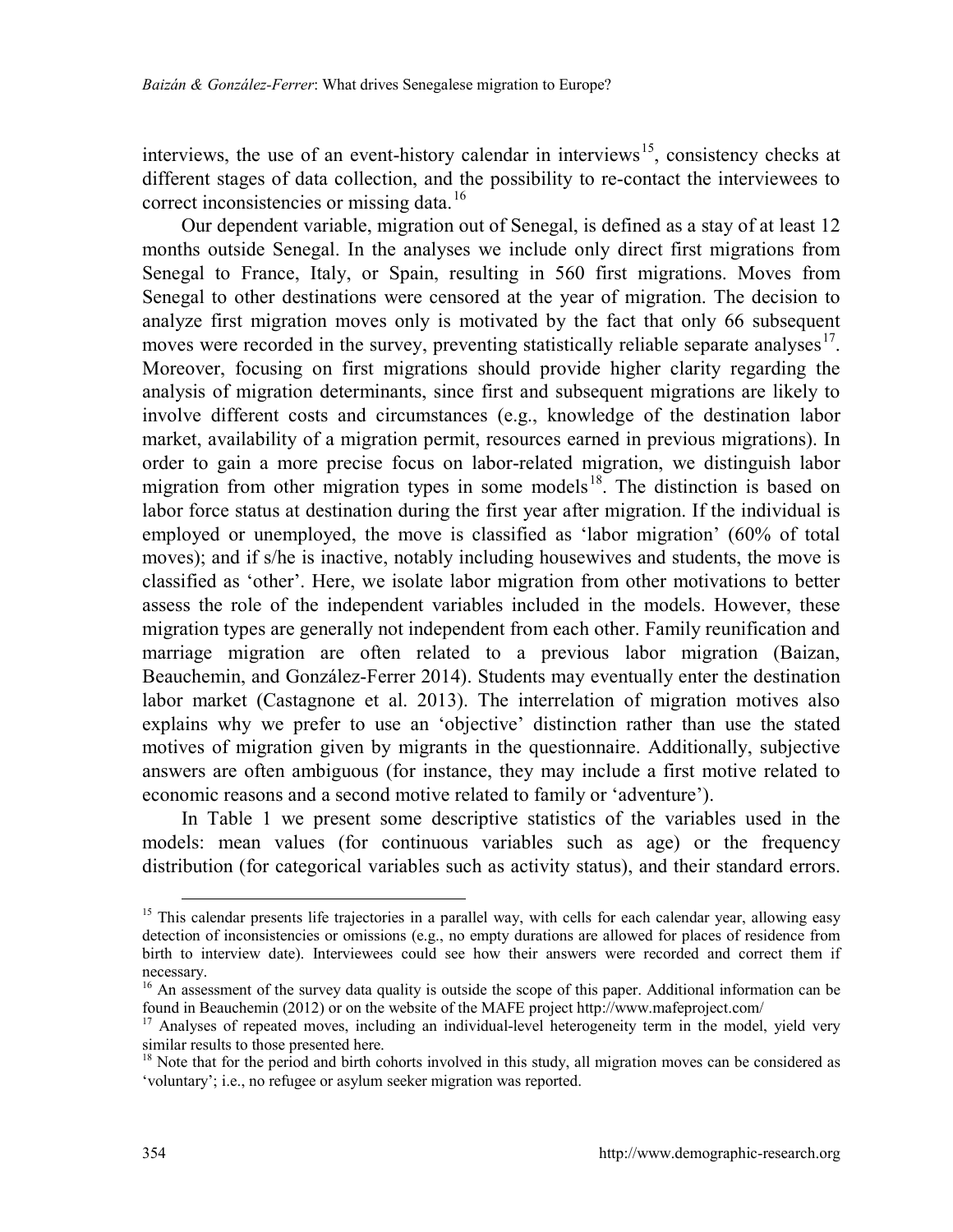On the one hand, we show the values of the variables either measured at migration time for individuals that have migrated to France, Italy, or Spain, or measured at censoring time (i.e., at survey time or at migration to other destination) for other individuals. On the other hand, we present the means and the frequency distribution, computed out of the total number of person-years in the sample, in order to account for time-varying variables. Independent variables include age, gender, number of children, and partnership status (individuals married or in a consensual union versus not being in a partnership). A time-varying indicator of the educational level has been constructed, based on answers regarding the main occupation of individuals and their educational attainment. The relatively high proportion of individuals with very low educational levels (29% of individuals in our sample had no schooling at survey time; 42% had some primary education only) is consistent with existing census data for the birth cohorts involved, and with the slow expansion of education in Senegal (ANSD 2006). The data distinguish periods when the individual was employed, unemployed, studying, or in other type of economic inactivity, based on the question "What was your primary occupation during this period?" Self-reported activity measured in this way may not coincide with standard activity definitions. In particular, unemployment and inactivity are likely to be underestimated in a context with a widespread informal economy and underemployment. The questionnaire provides information on the individual's job during each activity period (each change in occupation or occupational category implies a separate activity period), based on the questions "What was your exact occupation during this period? What were your tasks?" Information on professional occupations was coded using the ISCO-08 International Labor Office classification, and was subsequently collapsed into a simplified version of Erikson and Goldthorpe's class categories (1992). The 'family help' variable includes periods when the individual is helping their own family's business or farm, or when the employer is a private household (domestic work). The 'work experience' indicator was constructed using the logarithm of the number of years that an individual has held a job as main occupation (log +1; individuals who never worked have 0). An additional indicator of an individual's resources is whether s/he owns property in Senegal, including land, dwellings, and business.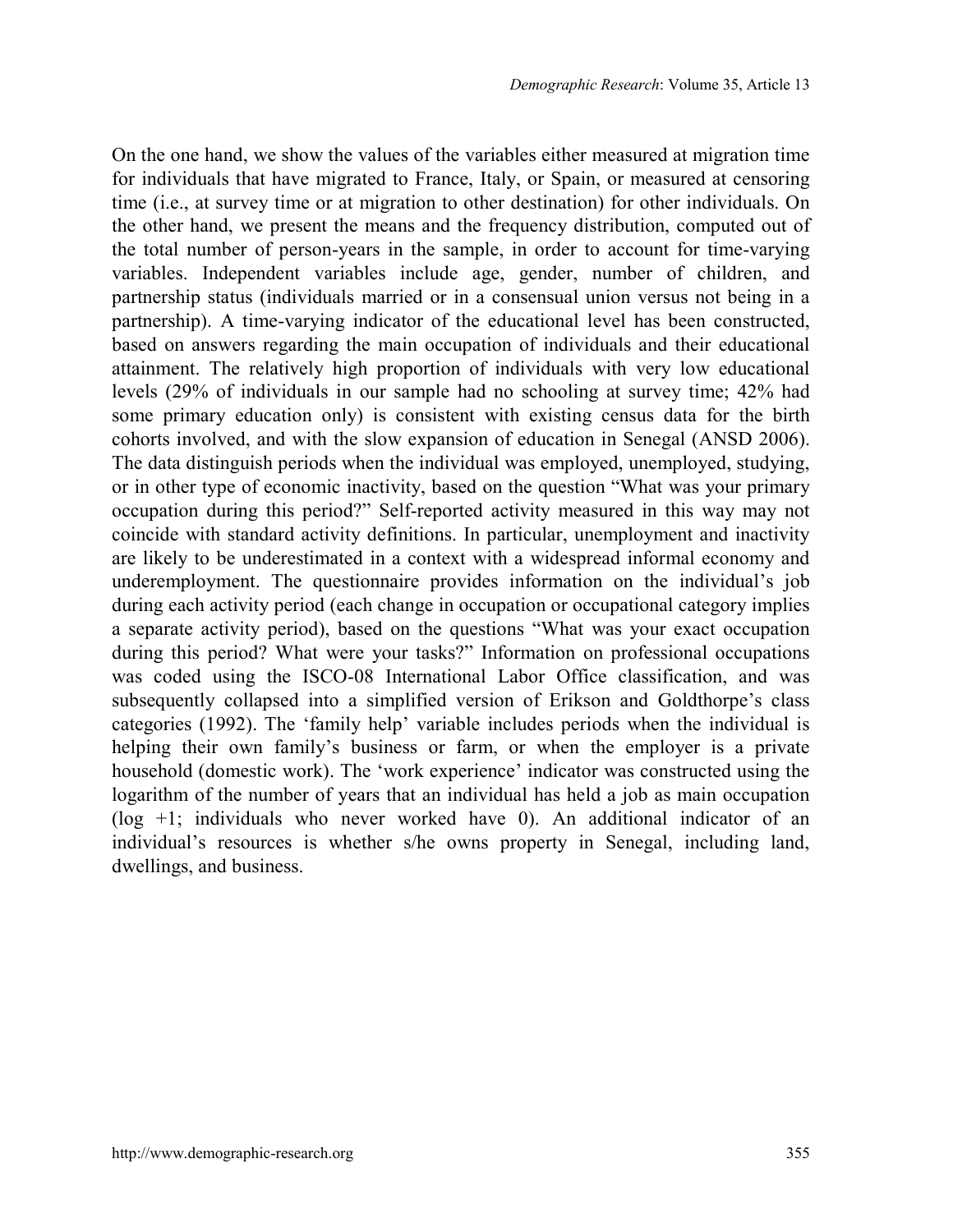## **Table 1: Sample's descriptive statistics: proportion or mean values of the variables included in the models for first migration from Senegal to France, Italy or Spain (F, I, S)**

|                                                   | Person-years in the sample |                | Values at migration (for migrants<br>to F, I, S) or at censoring (for |                |  |
|---------------------------------------------------|----------------------------|----------------|-----------------------------------------------------------------------|----------------|--|
|                                                   |                            |                | others)                                                               |                |  |
|                                                   | Proportion or              | Standard error | Proportion or                                                         | Standard error |  |
|                                                   | mean                       |                | mean                                                                  |                |  |
| Age (mean)                                        | 32.104                     | 0.128          | 36.466                                                                | 0.558          |  |
| Woman                                             | 0.561                      | 0.005          | 0.515                                                                 | 0.021          |  |
| Level of education                                |                            |                |                                                                       |                |  |
| No schooling                                      | 0.361                      | 0.005          | 0.293                                                                 | 0.019          |  |
| Primary or less                                   | 0.431                      | 0.005          | 0.429                                                                 | 0.021          |  |
| Secondary                                         | 0.168                      | 0.004          | 0.210                                                                 | 0.016          |  |
| University                                        | 0.040                      | 0.002          | 0.068                                                                 | 0.010          |  |
| Activity                                          |                            |                |                                                                       |                |  |
| Student                                           | 0.099                      | 0.003          | 0.062                                                                 | 0.009          |  |
| Employed                                          | 0.563                      | 0.005          | 0.614                                                                 | 0.020          |  |
| Unemployed                                        | 0.030                      | 0.001          | 0.054                                                                 | 0.010          |  |
| Other inactive                                    | 0.308                      | 0.005          | 0.269                                                                 | 0.019          |  |
| Socio-economic status (for employed)              |                            |                |                                                                       |                |  |
| Higher service                                    | 0.195                      | 0.005          | 0.193                                                                 | 0.019          |  |
| Routine non-manual                                | 0.223                      | 0.005          | 0.262                                                                 | 0.023          |  |
| Skilled manual                                    | 0.267                      | 0.006          | 0.267                                                                 | 0.024          |  |
| Unskilled manual                                  | 0.251                      | 0.006          | 0.224                                                                 | 0.023          |  |
| Agriculture                                       | 0.063                      | 0.003          | 0.054                                                                 | 0.011          |  |
| Family help (for employed)                        | 0.189                      | 0.006          | 0.169                                                                 | 0.021          |  |
| Work experience (mean years)                      | 9.603                      | 0.116          | 12.571                                                                | 0.525          |  |
| Owns property in Senegal                          | 0.131                      | 0.003          | 0.203                                                                 | 0.017          |  |
| Partnership status                                |                            |                |                                                                       |                |  |
| No partner                                        | 0.423                      | 0.005          | 0.383                                                                 | 0.020          |  |
| In partnership                                    | 0.577                      | 0.005          | 0.617                                                                 | 0.020          |  |
| Number of children (mean)                         | 2.501                      | 0.037          | 2.525                                                                 | 0.134          |  |
| Individual has network in France, Italy, or Spain | 0.275                      | 0.005          | 0.506                                                                 | 0.021          |  |
| % GDP per capita growth in Senegal (mean)         | 0.519                      | 0.029          | 1.572                                                                 | 0.040          |  |
| % Employment growth in France, Italy, or Spain    | 1.090                      | 0.014          | 1.686                                                                 | 0.028          |  |
| (mean)                                            |                            |                |                                                                       |                |  |
| Person years (unweighted)                         | 23900                      |                |                                                                       |                |  |
| No. individuals (unweighted)                      | 1551                       |                | 1551                                                                  |                |  |
| No. of migrations to F, I, or S (unweighted)      | 560                        |                | 560                                                                   |                |  |

Source: MAFE-Senegal 2008. Weighted data.

The measurement of social networks is very detailed in MAFE data. Respondents were first asked to name all close family members (parents, siblings, partners, and children) who had lived at least one year abroad, and construct a year-by-year itinerary of the countries where they had lived. Subsequently, they were asked to provide the itineraries of other relatives, friends, and acquaintances who they could count on (or could have counted on) to receive or help them to migrate out of Senegal, who had also lived at least one year abroad. In the analyses presented here, we restrict migrant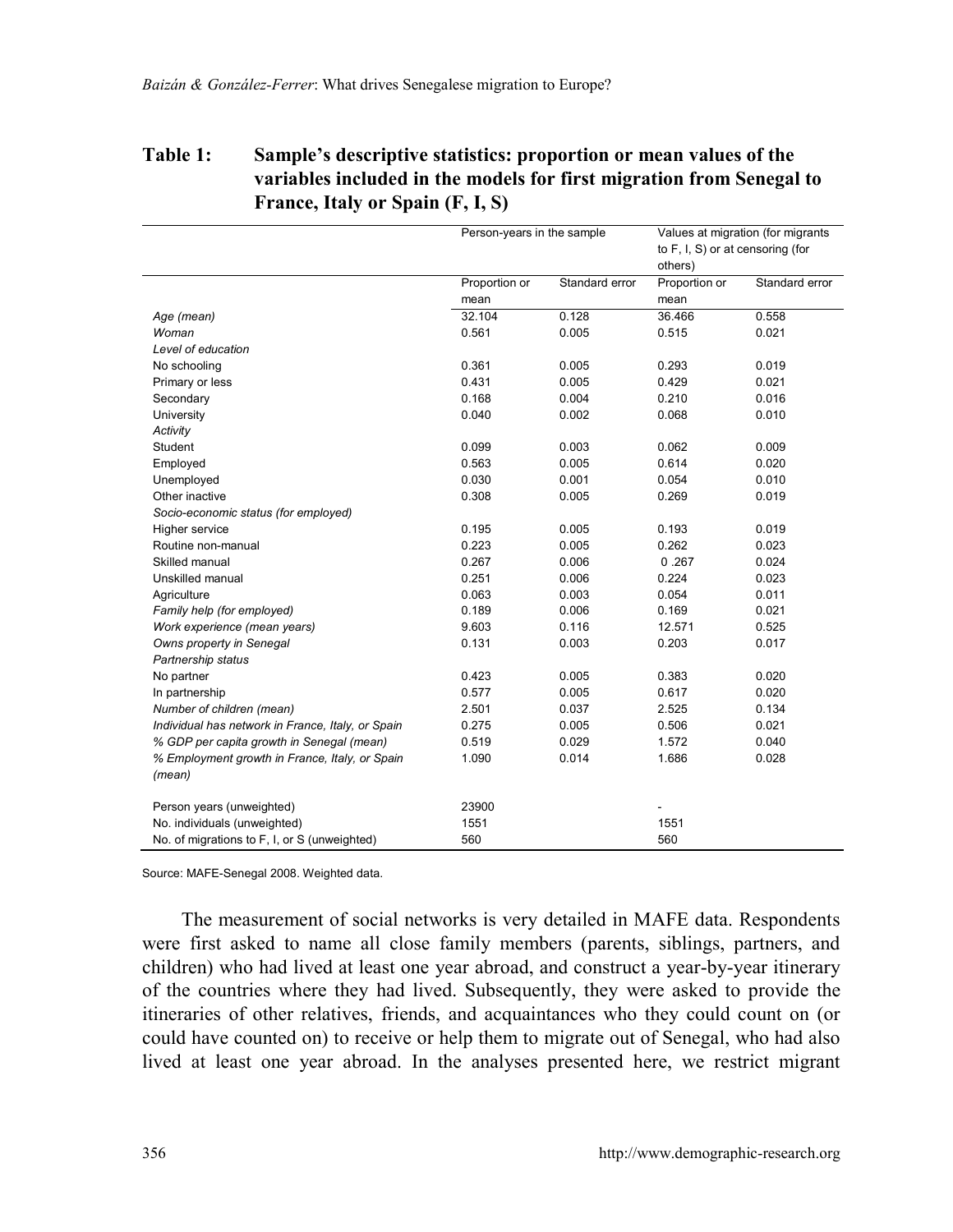network indicators to years lived in the three European countries studied. The network variable indicates whether the respondent has network members living in Europe, excluding their spouse.

In order to take into account the numerous family reunifications and marriagerelated migration, we use the indicator 'partner's location', with three categories: not in union, partner lives in Europe (France, Italy, or Spain), and partner is not in Europe (in nearly all cases of this final category, the partner lives in Senegal).

With the exception of age and 'partner's location', all individual-level timevarying covariates are lagged one year with respect to migration decisions, to capture the ordering of life course transitions. Partner's location is not lagged in order to capture the simultaneity between union formation and migration.

We include two contextual variables in our analyses, based on the data presented in Figure 1. The first is the annual change, in percentage terms, of Gross Domestic Product per capita, which indicates the economic conditions in Senegal. This data, expressed in constant, year 2000 US dollars, is obtained from the World Bank database (2012). The second variable, intended to proxy labor demand, is the annual employment growth rate in France, Italy, and Spain, based on the Labor Force Surveys (OECD  $2010$ <sup>[19](#page-20-0)</sup>. This indicator includes individuals of all nationalities living in these countries (i.e., not only Senegalese). These contextual variables were available starting from 1976, resulting in the subtraction of 47 individuals from the original sample. Additionally, 72 observations were dropped from the original 1,670 valid interviews because they migrated at age 18 to other destinations outside the three countries studied or because they had already made a first migration before age 18. As a result of these reductions in the initial sample there are 1,551 individuals in our analytical sample and 560 first migrations made directly from Senegal to France, Italy, or Spain (1,306 individuals and 365 first migrations in the analyses including migrants from the Dakar region only).

## **5. Methods**

Event history techniques are used to model the determinants of individuals' first migration decisions. In the discrete-time version of these techniques, the hazard function is modeled as the probability of the event taking place in a given interval, conditional on the fact that the event did not occur before for a given individual and on a set of covariates. A logistic specification is used, which can be viewed as a latent-

<span id="page-20-0"></span><sup>&</sup>lt;sup>19</sup> Unfortunately, no reliable time varying indicator of income inequality covering the period analyzed is available. The World Bank provides Gini coefficients for 2011 (40) and 2005 (39) that suggest it is a very unequal society. The income share held by the lowest 20% of the distribution was 6% in 2011.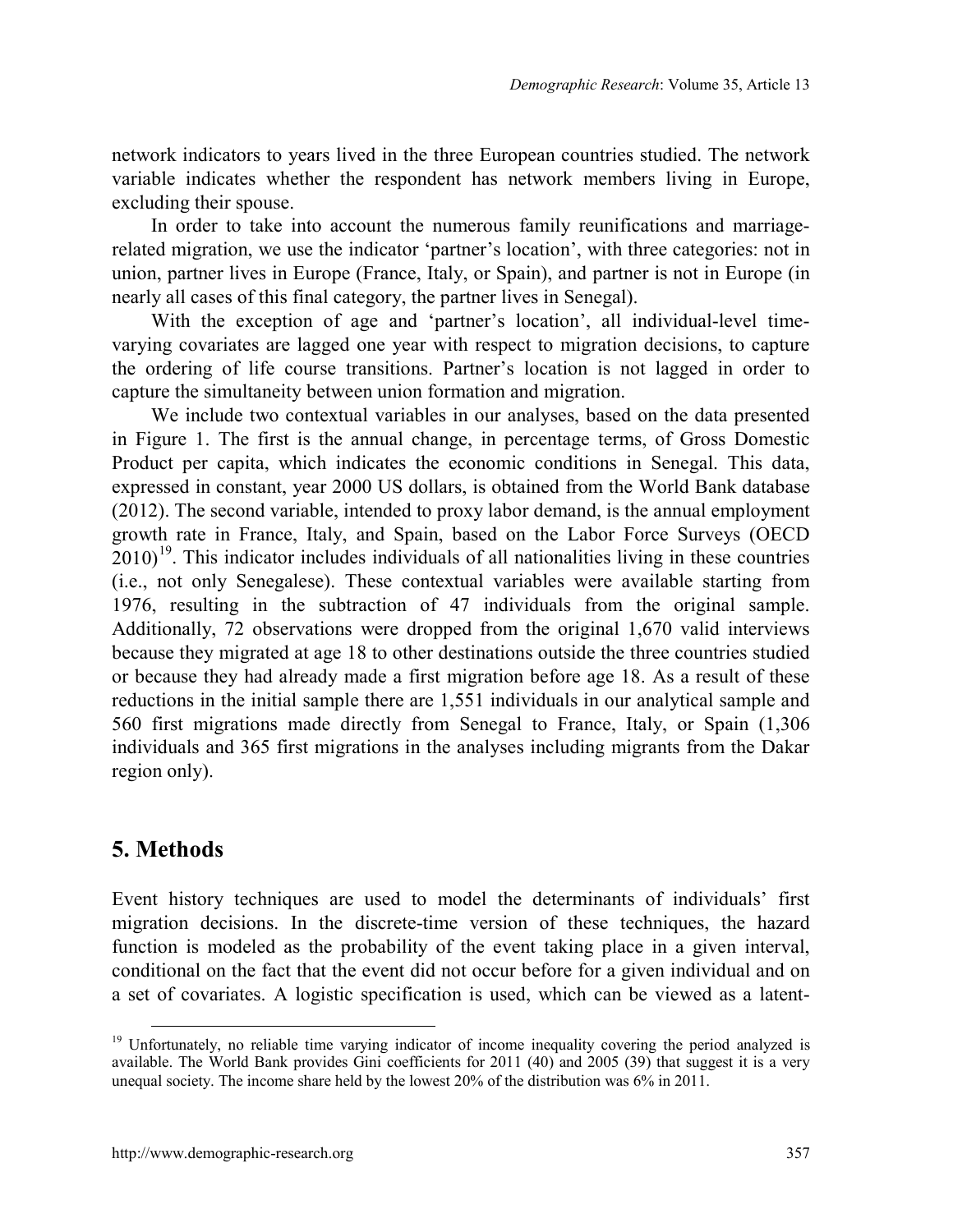response model (Rabe-Hesketh and Skrondal  $2012)^{20}$ . Underlying the observed dichotomous behavior  $y_{it}$  (whether or not an individual migrates at a given age<sup>21</sup>), there is an unobserved or latent continuous response  $y_{it}^*$ , representing the propensity to migrate. If the latent response is greater than 0 then the observed response is 1; otherwise it is 0. A linear regression model is specified for the latent response  $y_{it}^*$ 

$$
y_{it}^* = \beta_0 + \beta' x_{it} + u_{it}
$$

where  $x_{it}$  is a vector of covariates, including the baseline hazard function (individual's age), with  $\beta$  denoting the value of the estimated coefficients of the model for each variable, and where the random term  $u_{it}$  is assumed to follow a logistic distribution<sup>22</sup>. A competing risk specification is used to model migration types. To facilitate interpretation we present the logistic regression results in odds ratios. In order to apply discrete-time event history models a person-year file is constructed, containing 23,900 observations (19,477 for the model for the Dakar region). Individuals enter the risk set when they reach age 18 and they leave it when they either migrate to Europe or reach year  $2008$  (survey time)<sup>23</sup>. If individuals migrate to other destinations they remain in the file until the year they migrate. It can be noted that the fact that the spels for each individual are decomposed in several person-year observations has no effect neither on the estimated coefficients nor on the variances of coefficients and their significance (see, for instance, Arjas and Kangas 1992; Singer and Willet 1993) $^{24}$  $^{24}$  $^{24}$ .

In event-history models, contextual variables are treated as any other (timevarying) variable, and the significance tests are equally valid (Blossfeld, Golsch, and Rohwer 2007). As with any other variable, not all individuals in the sample experience all the observed values of these variables. In our sample there are individuals with

<span id="page-21-0"></span><sup>&</sup>lt;sup>20</sup> This is equivalent to a generalized linear model formulation, but the random component here is more explicit. The relationship between the response and the covariates is not deterministic in the latent-response formulation.

<span id="page-21-1"></span><sup>&</sup>lt;sup>21</sup> In the data, age is measured in period difference, and as a result individual's age and calendar year are exactly coincident.<br><sup>22</sup> Probit or complementary log-log specifications give virtually the same results.

<span id="page-21-2"></span>

<span id="page-21-3"></span><sup>&</sup>lt;sup>23</sup> Some individuals entered the risk set above the age of 18, because the contextual variables included were not available before 1976. Since their time at risk of migration is known (age), this delayed entry into the risk set provides reliable estimates (Rabe-Hesketh and Skrondal 2012, p. 773).

<span id="page-21-4"></span> $24$  These authors demonstrate that the standard practice in discrete-time event history analysis of treating different time units for each individual as if they were independent is legitimate. They show that the individual's contribution to the likelihood function is analogous to that of continuous time models, since it results from the product of 'time-specific' elements: individuals experiencing events contribute with the probability function, while censored individuals contribute with the survivor function. Finally, these authors also discuss the assumptions implicit in the model, in particular the 'no unobserved heterogeneity' assumption; i.e., that all heterogeneity across individuals is accounted for by variation in the values of the covariates. If this is not the case, the estimates of parameters and confidence intervals may be biased.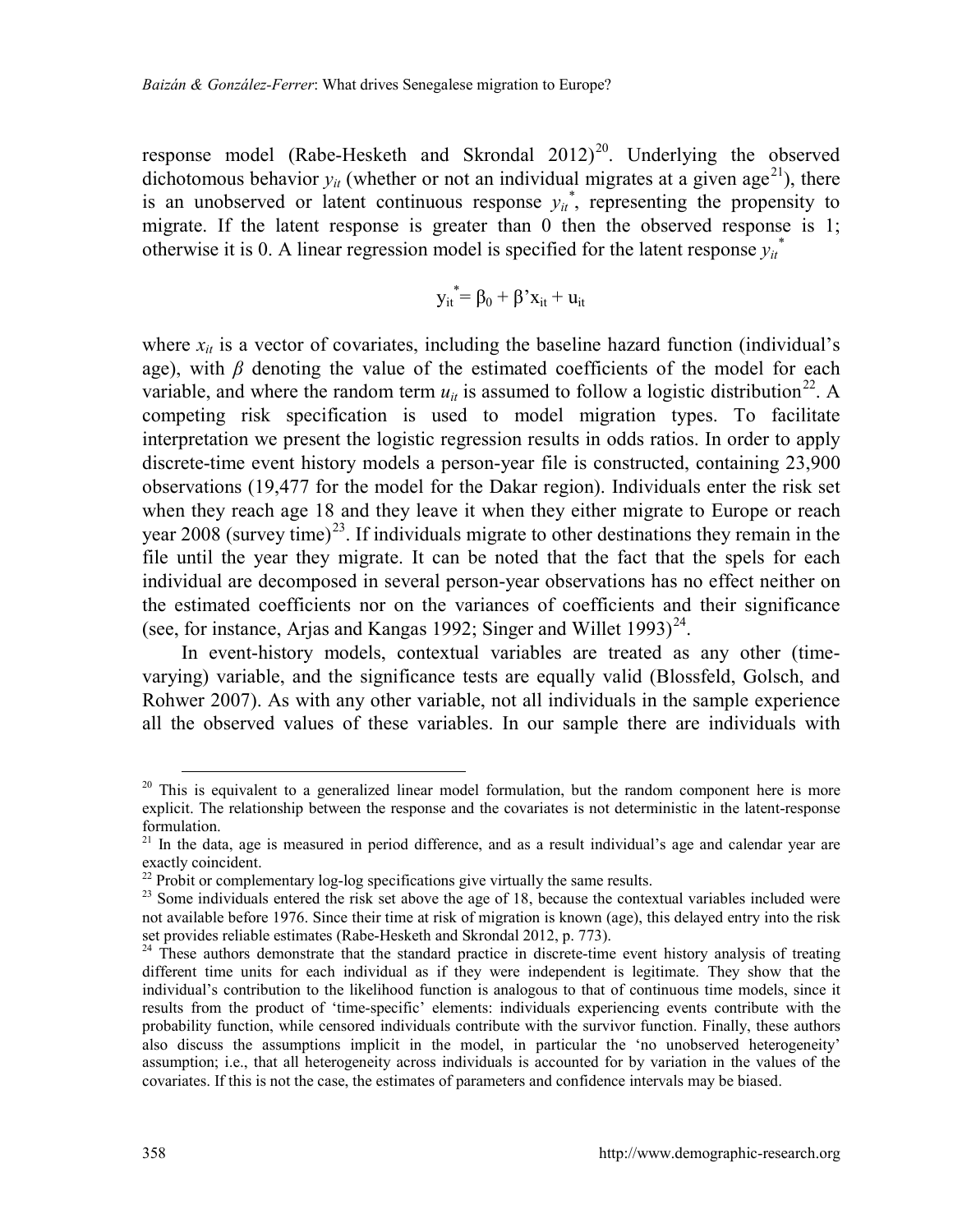different ages during all the period of observation  $(1976-2007)$  and therefore very little collinearity is present between age and the contextual variables included in the analyses (or between contextual variables).

All data used in the analyses are weighted, given that the samples are stratified according to several characteristics. In the Dakar region the first stage of sampling was done by selecting census districts systematically with probability proportional to their estimated size, based on the census of 2002. In each selected district households were stratified according to the presence of return migrants and the existence of household members abroad versus households without migrants. In a final stage, in each of the selected households one or several respondents were selected. The basic aim of stratification in Dakar was to obtain sufficiently large samples of households with migrants (which are a rare group), thus involving their overrepresentation in the sample. In each of the European countries the samples were stratified according to age and sex in order to obtain sufficiently large samples of women and older migrants. By applying weights for the different stratified groups they become proportional in the analyses to their real number in the population (Schoumaker and Mezger  $2013)^{25}$ . Yet their use in the multivariate analyses does not alter the substantive results presented here.

## **6. Results**

We present the event history analysis results for first migration, distinguishing whether the migration originated in the Dakar region (Table 2, Model 1) or in all of Senegal (Models 2 and 3). As explained before, interviews in Senegal were only conducted in the region of Dakar, while interviews in Europe involved Senegalese of all origins and

<span id="page-22-0"></span><sup>&</sup>lt;sup>25</sup> The computation of weights followed different procedures in the Dakar region with respect to the European samples. Weights for the Dakar region relied on computing sampling probabilities at each stage of sampling (census districts and households, as explained above). The product of sampling probabilities at each stage gave the overall sampling probability. Taking the inverse of the sampling probability gives the inflation factor (i.e., the number of individuals that each individual in the sample represents). These factors were then adjusted taking into account non-response and by trimming the weights.

In Europe, post-stratification weights were constructed in order to match the sex and age group distribution of the Senegalese population resident in each country. Post-stratification weights are equal to the ratio of the percentage of each sex and age group in the population to the percentage in the MAFE survey. Inflating factors were then computed by multiplying the post-stratification weights by the ratio of the population size to the sample size. The population size and structure by age and sex were estimated from different sources (register data in Spain; the Renovated Population Census for France; and based on residence permits and a survey of irregular migrants for Italy).

In the analyses presented here we use the pooled samples for the four countries. Therefore the inflation factors are used, taking into account that the sum of the inflation factors is equal to the sum of the sizes of the populations corresponding to each survey. In a final step, the weights used in the analyses were normalized so that their sum is equal to the sample size (Schoumaker and Mezger 2013).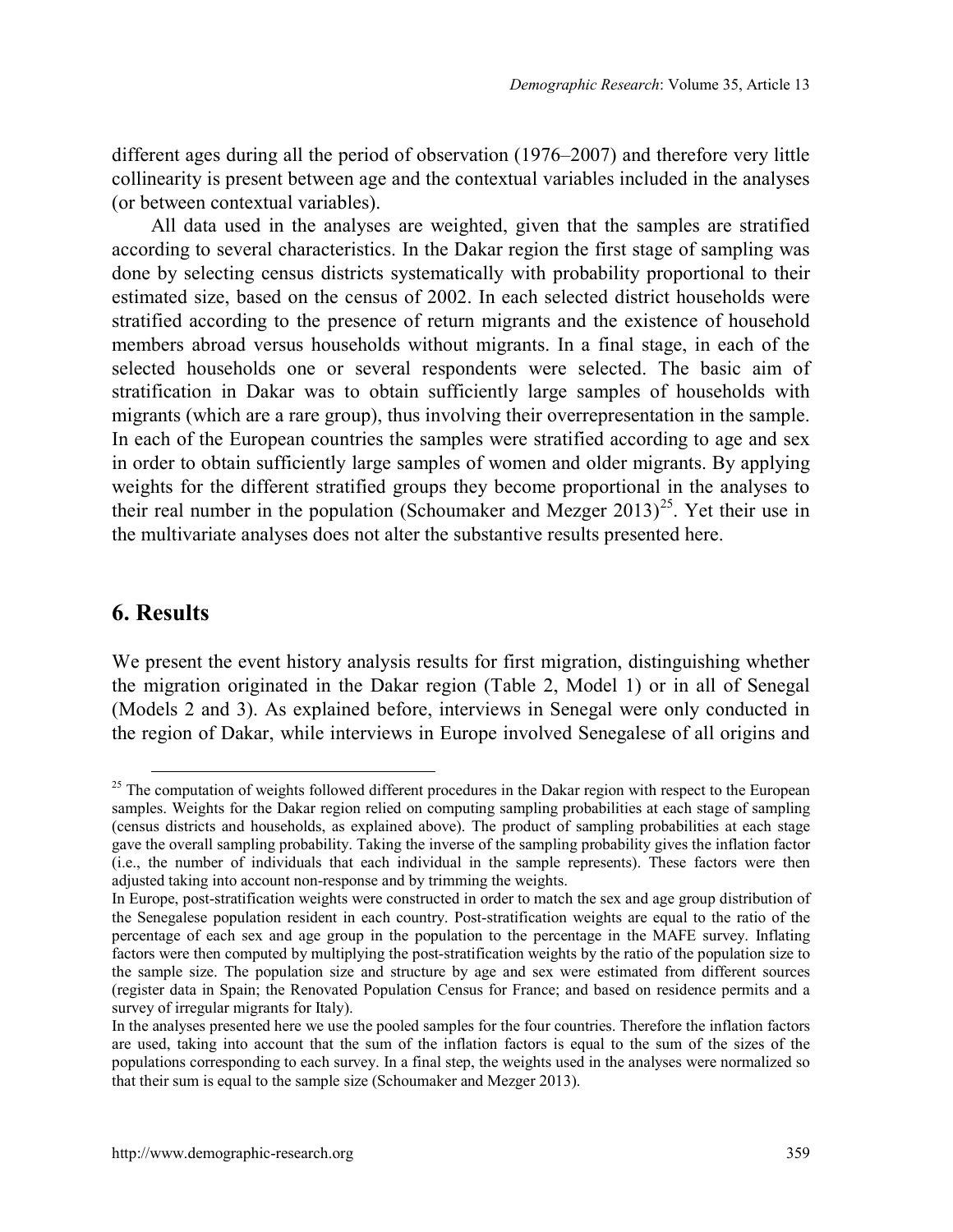prior residence. The direction and magnitude of effects are remarkably similar in practically all variables, and suggest that the use of the larger sample does not bias our analyses<sup>26</sup>. However, the Dakar region model results sometimes show less statistical significance, most likely due to the smaller sample size. Consequently, we mainly refer to the results on the all-Senegal data. In Table 3 we present the results of the competing risk analysis for labor migration and other types of migration. Each migration type is very distinctive. In order to take advantage of the complementary nature of their explanations we will integrate our explanation of all results, rather than presenting them successively.

#### **Table 2: Discrete-time event history model estimates of first migration to France, Italy, or Spain, from the Dakar region or all of Senegal**

|                                                             | Dakar region |              | All of Senegal |            | All of Senegal |              |
|-------------------------------------------------------------|--------------|--------------|----------------|------------|----------------|--------------|
|                                                             | Model 1      |              | Model 2        |            | Model 3        |              |
|                                                             | Odds ratio   | Sig.         | Odds ratio     | Sig.       | Odds ratio     | Sig.         |
| Age                                                         | 1.029        |              | 1.303          | $***$      | 1.306          | $***$        |
| Age squared                                                 | 0.994        | ***          | 0.001          | $***$      | 0.995          | $***$        |
| Female                                                      | 0.594        | $\star\star$ | 0.406          | $***$      | 0.407          | $***$        |
| Level of education: Secondary (ref.)                        |              |              |                |            |                |              |
| No schooling                                                | 0.288        | ***          | 0.464          | ***        | 0.458          | ***          |
| Primary or less                                             | 0.388        | ***          | 0.522          | ***        | 0.519          | $***$        |
| University                                                  | 0.624        | $\star$      | 0.725          |            | 0.727          |              |
| Occupational Status: Employed (ref.)                        |              |              |                |            |                |              |
| Student                                                     | 4.223        | ***          | 3.915          | ***        | 4.039          | ***          |
| Unemployed                                                  | 2.196        | $\star\star$ | 3.240          | ***        | 3.230          | ***          |
| Other inactive                                              | 2.084        |              | 2.166          | $***$      | 2.209          | $\star\star$ |
| Socio-economic status (for employed): Skilled manual (ref.) |              |              |                |            |                |              |
| Higher service sector                                       | 1.549        |              | 1.719          | $***$      | 1.722          | $\star\star$ |
| Routine non-manual                                          | 2.068        | $\star\star$ | 2.483          | $***$      | 2.482          | $***$        |
| Unskilled manual                                            | 0.632        |              | 1.025          |            | 1.024          |              |
| Agriculture                                                 | 2.829        | ***          | 3.863          | $***$      | 3.919          | ***          |
| Family help (for employed)                                  | 1.171        |              | 1.440          | $^{\star}$ | 1.463          | **           |
| Work experience (log)                                       | 1.276        | $\star\star$ | 1.207          | $***$      | 1.212          | $\star\star$ |
| Owns property in Senegal                                    | 1.703        | $\star\star$ | 1.566          | $***$      | 1.577          | $\star\star$ |
| Partner's location: No partner (ref)                        |              |              |                |            |                |              |
| Partner lives in F. I. S.                                   | 9.185        | ***          | 11.518         | ***        | 11.539         | ***          |
| Partner in Senegal                                          | 0.900        |              | 0.962          |            | 0.955          |              |
| Number of children                                          | 0.881        | $\star$      | 0.870          | $***$      | 0.870          | $***$        |
| Network in F, I, S                                          | 3.930        | ***          | 4.086          | $***$      | 3.375          | ***          |
| GDP per capita growth in Senegal                            | 0.932        | $***$        | 0.954          | $***$      | 0.955          | $\star\star$ |
| Employment growth in F, I, S                                | 1.019        |              | 0.995          |            | 0.907          |              |
| Employment growth in F, I, S squared                        | 1.071        | $\star\star$ | 1.070          | $***$      | 1.067          | ***          |
| Network in F, I, S * Employment growth                      |              |              |                |            | 1.176          | $^{\star}$   |
| Person years (unweighted)                                   | 19477        |              | 23900          |            | 23900          |              |
| No. individuals (unweighted)                                | 1306         |              | 1551           |            | 1551           |              |
| No. of migrations (unweighted)                              | 365          |              | 560            |            | 560            |              |

Significance: \* *p* < 0.10, \*\* *p* < 0.05, \*\*\* *p* < 0.01. Weighted estimates.

<span id="page-23-0"></span><sup>26</sup> This is also the case for a competing risk analysis of migration types (results not shown). The results of Table 3 refer to migration originating anywhere in Senegal.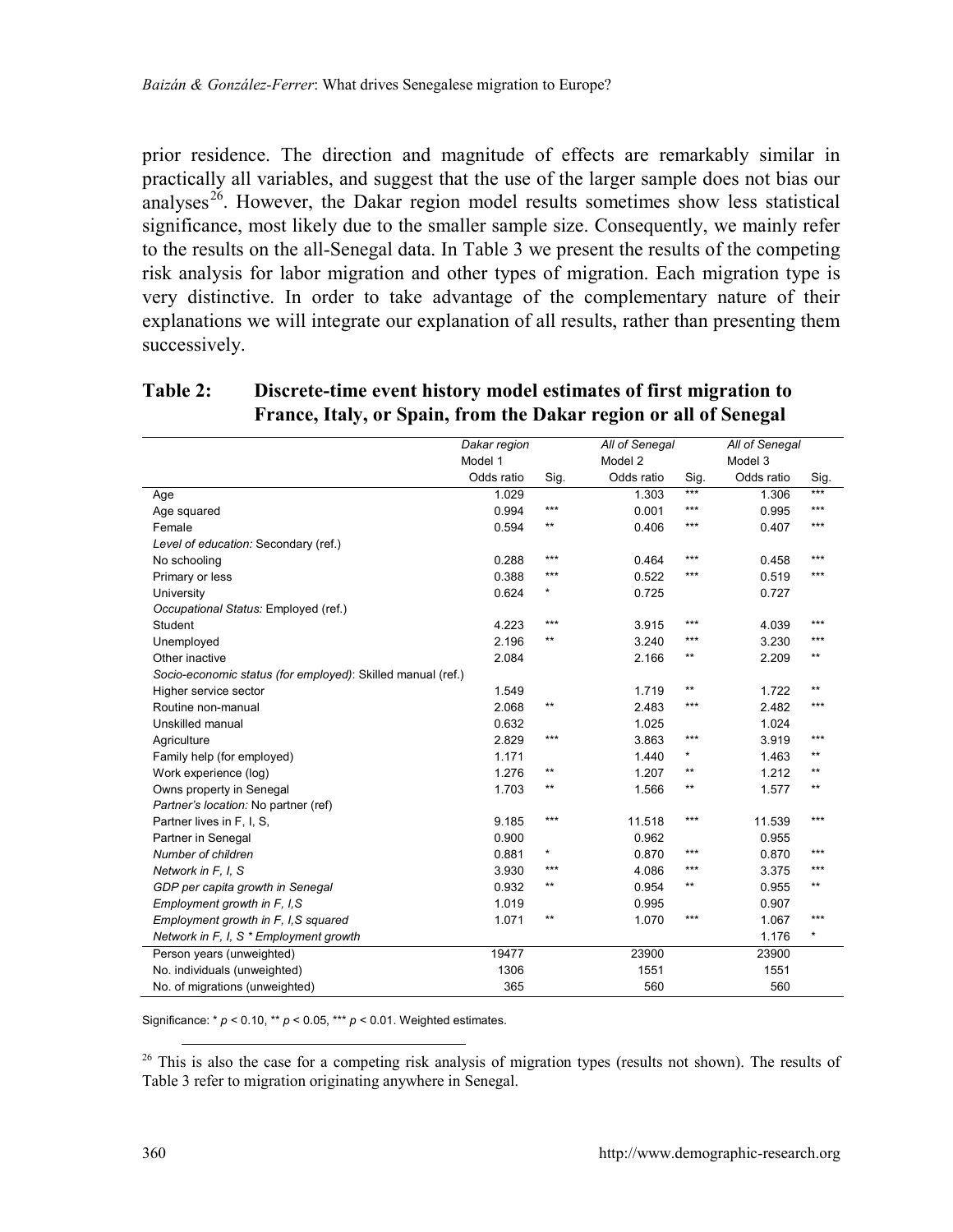#### **6.1 Life course and family variables**

First we report on the results concerning several control variables, and subsequently we report on the results concerning several indicators of the variables involved in our hypotheses. Senegalese migration to Europe is strongly stratified by age and sex. The age profile of migrants follows the expected bell shape, peaking around age 28 for both men and women and dropping to its lowest levels after age 40. This youthful profile of migrants can be even better appreciated in Figure 2's predicted probabilities of first migration by age and sex. The odds of male migration are about 60% higher than those for females once all migration types are combined (Table 2, Model 2). The Dakar region results suggest that the gender migration gap is smaller in the urban capital context than in the whole of Senegal (Table 2, Models 1 and 2). Men and women migrate for different reasons. Men are about five times more likely than women to migrate as labor migrants, while for other migration types, mainly family-related as discussed below, women have twice the odds of men to migrate (Table 3). That age and sex effects persist even after many other covariates are included is consistent with life course explanations, as well as the age and gender hierarchies existing in Senegalese society. The large gender differentials found for migration to Europe contrast with the much lower differentials prevailing in internal migration and migration within Africa, indicating that migration to Europe is highly selective and subject to a wider range of constraints (Delaunay 1994; Sakho 2013).

### **Figure 2: Predicted probabilities of first migration from Senegal to France, Italy, and Spain, by age and sex**



The variables included in the model are age and sex only. Weighted data.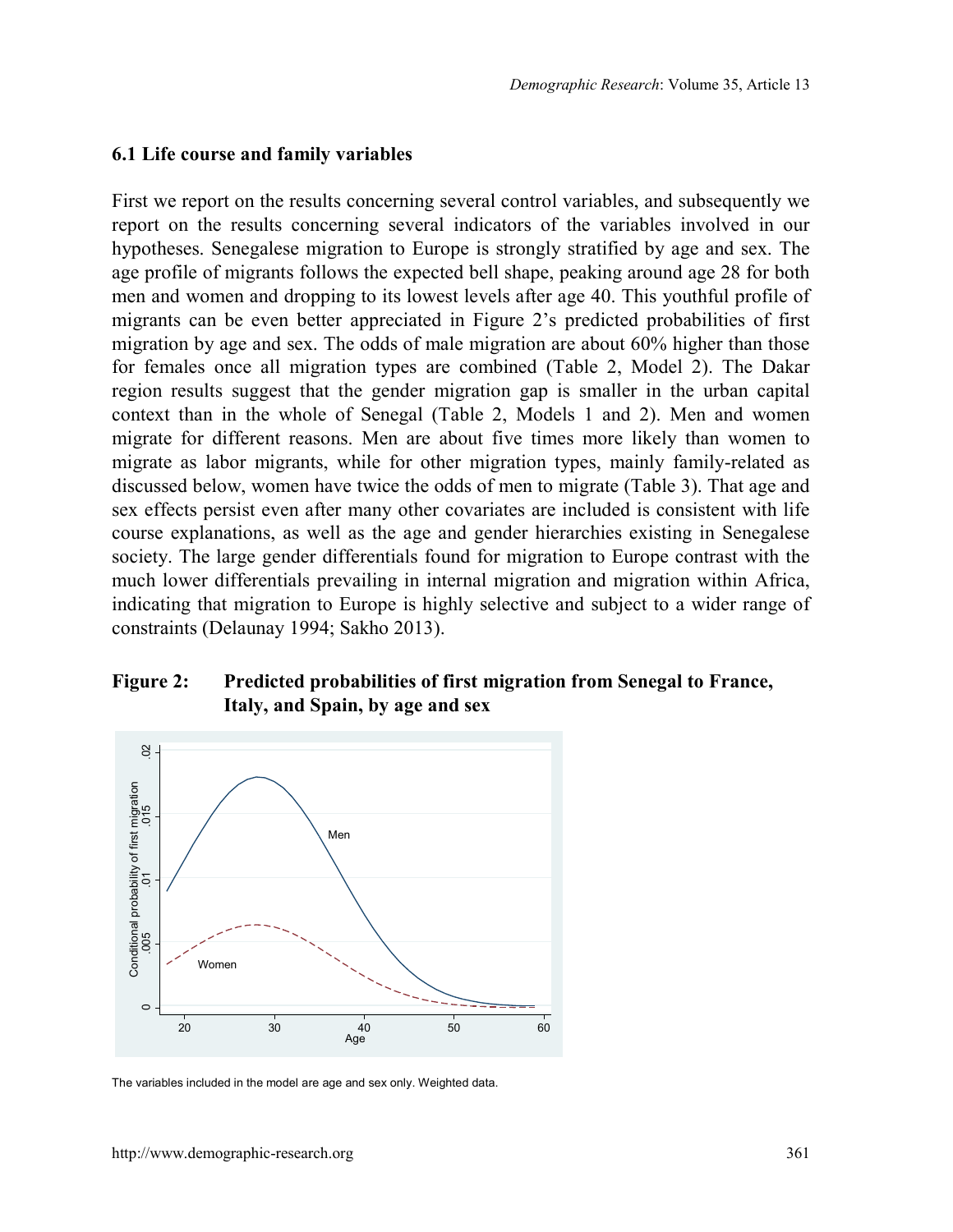In order to provide an indication of how the risk of migration has evolved over time we have included Figure 3, which shows the predicted probabilities of first migration from Senegal to France, Italy, and Spain, by time period (4-year periods). The effect of this variable is better captured with periods (a linear predictor provides a positive coefficient of 0.019 with  $p < 0.01$ , while a quadratic effect was not significant). As can be seen, the annual probabilities of migration have increased by about 3.7 times between  $1976-1979$  and  $2000-2003$ . During the period  $1992-1995$ , migration levels decreased with respect to the previous period, probably in connection with lower labor demand in Europe. In the models included in Tables 2 and 3 the variable 'period' is not included, since when all the other variables are included in the models, period effects become insignificant.

#### **Figure 3: Predicted annual probabilities of first migration from Senegal to France, Italy, and Spain, with 95% confidence intervals**



The variables included in the model are year (4-year periods) and age only. Weighted estimates.

The influence of family status depends on the migration type. Being in a partnership (married or unmarried) does not affect labor migration (Table 3) and is consistent with the well-accepted idea of geographical separation of couples in Senegalese society. In this strongly patriarchal family system, conjugal links are not as strong as vertical links (Findley 1997). These results stand in sharp contrast to other migration types, which show a highly significant odds ratio of 2.0 for individuals in a union (Table 3,  $p < 0.01$ ), obviously related to couples' (re)unification after previous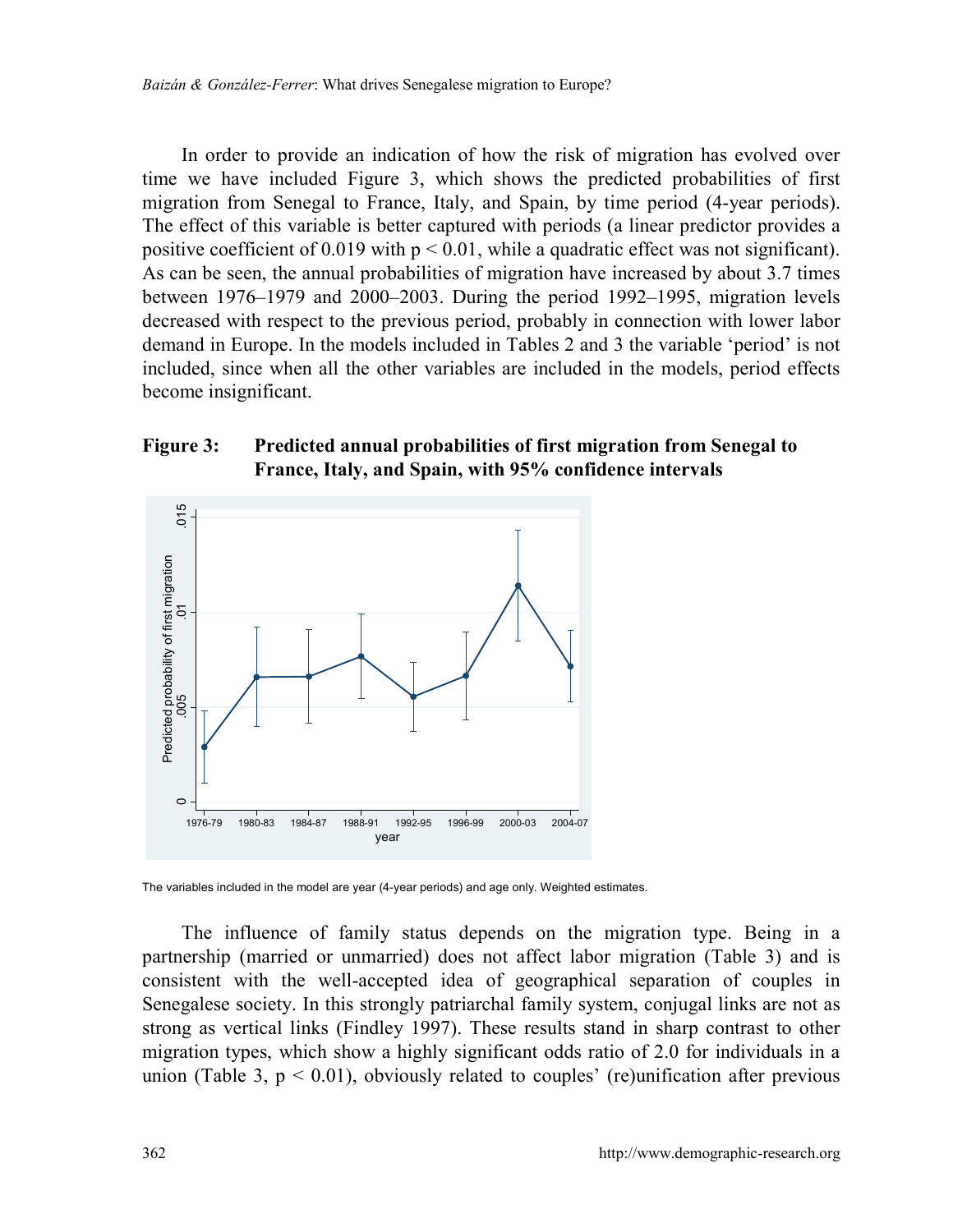transnational living arrangements<sup>27</sup>. For all migration types, becoming a parent and the number of children significantly reduce the odds of migration. The extremely high odds ratio for having a partner living in Europe can be explained by marriage-related migration (Table 2, Model 3,  $p < 0.01$ ). Bride import is a widespread practice among Senegalese migrants<sup>[28](#page-26-1)</sup> (Baizan, Beauchemin, and González-Ferrer 2014).

## **Table 3: Multinomial logistical estimates of discrete-time event history models of first-time migration from Senegal to France, Italy, or Spain, by migration type (Model 4)**

|                                                                 | Labor migration |              | Other migrations |      |
|-----------------------------------------------------------------|-----------------|--------------|------------------|------|
|                                                                 | Odds ratio      | Sig.         | Odds ratio       | Sig. |
| Age                                                             | 1.275           | $***$        | 1.305            | ×    |
| Age squared                                                     | 0.995           | $***$        | 0.996            | ×    |
| Female                                                          | 0.208           | $***$        | 1.958            | ***  |
| Level of education: Secondary (ref.)                            |                 |              |                  |      |
| No schooling                                                    | 0.396           | $***$        | 0.324            | ***  |
| Primary or less                                                 | 0.448           | $***$        | 0.543            | ×    |
| University                                                      | 0.590           | *            | 0.915            |      |
| Activity: Employed (ref.)                                       |                 |              |                  |      |
| Student                                                         | 1.415           |              | 9.469            | ***  |
| Unemployed                                                      | 3.301           | $***$        | 1.947            |      |
| Other inactive                                                  | 1.522           |              | 2.700            |      |
| Socio-economic status (for the employed): Skilled manual (ref.) |                 |              |                  |      |
| Higher service sector                                           | 1.648           | $\star$      | 1.699            |      |
| Routine non-manual                                              | 2.990           | $***$        | 1.432            |      |
| Unskilled manual                                                | 1.210           |              | 0.814            |      |
| Agriculture                                                     | 3.529           | $***$        | 5.501            | ***  |
| Family help (for employed)                                      | 1.497           | $\star$      | 1.294            |      |
| Work experience (log)                                           | 1.276           | $\star\star$ | 0.951            |      |
| Owns property in Senegal                                        | 1.715           | $***$        | 1.089            |      |
| Partnership status: No partner (ref)                            |                 |              |                  |      |
| In partnership                                                  | 1.332           |              | 2.006            | ***  |
| Number of children                                              | 0.844           | $***$        | 0.790            | ***  |
| Network in F, I, S                                              | 3.133           | $***$        | 4.344            | ***  |
| GDP per capita growth in Senegal                                | 0.942           | $***$        | 0.954            |      |
| Employment growth in F, I, S                                    | 0.862           |              | 1.060            |      |
| Employment growth in F. I. S squared                            | 1.088           | $***$        | 1.025            |      |
| Network in F, I, S * Employment growth                          | 1.236           | $***$        | 1.009            |      |
|                                                                 |                 |              |                  |      |
| Person years (unweighted)                                       | 23679           |              | 23561            |      |
| No. individuals (unweighted)                                    | 1551            |              | 1551             |      |
| No. of migrations (unweighted)                                  | 339             |              | 221              |      |

Significance: \* *p* < 0.10, \*\* *p* < 0.05, \*\*\* *p* < 0.01. Weighted estimates.

<span id="page-26-0"></span><sup>&</sup>lt;sup>27</sup> Children generally accompany their mothers in this type of migration (González-Ferrer, Baizan, and

<span id="page-26-1"></span>Beauchemin 2012).<br><sup>28</sup> More detailed analyses of family-related migration using MAFE data can be found in Baizan, Beauchemin, and González-Ferrer (2014); Beauchemin et al. (2015): and in Mazzucato et al. (2015).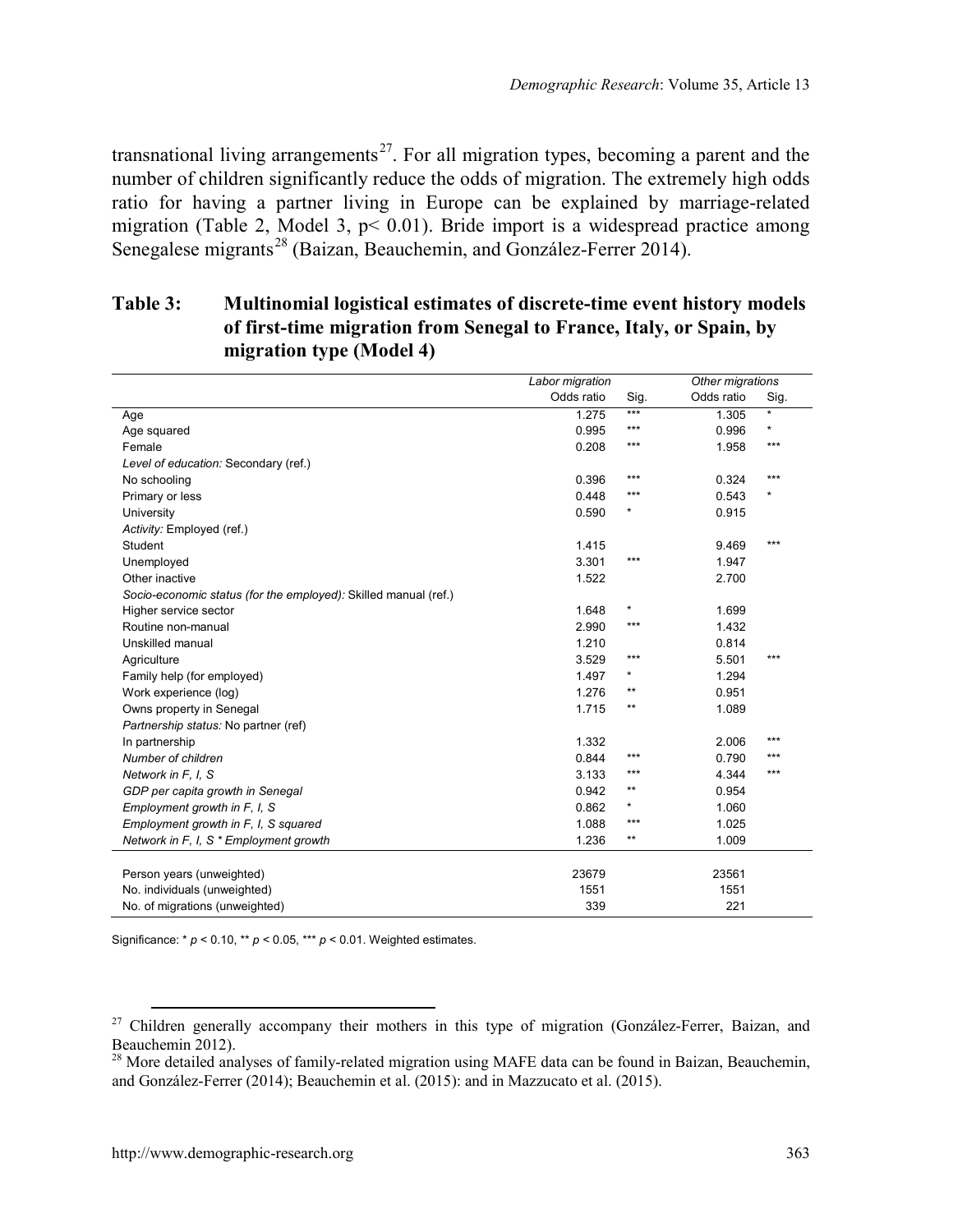In all models, education is strongly and significantly influential, and its effects follow an inverted J shape<sup>[29](#page-27-0)</sup>. As expected, individuals with no schooling have very low levels of migration, their odds are nearly 60% lower than those with some secondary education, and individuals with some primary schooling have only slightly higher odds. Considering that the Senegalese population is characterized by very low levels of education (according to MAFE data, more than a third have never attended school) and high illiteracy rates, education contributes powerfully to lower overall levels of migration. Low education curtails employment chances in the highly competitive European labor markets, where a minimum of education is expected, even for low-level jobs. Unexpectedly, the odds of university-educated individuals to migrate are somewhat lower than those of the secondary-educated, although this difference is not consistently significant. A likely explanation is that the highly educated enjoy better employment probabilities and possibilities in both Europe and Senegal, and confront steeper downward mobility in European labor markets.

#### **6.2 Economic Insecurity Hypothesis**

Migration is also influenced by other human capital and socio-economic variables. Despite the difficulties of transferring human capital internationally, work experience clearly increases the probability of labor migration, while having no effect for other migration types (Table 3). This variable could also be a proxy for the accumulation of financial resources needed to migrate. Also, socio-economic status is a direct indicator of financial resources. Measured only for the employed, socio-economic status follows the expected inverted U-shape. For labor migration (Table 3), individuals employed in routine non-manual occupations have a relative odds nearly 3 times higher than manual employees (no significant differences between skilled and unskilled workers were found), suggesting that migration may not be an option available to the poor. Higher service jobs have an odds 60% higher than skilled manual jobs, but have much lower odds than 'routine non-manual' jobs (Table 3). This finding is consistent with the idea that quitting higher service sector jobs (because of migration) involves a higher opportunity cost than quitting a routine non-manual job. In addition, higher service sector jobs are least likely to be affected by informality and insecurity, and their lower probabilities of migration are consistent with our 'economic insecurity' hypothesis.

The major exception to the expected pattern of migration by job status is agricultural workers, who have more than triple the odds of migration of skilled manual workers for labor migration (and 5.5 times the odds in the case of non-labor migration).

<span id="page-27-0"></span> $^{29}$  An alternative specification of educational level as a continuous variable (years of schooling) yields a significant, strong positive effect. However, the addition of a square term was not significant.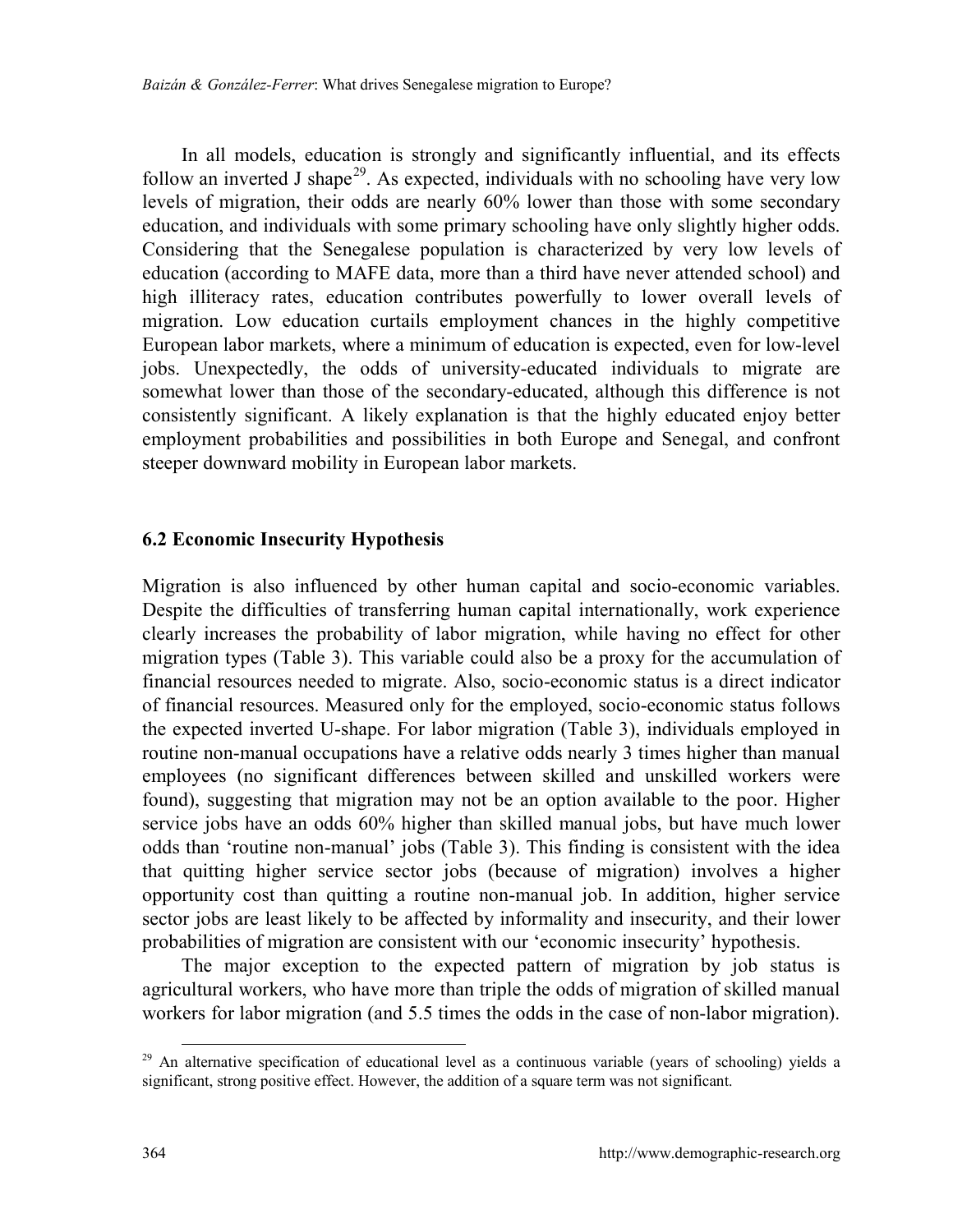Profound agricultural crises and high levels of insecurity in the agricultural sector during the period of interest are likely to be responsible for encouraging agricultural workers to consider migration in order to diversify resources and earn income, as suggested by our 'economic insecurity' hypothesis. At the same time, given the very low incomes of agricultural workers, this result questions the hypothesis that poverty and the cost of migration largely restrict international migration. It is likely that family and community resources (including migrant networks) have contributed decisively to implementing migration in such cases.

Owning property in Senegal also raises the likelihood of labor migration, but is not significant for other migration types (Table 3). Owning physical capital in the form of land, a dwelling, or a business is likely to be related to reduced financial constraints on migration. However, as emphasized by institutional economics, it can also indicate a higher demand for financial capital, which, given the difficulties in accessing credit in Senegal, can then be satisfied through international migration.

Other results regarding the individual's socio-economic position support perspectives that emphasize the role of economic insecurity and the need to diversify income sources. For labor migration, the unemployed have an odds of migration more than triple the migration odds of the employed. Unemployment status is not significant for other migration types. The distinction between unemployment and inactivity may not be clear-cut in a developing country, considering as well that only the 'main' occupation is reported. The distinction between employment and inactivity can be especially vague for women, who may underreport economic activities performed in addition to household work. Therefore, it is not surprising to find that the migration odds of the 'other inactive' are twice as high as for the employed (Table 2, Model 2: but in Table 3, results are not significant). Low opportunity cost can help explain migration decisions of the unemployed, or of individuals with low productivity activities who can easily be substituted by other household members. This may also explain the high migration odds of family helpers (including domestic servants), who tend to work as part of the informal economy and are affected by high levels of insecurity. Finally, signaling student migration, students have an extremely high odds ratio of other types of migration compared to the employed (Table 3).

Each percentage point increase in per capita Gross Domestic Product lowers the predicted probability of labor migration to Europe by about  $6\%$  ( $p<05$ ), while having no significant effect on other migration types (Table 3). Considering that Senegal's GDP growth was negative during most of the 1980s and 1990s, this indicator provides evidence that deterioration of living conditions and increased economic risk lead to migration. This strong effect of GDP change is net of other individual variables that mediate the effects of economic crises, such as unemployment and job status. Furthermore, the expected effect of GDP change may be partially counterbalanced by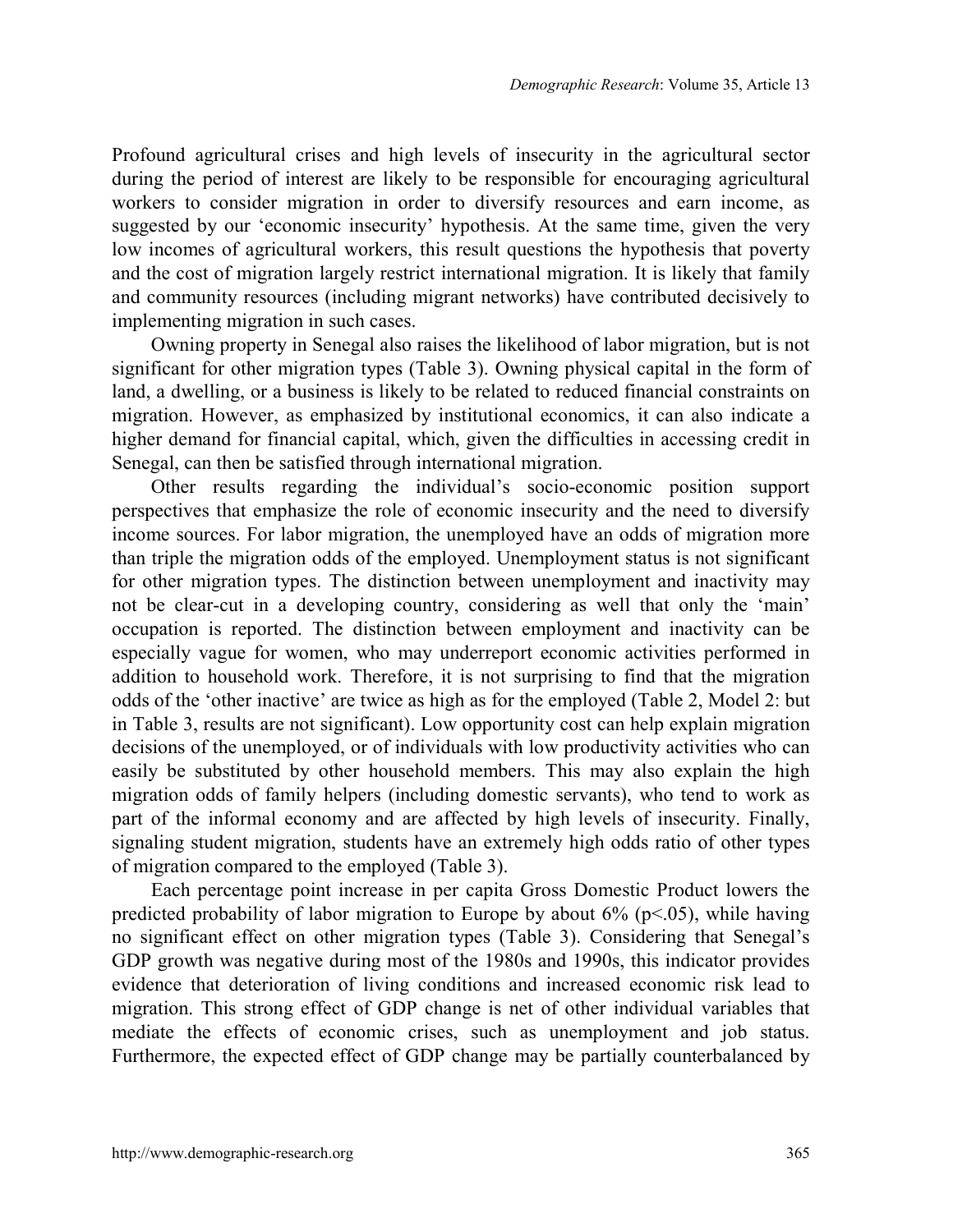parallel change in the resources available to individuals, thus influencing the capacity to pay for migration, in particular among the poorest.

#### **6.3 Social Capital Hypothesis**

As is the case for financial resources, individuals are more likely to migrate when they possess a certain level of social capital. Having a network in Europe substantially and significantly increases the odds of migration throughout the models (Table 2 and 3). Having friends or relatives in Europe (not including partners) more than triples one's likelihood to migrate for labor reasons, with respect to individuals without them.<sup>30</sup>. Networks are even more essential in the case of family reunification and family formation, and the results confirm this (Table 3). When interpreting the results, it should be born in mind that Senegalese kin and friendship networks in Europe have greatly expanded since the early 1980s, in parallel with the expansion of Senegalese communities abroad, which then leads to a multiplier effect on migration rates.

#### **6.4 Labor Demand Hypothesis**

Our indicator of labor demand, the rate of employment growth in France, Italy, and Spain, suggests that Senegalese migration responds to employment opportunities in Europe. This effect does not follow a linear pattern. Instead, migration is boosted when labor demand is sufficiently strong (above 2%), while it stagnates below that level. This suggests that migrant labor is attracted only once European labor markets have first mobilized their own pool of unemployed (to a certain extent, since substantial unemployment levels persist even in periods of economic expansion). 'Employment growth squared' has a substantial effect for labor migration, as the odds indicate a 9% increase for each percentage point increase in employment ( $p < 0.01$ ). As expected, no significant effects are found for other migration types (Table 3). These results support the key prediction of the segmented labor market theory, i.e., that labor demand is a crucial factor driving migration.

<span id="page-29-0"></span> $30$  For the sake of simplicity, we model network availability as a dummy variable here. Alternative specifications of network availability, such as the logarithm of the number of network members or different network member dummies, also provide strong positive effects (results not shown, but available upon request).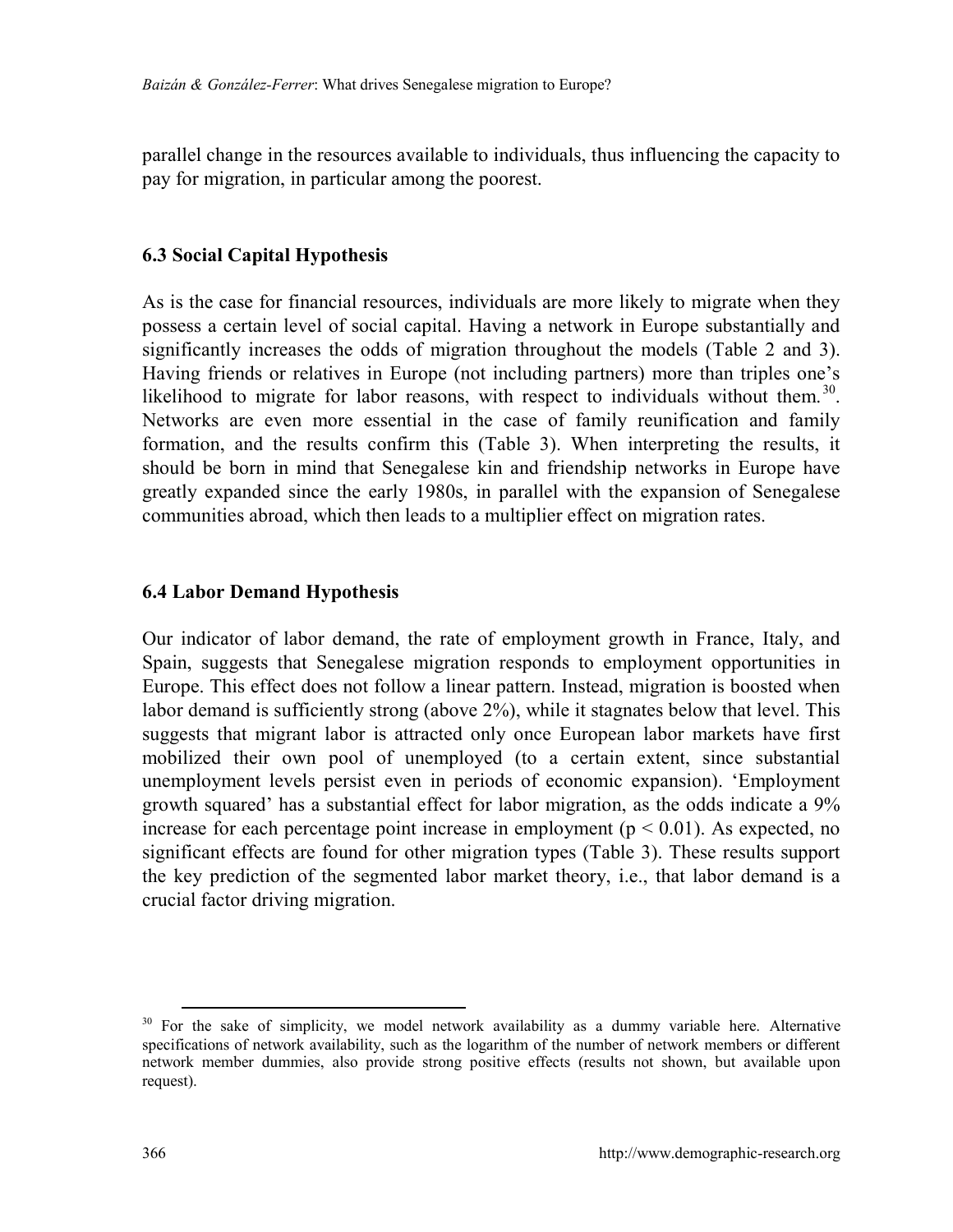### **6.5 Hypothesis of Interaction between Labor Demand and Social Capital**

Earlier in this paper, we proposed that this labor demand might go largely unnoticed if social capital abroad were not available to link employment opportunities and potential migrants. In order to test this hypothesis we have included an interaction term of employment growth and network availability. For labor migration, the interaction term is highly significant (Table 3,  $p < .05$ ). Figure 4 (based on Table 2, Model 3) shows that the migration probabilities of individuals with and without networks differ significantly. Furthermore, in a context of employment growth of at least 2%, individuals with access to networks see substantial increases in their migration probabilities as compared to individuals without networks. This evidence supports the idea that social capital is key for accessing employment opportunities for Senegalese in Europe.

## **Figure 4: Predicted probability of first migration to France, Italy, and Spain, by employment growth in France, Italy, and Spain and network availability, with 95% confidence intervals**



The variables included in the model are those of Model 3 (Table 2); variables other than network availability and employment growth are set at their mean values. Weighted data.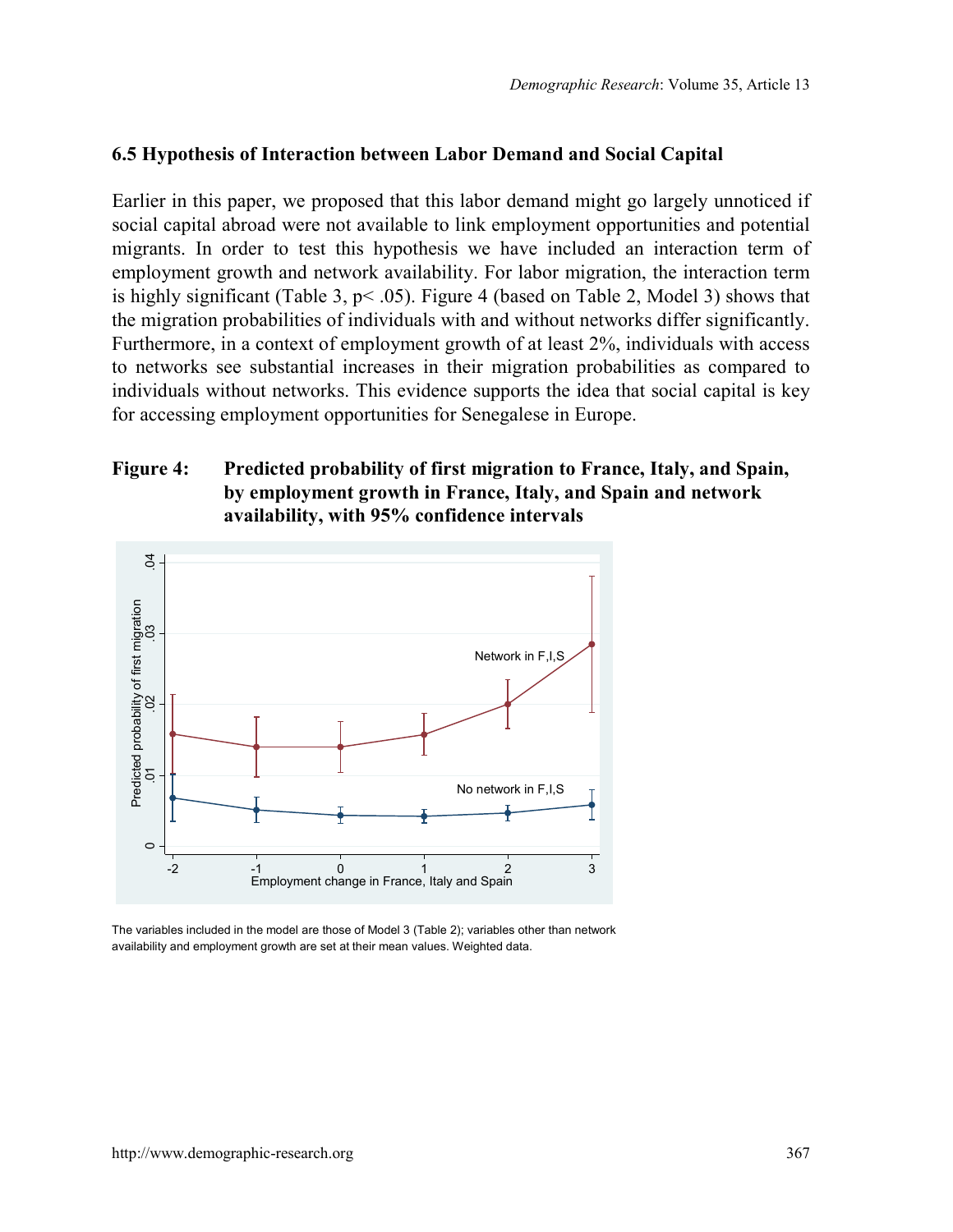# **7. Conclusions**

Despite the growing importance and potential of migration from Sub-Saharan Africa to Europe, few quantitative studies have examined its socio-economic determinants. This paper contributes to the understanding of migration movements from Senegal to France, Italy, and Spain by examining how both individual and contextual factors influence individual migration behavior. Particular attention has been paid to the link between micro-level factors and contextual factors, both at origin and in Europe. From the 1980s to the mid 2000s, the Senegalese economy and society experienced profound changes that simultaneously incorporated it in the rest of the world and marginalized it. The surge in international migration during this period is part of these changes.

In this paper we proposed and empirically tested four hypotheses that specify the contextual- and individual-level conditions that have lead to migration between Senegal and Europe. These theoretical propositions are closely interlinked and are based on mutually reinforcing factors. Together they provide a coherent account of the development of a migration system that integrates several existing approaches to international migration. Given the mechanisms involved, we believe these hypotheses have a wide applicability when explaining migration from developing to developed countries. Our empirical analyses provided support for our four hypotheses, although not all dimensions of the hypotheses could be tested due to data limitations.

The results reported here concerning both individual socioeconomic indicators and macroeconomic growth are consistent with our first hypothesis (Economic Uncertainty Hypothesis), and more generally with institutional perspectives emphasizing the role of economic uncertainty and the need to diversify resources. Individual financial resources show a complex relationship with migration, and broadly support the idea that a minimum of resources is needed for migration. However, individuals working in the primary sector where poverty is pervasive also show very high levels of migration, which suggests the specific role of resources in the context of peasant households. Education is particularly powerful in explaining Senegalese migration. Individuals with a primary education or less display very low levels of migration. The expansion of education may increase individual migration capabilities. Education helps individuals overcome social and economic barriers to migration, increases social status and consumption aspirations, and facilitates access to employment opportunities at destination.

Since the mid-1970s, Senegal has experienced a long period in which economic and human development has stagnated or deteriorated. In such a context, families and individuals have strategized to counter the deterioration of living conditions and avoid downward social mobility. One of these strategies, international migration, involved the mobilization of individuals' social capital resources to gain access to jobs abroad. This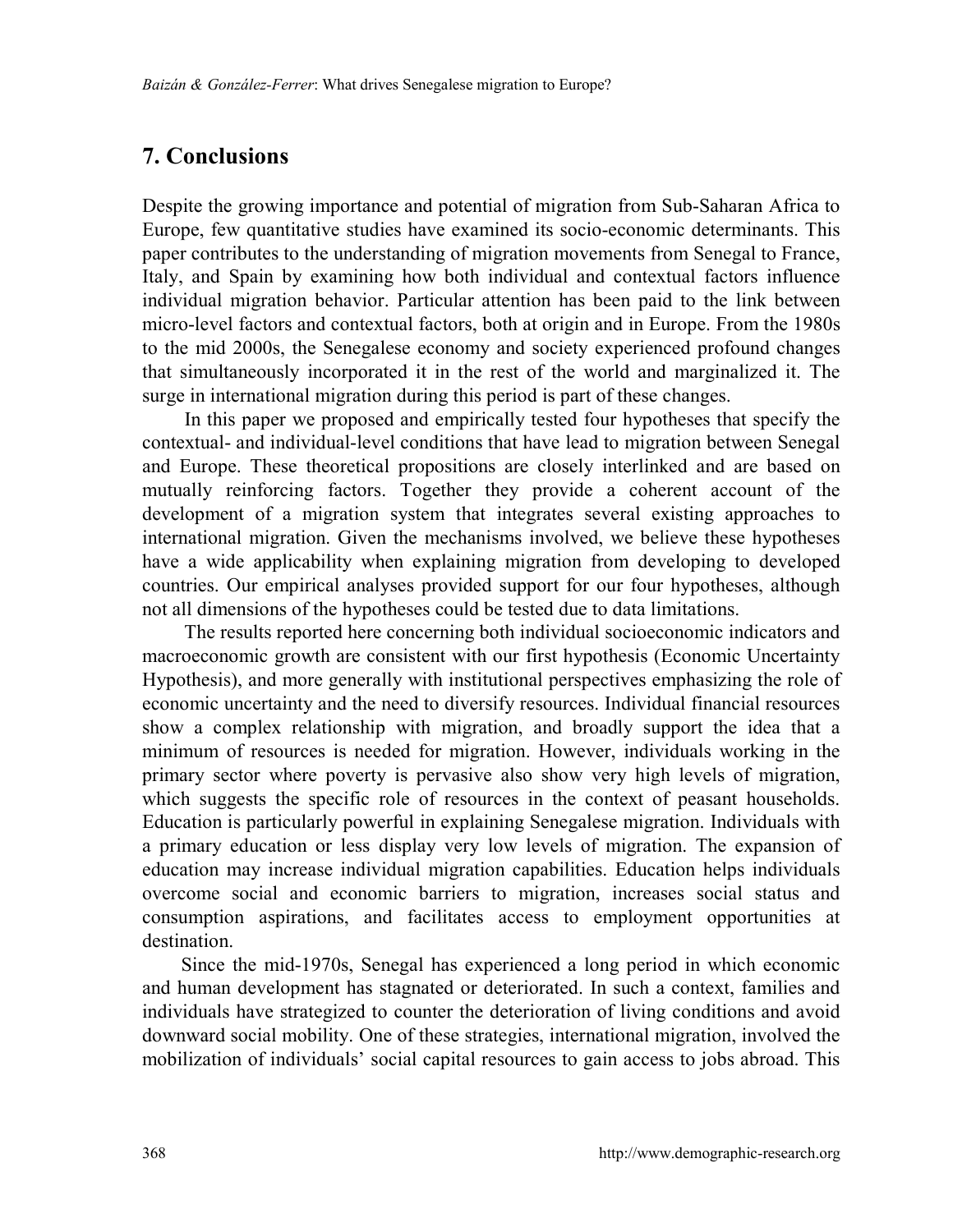strategy was made feasible by the expansion of employment opportunities in particular sectors and places in Europe from the mid-1980s. This expansion resulted from the processes of labor market deregulation, the growth of the underground economy in the south of Europe, and strategies of businesses to increase competitiveness. Our results show strong effects of employment growth in Europe on the likelihood of migration, particularly during periods of rapid economic expansion, providing support for our Labor Demand Hypothesis. We have highlighted the specific functioning of the destination labor market in order to explain why availability of social networks abroad is needed to access such labor demand. Having acquaintances or relatives in Europe more than triples the odds of labor migration (quadruples the odds for other migration types) compared to individuals without such connections (Social Capital Hypothesis). These sharp differences in migration probability between individuals with and without networks abroad demonstrate how important social capital is in channeling and selecting candidates in a very socially segmented society. But the availability of social capital per se has a small impact on migration probability. Our analyses have shown that a conjunction of periods of strong labor demand with availability of personal networks in Europe is needed to create a boosting effect on migration probabilities from Senegal to Europe (Interaction Between Labor Demand and Social Capital Hypothesis). Overall, our findings provide theoretical and empirical support for the several propositions that specify the conditions that have been key in the development of the migration system between Senegal and Europe. By the same token, a change in the direction of the mechanisms involved could undermine further development of the migration stream; for instance, as the consequence of a drop in labor demand in Europe or of an improvement in economic security at origin.

Although this paper contributes to exploring the connection between the different levels and locations that explain Senegalese migration to Europe, it has certain limitations. First, there is limited availability of household- and family-level indicators, which prevents a clearer analysis of how household economic situation and migration are linked. Particularly useful would be information concerning the household decisionmaking process. Also, the dearth of available macro variables, including policy-related variables, prevents a more nuanced analysis of contextual effects in both Senegal and Europe. Our results concerning the key importance of labor market conditions in destination countries point to the need for more detailed analysis of the occupations, job conditions, and other labor market characteristics of each European destination.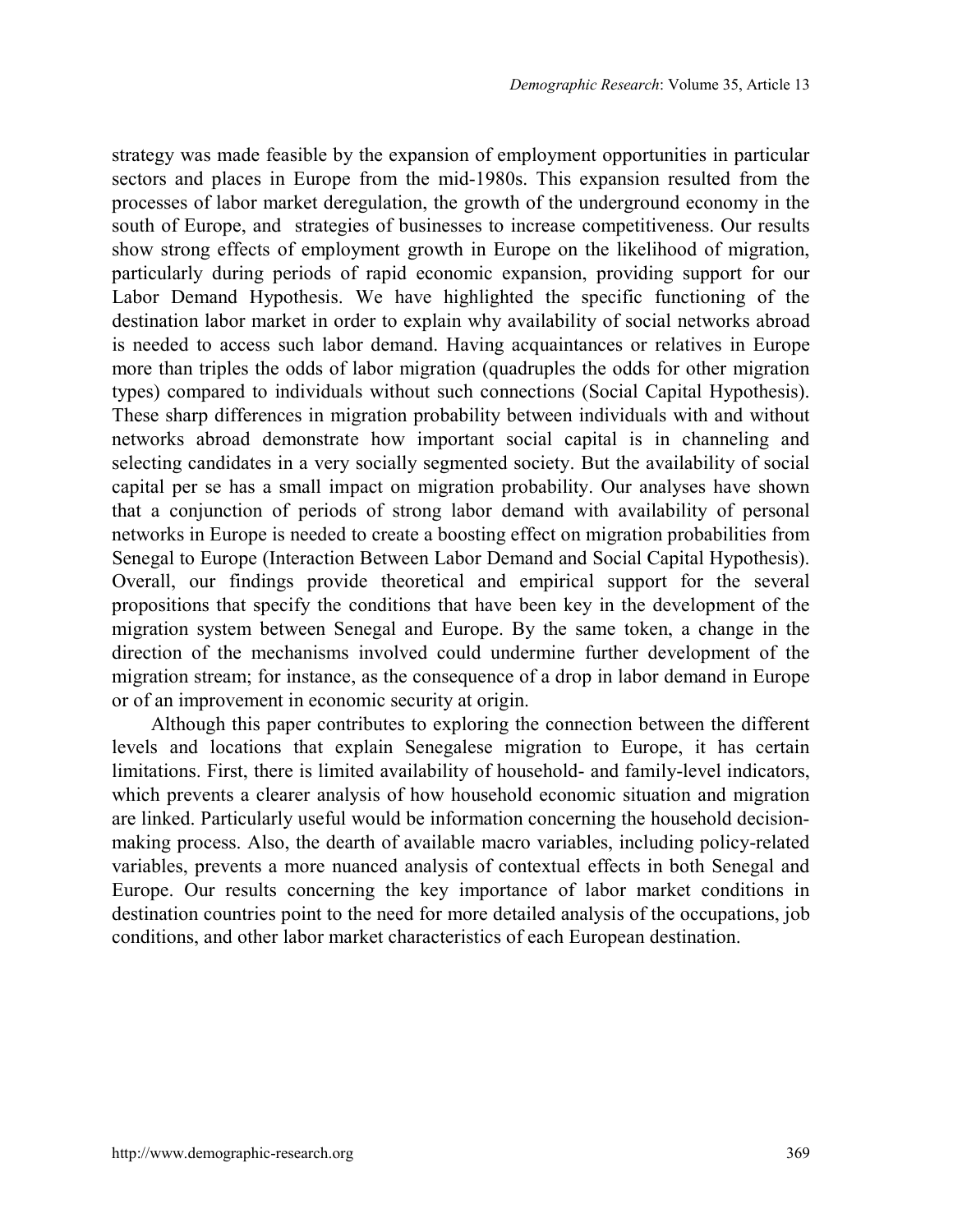## **8. Acknowledgments**

The work has benefitted from useful suggestions and discussions with Mathew Creighton, Mao-Mei Liu, and the participants of the workshop 'The Decision to Emigrate. Agent-Based Modeling of International Migration', Max-Planck Institute for Demographic Research, Rostock, 25–27 September 2013. We also thank two anonymous reviewers and the journal editor for their comments and useful suggestions.

The research reported here has been funded by the Spanish Ministry of Economy and Competitivity, National Program of Research and Development (CSO2012-37920).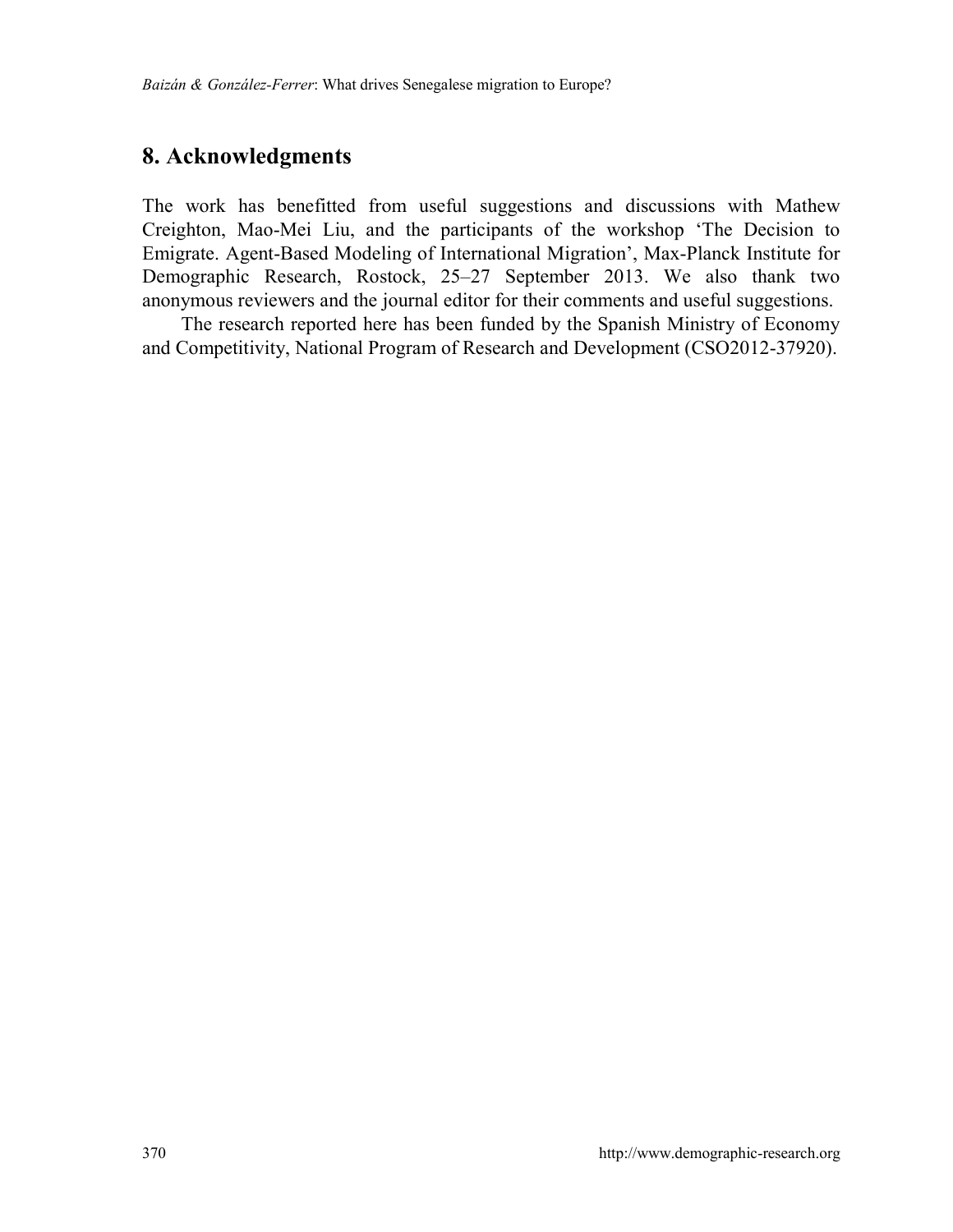## **References**

- Adepoju, A. (2004). Trends in international migration in and from Africa. In: Massey, D. and Taylor, E. (eds.). *International migration: Prospects and policies in a global market.* New York: Oxford University Press: 59‒76. [doi:10.1093/](http://dx.doi.org/10.1093/0199269009.003.0004) [0199269009.003.0004.](http://dx.doi.org/10.1093/0199269009.003.0004)
- Agence Nationale de la Statistique et de la Démographie (ANSD) (1995). Rapport national d'Enquête sur les migrations et l'urbanisation au Sénégal (EMUS) 1993. Direction de la Prévision et de la Statistique et le Réseau Migration et Urbanisation en Afrique de l'Ouest. Dakar: Ministère de l'Economie et des Finances, Senegal.
- Agence Nationale de la Statistique et de la Démographie (ANSD) (2004). Rapport de synthèse de la deuxième Enquête sénégalaise auprès des ménages (ESAM II, 2001). Dakar: Ministère de l'Economie et des Finances, Senegal.
- Agence Nationale de la Statistique et de la Démographie (ANSD) (2006). Rapport national de présentation des résultats du troisième Recensement général de la population et de l'habitat en 2002. Dakar: Ministère de l'Économie et des Finances, Senegal.
- Ambrosini, M. (2001). The role of immigrants in the Italian labour market. *International Migration* 39(3): 61‒83. [doi:10.1111/1468-2435.00156](http://dx.doi.org/10.1111/1468-2435.00156).
- Antoine, P., Bocquier, P., Fall, A.S., Guisse, Y.M., and Nanitelamio, J. (1995). Les familles dakaroises face à la crise. Dakar: IFAN/ORSTOM/CEPED. http://www.documentation.ird.fr/hor/fdi:010004560.
- Arjas, E. and Kangas, P. (1992). A discrete-time method for the analysis of event histories. In: Trussel, J., Hankinson, R., and Tilton, J. (eds.) *Demographic*  applications of event history analysis. Oxford: Clarendon. 253-266.
- Auriat, N. (1996). Les défaillances de la mémoire humaine: Aspects cognitifs des enquêtes rétrospectives. Travaux et Documents de l'INED 136. Paris: Presses Universitaires de France.
- Azam, J-P. (2004). Poverty and growth in the WAEMU after the 1994 devaluation. *Journal of African Economies* 13(4): 536‒562. [doi:10.1093/jae/ejh029](http://dx.doi.org/10.1093/jae/ejh029).
- Baizan, P., Beauchemin, C., and González-Ferrer, A. (2014). An origin and destination perspective on family reunification: The case of Senegalese couples. *European Journal of Population* 30(1): 65‒87. [doi:10.1007/s10680-013-9305-6.](http://dx.doi.org/10.1007/s10680-013-9305-6)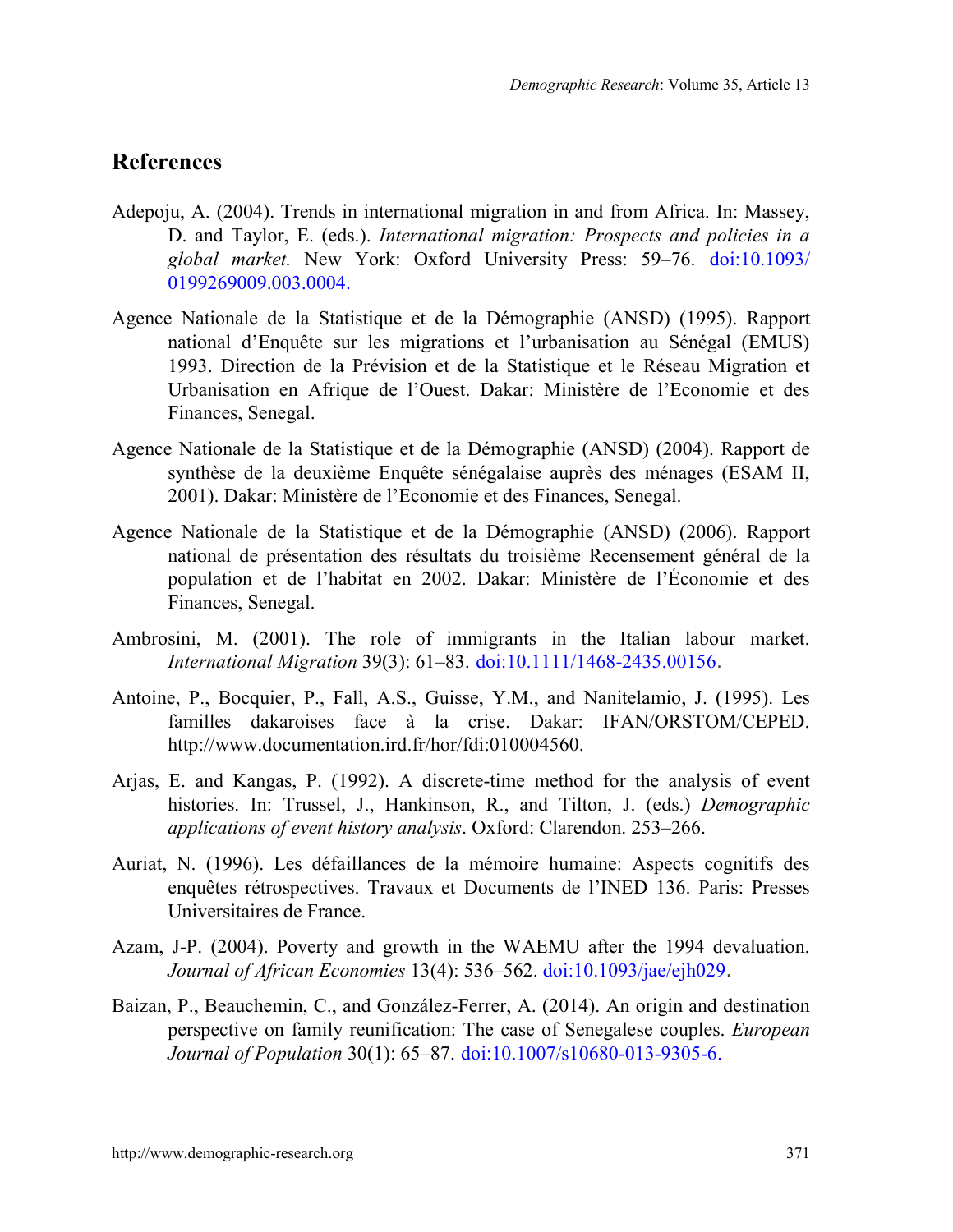- Banque centrale des États de l'Afrique de l'Ouest (2008). Tableaux synoptiques des montants de transferts de fonds au Sénégal. Dakar: BCEAO.
- Banque Mondiale (2007). Sénégal: A la recherche de l'emploi Le chemin vers la prospérité. Mémorandum économique sur le pays (en deux volumes), Volume I et II : Annexes, Banque mondiale, région Afrique.
- Barbieri, P. (1997). Non c'è rete senza nodi: Il ruolo del capitale sociale nel prcesso di incontro fra domanda e offerta di lavoro. *Stato e Mercato* 49: 67‒110. [doi:10.1425/390](http://dx.doi.org/10.1425/390).
- Barrett, C.B., Reardon, T., and Webb, P. (2001). Nonfarm income diversification and household livelihood strategies in rural Africa: Concepts, dynamics, and policy implications. *Food Policy* 26(4): 315‒331. [doi:10.1016/S0306-9192\(01\)00014-](http://dx.doi.org/10.1016/S0306-9192(01)00014-8) [8.](http://dx.doi.org/10.1016/S0306-9192(01)00014-8)
- Beauchemin, C. and González-Ferrer, A. (2011). Sampling international migrants with origin-based snowballing method: New evidence on biases and limitations. *Demographic Research* 25(3): 103‒134. [doi:10.4054/DemRes.2011.25.3](http://dx.doi.org/10.4054/DemRes.2011.25.3).
- Beauchemin, C. (2012). Migrations between Africa and Europe (MAFE): Rationale for a survey design. MAFE Methodological Note 5. Paris: MAFE.
- Beauchemin, C. (2014). A manifesto for quantitative multi-sited approaches to international migration. *International Migration Review* 48(4): 921–938. [doi:10.1111/imre.12157](http://dx.doi.org/10.1111/imre.12157).
- Beauchemin, C., Nappa, J., Schoumaker, B., Baizan, P., González-Ferrer, A., Caarls, K., and Mazzucato, V. (2015). Reunifying versus living apart together across borders: A comparative analysis of sub-Saharan migration to Europe. *International Migration Review* 49(1): 173–199. [doi:10.1111/imre.12155.](http://dx.doi.org/10.1111/imre.12155)
- Blossfeld, H.-P., Golsch, K., and Rohwer, G. (2007). *Event history analysis with Stata*. New York: Psychology Press.
- Bocquier, P. (1996). *Insertion et mobilité professionnelles à Dakar*. Paris: ORSTOM.
- Boone, C. (1991). Politics under the spectre of deindustrialization: 'Structural adjustment' in practice. In: Delgado, C.L., and Jammeh, S. (eds.). *The political economy of Senegal under structural adjustment*. New York: Praeger.
- Bruzzone, T., Fall, P.D., Tall, M., and Gueye, C. (2006). *Le milieu sénégalais et l'action transnationale des migrants*. Rome: Centro Studi di Politica Internazionale.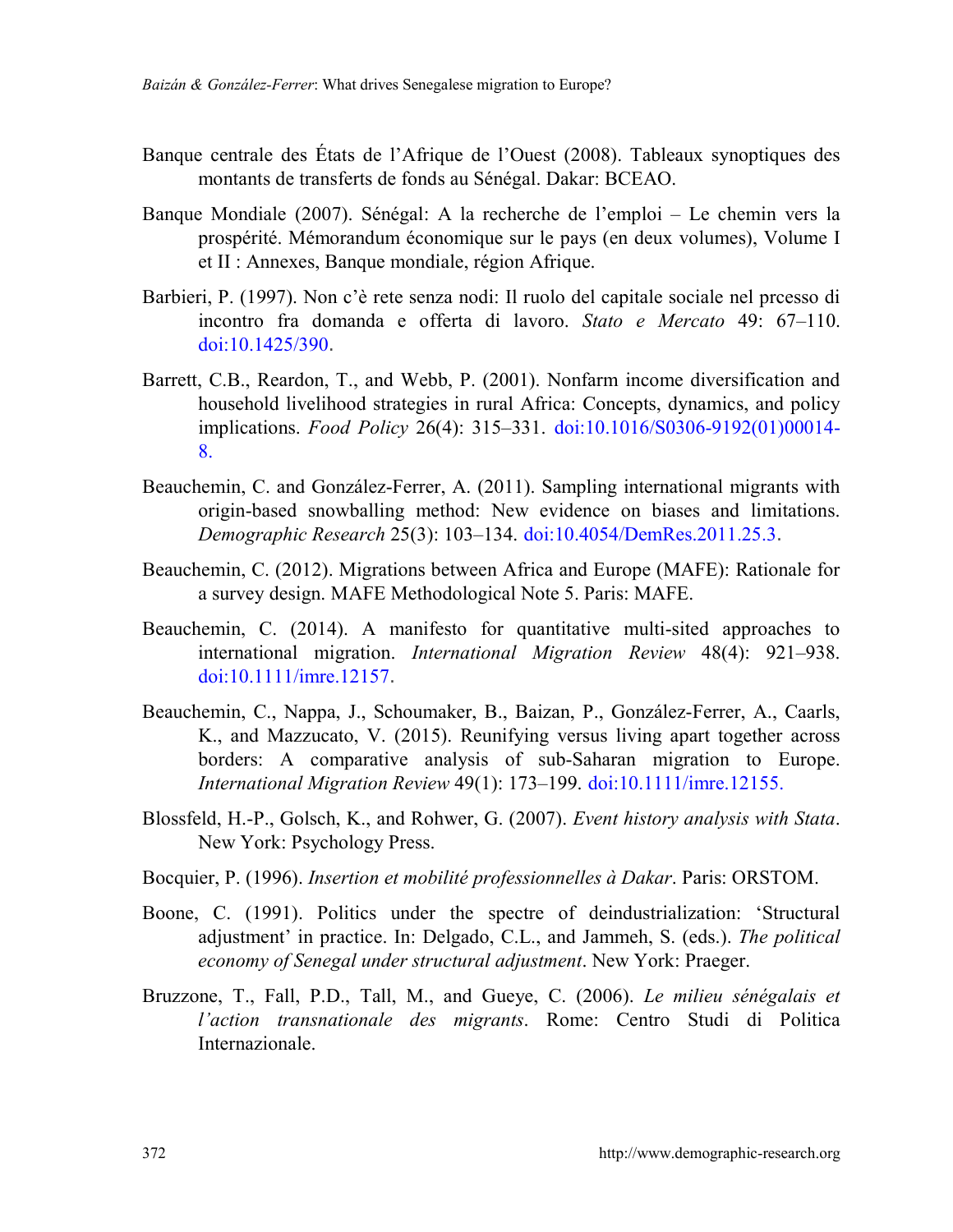- Castagnone, E., Sakho, P., Nazio, T., Schoumaker, B., and Rakotonarivo, N. (2013). African migrants at work. Patterns of labour market integration in Europe, transnational economic participation and economic re-integration of migrants in origin countries. The case of Senegal. MAFE Working Paper 29. Paris: MAFE.
- Castles, S. and Miller, M.J. (2009). *The age of migration: International population movements in the modern world.* 4<sup>th</sup> ed. Basingstoke: Palgrave Macmillan.
- Collier, P. and Gunning, J.W. (1999). Explaining African economic performance. *Journal of Economic Literature* 37(1): 64–111. [doi:10.1257/jel.37.1.64.](http://dx.doi.org/10.1257/jel.37.1.64)
- Courgeau, D. (1992). Impact of response errors on event history analysis. *Population: An English Selection* 4: 97‒110.
- David, R. (1995). *Changing places: Women, resource management and migration in the Sahel.* London: SOS Sahel.
- de Haan, A. (1999). Livelihoods and poverty: The role of migration  $A$  critical review of the migration literature. *Journal of Development Studies* 36(2): 1‒47. [doi:10.1080/00220389908422619.](http://dx.doi.org/10.1080/00220389908422619)
- de Haas, H. (2010). The internal dynamics of migration processes: A theoretical inquiry. *Journal of Ethnic and Migration Studies* 36(10): 1587–1617. [doi:10.1080/1369183X.2010.489361](http://dx.doi.org/10.1080/1369183X.2010.489361).
- Delaunay, V. (1994). L'entrée en vie féconde: Expression démographique des mutations socio-économiques d'un milieu rural sénégalais. Paris: CEPED. http://www.documentation.ird.fr/hor/fdi:41324.
- Development Research Centre on Migration, Globalisation and Poverty, DRC. (2007). Global Migrant Origin Database, Updated March 2007. http://www.migrationdrc.org/
- Diop, A.-B. (1985). *La famille wolof: Tradition et changement*. Paris: Karthala.
- Duruflé, G. (1988). *L'ajustement structurel en Afrique (Sénégal, Côte d'Ivoire, Madagascar)*. Paris: Karthala.
- Ellis, E. (2000). *Rural livelihoods and diversity in developing countries*. Oxford: Oxford University Press.
- Erikson, R. and Goldthorpe, J.H. (1992). *The constant flux: A study of class mobility in industrial societies*. Oxford: Clarendon.
- Fatton, R. (1986). Clientelism and patronage in Senegal. *African Studies Review* 29(4): 61‒78. [doi:10.2307/524006.](http://dx.doi.org/10.2307/524006)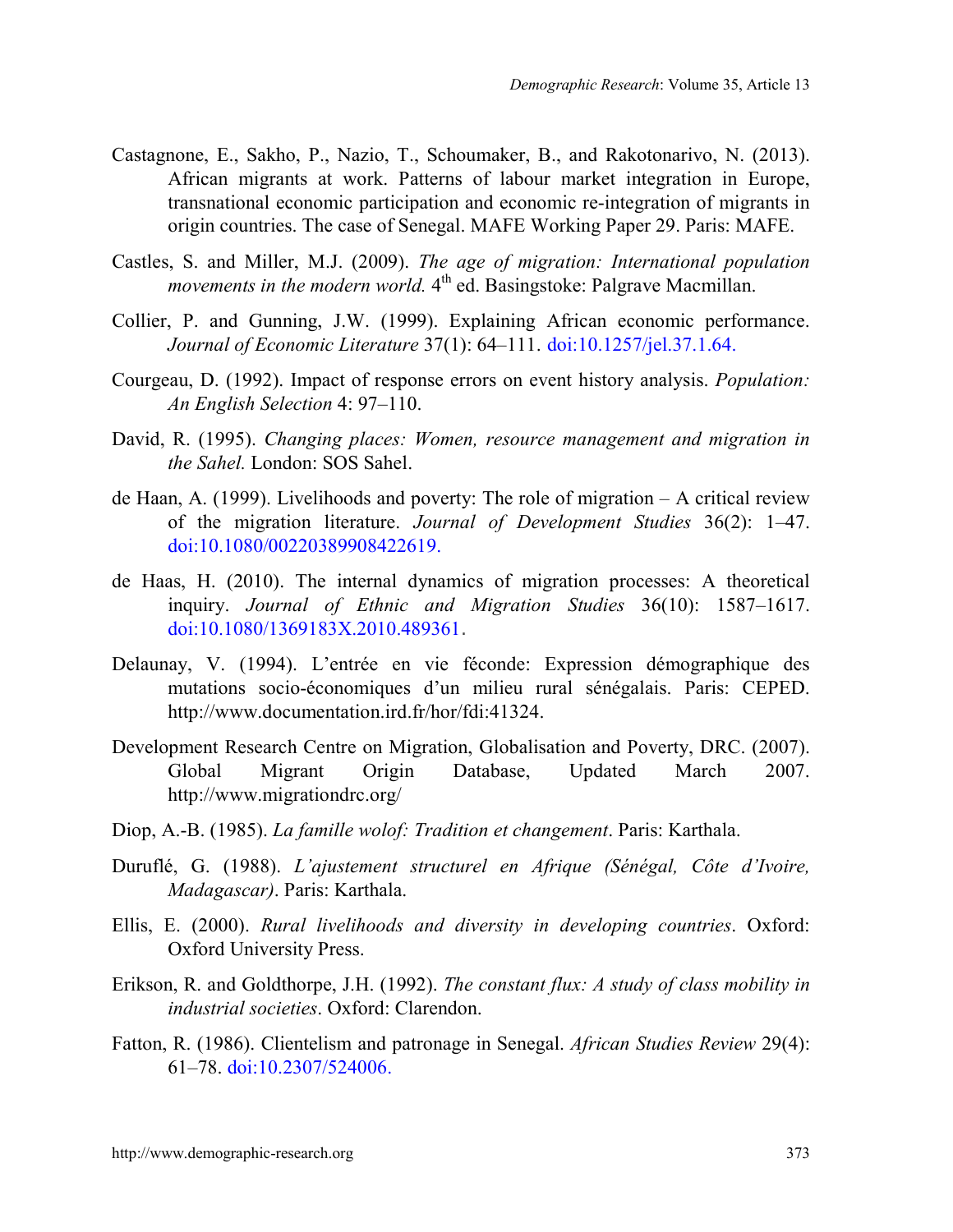- Findley, S. and Sow, S. (1998). From season to season: Agriculture, poverty and migration in the Senegal River Valley. In: Appleyard, R. (ed.). *Emigration dynamics in developing countries*. Vol. 1: Sub-Saharan Africa*.* Aldershot: Ashgate: 69–144.
- Findley, S. (1997). Migration and family interactions in Africa. In: Adepoju, A. (ed.). *Family, population and development in Africa.* London: Zed Books: 109–138.
- Gallie, D. and Paugam, S. (2000). The experience of unemployment in Europe: The debate. In: Gallie, D. and Paugam, S. (eds.). *Welfare regimes and the experience of unemployment in Europe*. Oxford: Oxford University Press.
- Galvan, D. (2001). Political turnover and social change in Senegal. *Journal of Democracy* 12(3): 51‒62. [doi:10.1353/jod.2001.0047](http://dx.doi.org/10.1353/jod.2001.0047).
- Garip, F. (2008). Social capital and migration: How do similar resources lead to divergent outcomes? *Demography* 45(3):591–617. [doi:10.1353/dem.0.0016.](http://link.springer.com/article/10.1353/dem.0.0016)
- Granovetter, M. (2005). The impact of social structure on economic outcomes. *Journal of Economic Perspectives* 19(1): 33‒50. [doi:10.1257/0895330053147958.](http://dx.doi.org/10.1257/0895330053147958)
- González-Ferrer, A., Baizan, P., and Beauchemin, C. (2012). Child-parents separation among Senegalese migrants to Europe: Migration strategies or cultural arrangements? *The Annals of the American Academy of Political and Social Science* 643(1): 106‒133. [doi:10.1177/0002716212444846.](http://dx.doi.org/10.1177/0002716212444846)
- González-Ferrer, A., Baizan, P., Beauchemin, C., Kraus, E., Schoumaker, B., and Black, R. (2014). Distance, transnational arrangements, and return decisions of Senegalese, Ghanaian, and Congolese migrants. *International Migration Review* 48(4): 939–971. [doi:10.1111/imre.12148.](http://dx.doi.org/10.1111/imre.12148)
- Grillo, R. and Mazzucato, V. (2008). Africa-Europe: A double engagement. *Journal of Ethnic and Migration Studies* 34(2): 175‒198. [doi:10.1080/](http://dx.doi.org/10.1080/13691830701823830) [13691830701823830.](http://dx.doi.org/10.1080/13691830701823830)
- Guilmoto, C.Z. (1998). Institutions and migrations: Short-term versus long-term moves in rural West Africa. *Population Studies* 52(1): 85–103. [doi:10.1080/](http://dx.doi.org/10.1080/0032472031000150196) [0032472031000150196.](http://dx.doi.org/10.1080/0032472031000150196)
- Hatton, T. and Williamson, J. (2003). Demographic and economic pressure on emigration out of Africa. *Scandinavian Journal of Economics* 105(3): 465–486. [doi:10.1111/1467-9442.t01-2-00008.](http://dx.doi.org/10.1111/1467-9442.t01-2-00008)
- Heath, A. and Cheung, S.Y. (2007). The comparative study of ethnic minority disadvantage. In: Heath, A. and Cheung, S.Y. (eds.). *Unequal chances: Ethnic*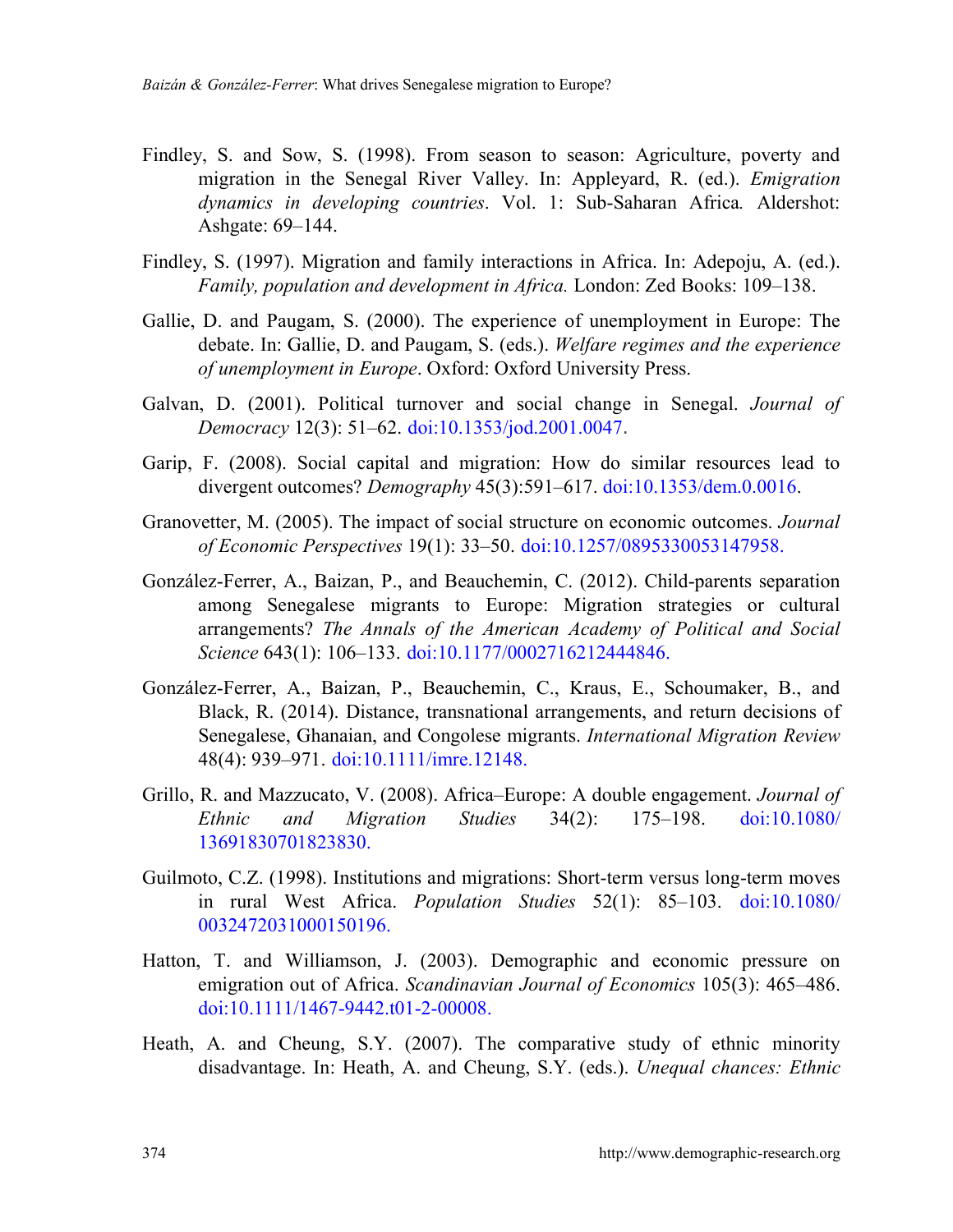*minorities in Western labour markets*. Oxford: Oxford University Press. [doi:10.5871/bacad/9780197263860.003.0001.](http://dx.doi.org/10.5871/bacad/9780197263860.003.0001)

- International Labor Office (2002). *Women and men in the informal economy: A statistical picture*. Geneva: International Labor Office.
- Kothari, U. (2002). Migration and chronic poverty. Chronic Poverty Research Centre Working Paper no. 16. Manchester: Institute for Development Policy and Management, University of Manchester. [doi:10.2139/ssrn.1754530.](http://dx.doi.org/10.2139/ssrn.1754530)
- Krissman, F. (2005). Sin coyote ni patrón: Why the "migrant network" fails to explain international migration. *International Migration Review* 39(1): 4–44. [doi:10.1111/j.1747-7379.2005.tb00254.x.](http://dx.doi.org/10.1111/j.1747-7379.2005.tb00254.x)
- Krokfors, C. (1995). Poverty, environmental stress and culture as factors in African migrations. In: Baker, J. and Akin Aina, T. (eds.). *The migration experience in Africa.* Uppsala: Nordiska Afrikainstitutet: 54‒64.
- Lalou, R. and Ndione, B. (2005). Stratégies migratoires et recomposition des solidarités dans un contexte de crise: L'exemple du Sénégal urbain. In: Vignikin, K. and Vimard, P. (eds.). *Familles au nord, familles au sud*. Louvain-la-Neuve: Academia-Bruylant: 449–479.
- Lindstrom, D.P., Hadley, C., and Belachew, T. (2012). The role of migration and income diversification in protecting households from food insecurity in southwest Ethiopia. 2012 Annual meeting of the Population Association of America.
- Liu, M.-M. (2013). Migrant networks and international migration: Testing weak ties. *Demography* 50(4): 1243‒1277. [doi:10.1007/s13524-013-0213-5.](http://dx.doi.org/10.1007/s13524-013-0213-5)
- Lucas, R. (2006). Migration and economic development in Africa: A review of evidence. *Journal of African Economies* 15(2): 337‒395. [doi:10.1093/](http://dx.doi.org/10.1093/jafeco/ejl032) [jafeco/ejl032.](http://dx.doi.org/10.1093/jafeco/ejl032)
- Martin, P.L. (1993). *Trade and migration: NAFTA and agriculture*. Vol. 30. Washington, D.C.: Institute for International Economics.
- Martin, P. and Widgren, J. (1996). International migration: A global challenge. *Population Bulletin* 51(1): 1–47.
- Massey, D.S. (1990). Social structure, household strategies, and the cumulative causation of migration. *Population Index* 56(1): 3‒26. [doi:10.2307/3644186.](http://dx.doi.org/10.2307/3644186)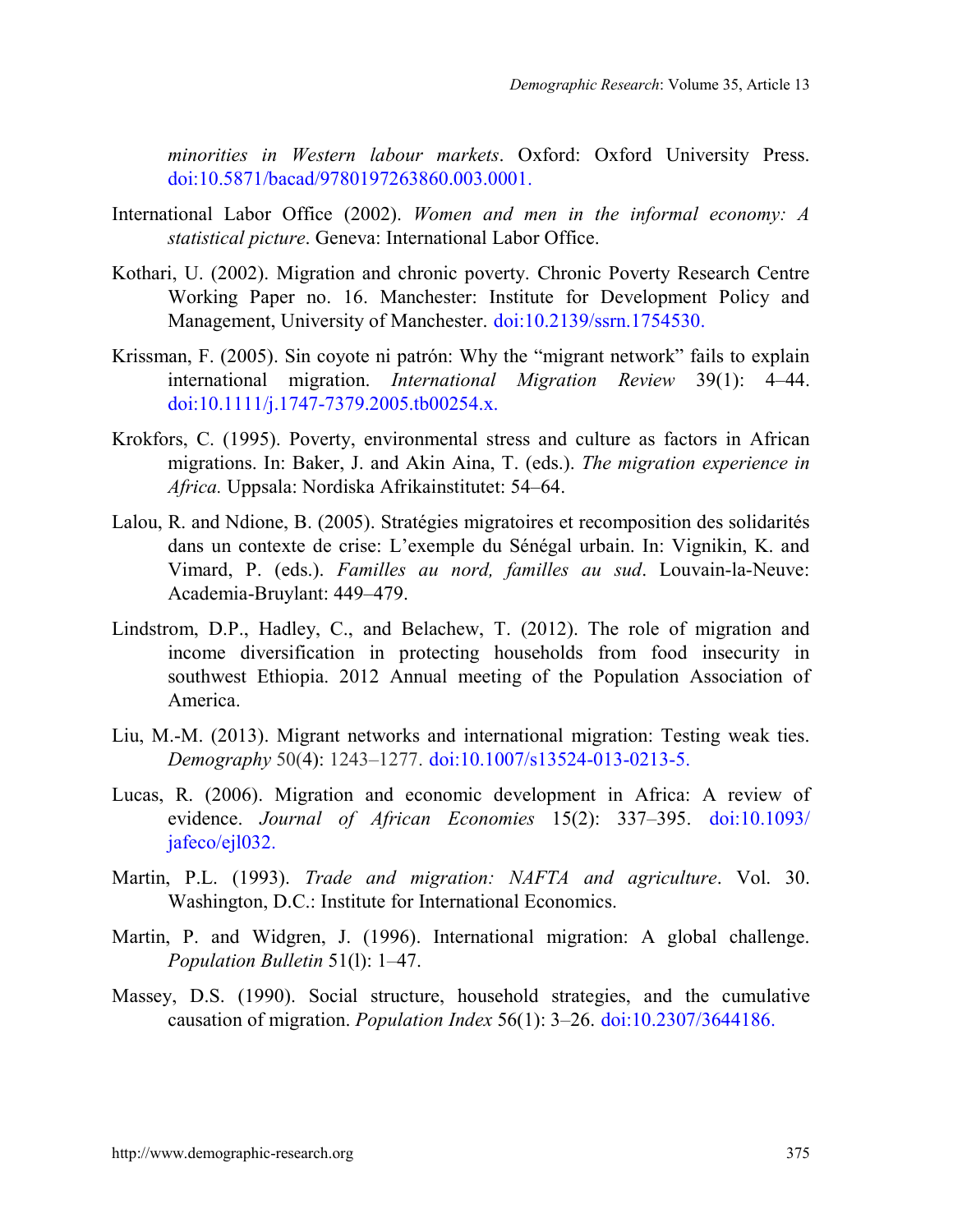- Massey, D.S., Arango, J., Hugo, G., Kouaouci, A., Pellegrino, A., and Taylor, J.E. (1998). *Worlds in motion: Understanding international migration at the end of the millennium*. Oxford: Clarendon.
- Mayer, K.U. (2001). The paradox of global social change and national path dependencies: Life course patterns in advanced societies. In: Woodward, A. and Kohli, M. (eds.). *Inclusions and exclusions in European societies*. New York: Routledge:  $89-110$ .
- Mazzucato, V., Schans, D., Caarls, K., and Beauchemin, C. (2015). Transnational families between Africa and Europe. *International Migration Review* 49(1): 142–172. [doi:10.1111/imre.12153.](http://dx.doi.org/10.1111/imre.12153)
- Mezger, C. and Beauchemin, C. (2010). The role of international migration experience for investment at home: The case of Senegal*.* MAFE Working Paper 12. Paris: MAFE.
- Mezger C. and González-Ferrer, A. (2013). The ImPol Database: A new tool to measure immigration policies in France, Italy and Spain since the 1960s. MAFE Working Paper 34. http://mafeproject.site.ined.fr/en/publications/working\_ papers/
- Mulder, C.H. (1993). *Migration dynamics: A life course approach*. Amsterdam: Thesis Publishers.
- Munshi, K. (2003). Networks in the modern economy: Mexican migrants in the U.S. labor market. *The Quarterly Journal of Economics* 118(2): 549–599. [doi:10.1162/003355303321675455.](http://dx.doi.org/10.1162/003355303321675455)
- Obucina, O. (2013). Occupational trajectories and occupational cost among Senegalese immigrants in Europe. *Demographic Research* 28(19): 547–580. [doi:10.4054/DemRes.2013.28.19.](http://dx.doi.org/10.4054/DemRes.2013.28.19)
- OECD (2010). Annual Labour Force Statistics database. <http://stats.oecd.org/index.aspx> (accessed November 11, 2010).
- Piore, M.J. (1979). *Birds of passage: Migrant labor and industrial societies*. New York: Cambridge University Press. [doi:10.1017/CBO9780511572210.](http://dx.doi.org/10.1017/CBO9780511572210)
- Pison, G., Hill, K., Cohen, B., and Foote, K. (1997). Croissances et répartition de la population: Migrations. In: Les changements démographiques au Sénégal, Travaux et Document de l'INED 138: 31‒38.
- Poiret, C. (1996). *Familles africaines en France*. Paris: L'Harmattan.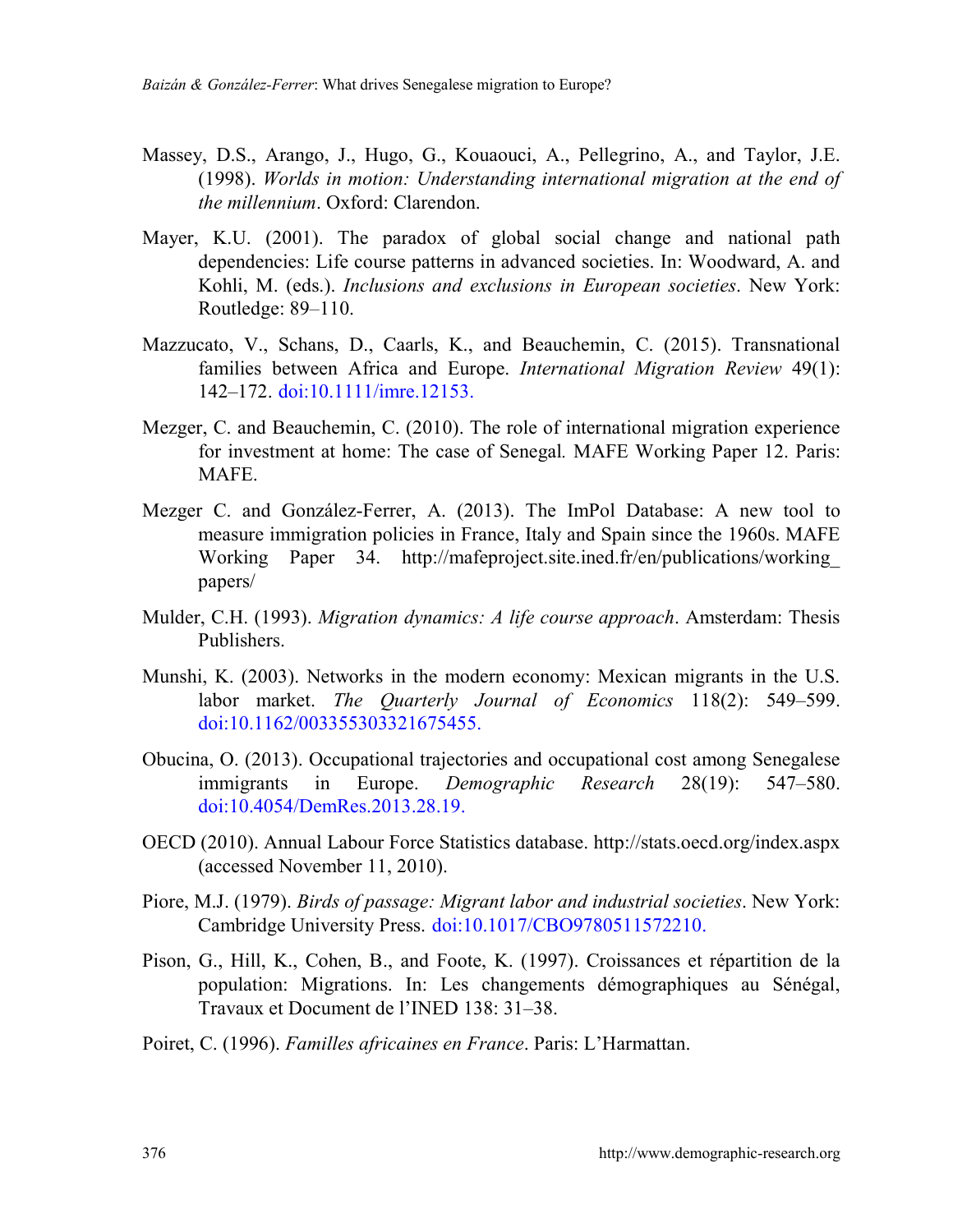- Polavieja, J.G. (2003). *Estables y precarios: Desregulación laboral y estratificación social en España*. Madrid: Centro de Investigaciones Sociológicas.
- Portes, A. (1997). Neoliberalism and the sociology of development: Emerging trends and unanticipated facts. *Population and Development Review 23(2): 229–259.* [doi:10.2307/2137545.](http://dx.doi.org/10.2307/2137545)
- Portes, A. (2010)*.* Migration and social change: Some conceptual reflections. *Journal of Ethnic and Migration Studies* 36(10): 1537‒1563. [doi:10.1080/](http://dx.doi.org/10.1080/1369183X.2010.489370) [1369183X.2010.489370.](http://dx.doi.org/10.1080/1369183X.2010.489370)
- Portes, A. and Bach, R.L. (1985). *Latin journey: Cuban and Mexican immigrants in the United States*. Berkeley: University of California Press.
- Portes, A. and Rumbaut, R.G. (2001). *Legacies: The story of the immigrant second generation*. Berkeley: University of California Press and Russell Sage Foundation.
- Rabe-Hesketh, S. and Skrondal, A. (2012). *Multilevel and longitudinal modeling using Stata.* College Station: Stata Press.
- Reyneri, E. (2003). Immigration and the underground economy in new receiving South European countries: Manifold negative effects, manifold deep-rooted causes. *International Review of Sociology* 13(1): 117‒143. [doi:10.1080/](http://dx.doi.org/10.1080/0390670032000087023) [0390670032000087023.](http://dx.doi.org/10.1080/0390670032000087023)
- Reyneri, E. and Fullin, G. (2011). Labour market penalties of new immigrants in new and old receiving West European countries. *International Migration* 49(1): 31– 57. [doi:10.1111/j.1468-2435.2009.00593.x.](http://dx.doi.org/10.1111/j.1468-2435.2009.00593.x)
- Robin, N., Lalou, R., and Ndiaye, M. (1999). Facteurs d'attraction et de répulsion à l'origine des flux migratoires internationaux. Rapport national Sénégal. Brussels: Commission européenne.
- Rosenfeld, M.J. and Tienda, M. (1999). Mexican immigration, occupational niches, and labor-market competition: Evidence from Los Angeles, Chicago, and Atlanta, 1970 to 1990. In: Bean, F.D. and Bell-Rose, S. (eds.). *Immigration and opportunity: Race, ethnicity, and employment in the United States*. New York: Russell Sage Foundation: 31–63.
- Sakho, P. (2013). New patterns of migration between Senegal and Europe (France, Italy and Spain). MAFE Working Paper 21. Paris: MAFE.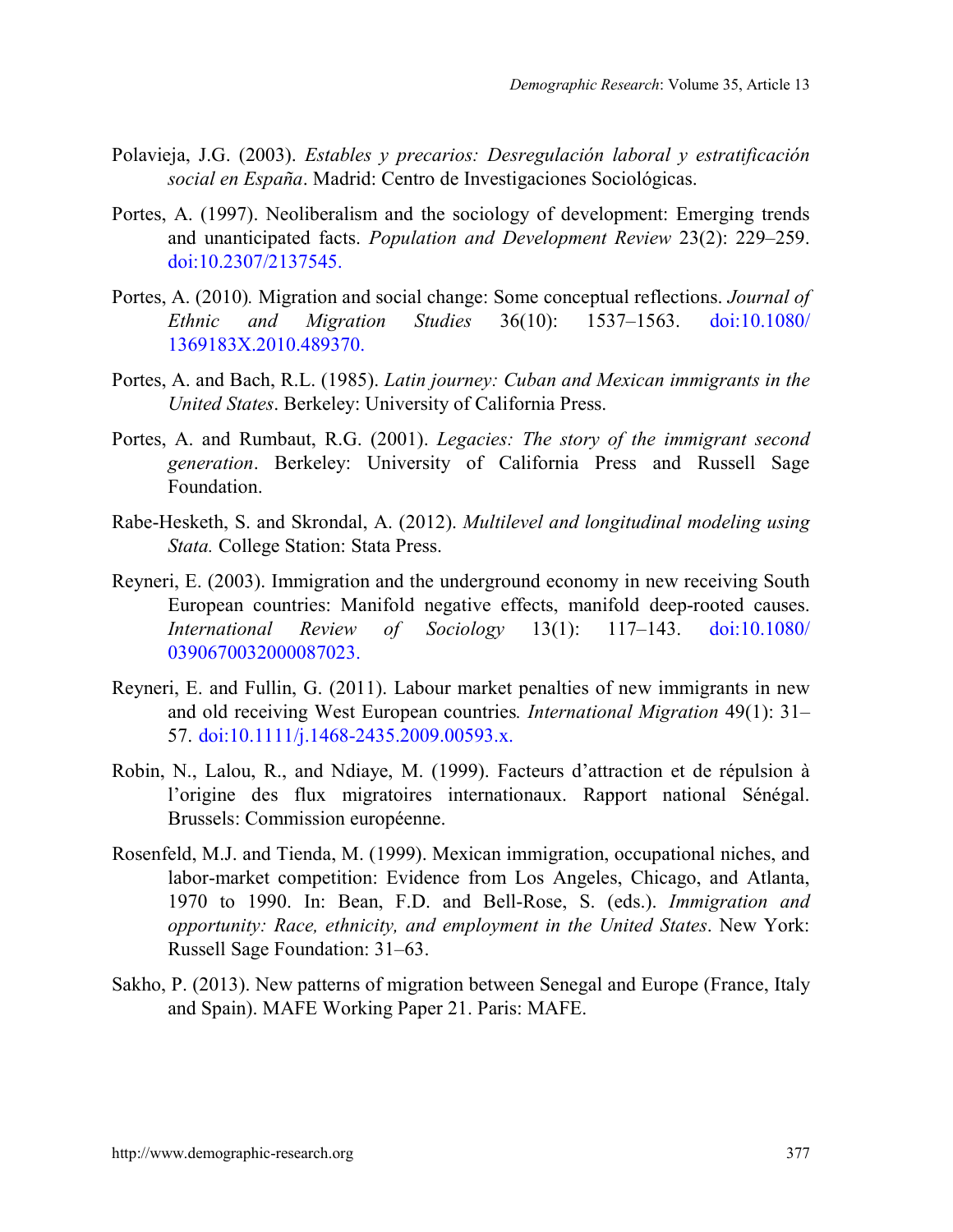- Sassen, S. (1988). *The mobility of labor and capital: A study in international investment and labor flow*. Cambridge: Cambridge University Press. [doi:10.1017/](http://dx.doi.org/10.1017/CBO9780511598296) [CBO9780511598296.](http://dx.doi.org/10.1017/CBO9780511598296)
- Schoumaker, B. and Mezger, C. (2013) Sampling and computation weights in the MAFE Surveys. MAFE Methodological Note 6. Paris: MAFE.
- Scoones, I. (1998). Sustainable rural livelihoods: A framework for analysis. IDS Working Paper 72. Brighton: IDS.
- Singer, J. and Willett, J. (1993). It's about time: Using discrete-time analysis to study duration and the timing of events. *Journal of Educational Statistics* 18(2): 155– 195. [doi:10.2307/1165085.](http://dx.doi.org/10.2307/1165085)
- Stark, O. (1991). *The migration of labor*. Oxford: Blackwell.
- Thioub, I., Diop, M.-C., and Boone, C. (1998). Economic liberalization in Senegal: Shifting politics of indigenous business interests. *African Studies Review* 41(2): 63‒89. [doi:10.2307/524827.](http://dx.doi.org/10.2307/524827)
- Toma, S. and Vause, S. (2011). Migrant networks and gender in Congolese and Senegalese international migration. MAFE Working paper. Paris: MAFE.
- United Nations Development Programme (2009). Overcoming barriers: Human mobility and development. Human development report 2009. New York: UNDP.
- United Nations Office on Drugs and Crime (2006). Organized crime and irregular migration from Africa to Europe. Vienna: UNODC. www.unodc.org/pdf/research/Migration\_Africa.pdf.
- van Dalen, H.P., Groenewold, G., and Schoorl, J.J. (2005). Out of Africa: What drives the pressure to emigrate? *Journal of Population Economics* 18(4): 741–778. [doi:10.1007/s00148-005-0003-5.](http://dx.doi.org/10.1007/s00148-005-0003-5)
- Villarreal, A. and Blanchard, S. (2013). How job characteristics affect international migration: The role of informality in Mexico. *Demography* 50(2): 751–775. [doi:10.1007/s13524-012-0153-5.](http://dx.doi.org/10.1007/s13524-012-0153-5)
- Weissman, S.R. (1990). Structural adjustment in Africa: Insights from the experiences of Ghana and Senegal. *World Development* 18(12): 1621‒1634. [doi:10.1016/](http://dx.doi.org/10.1016/0305-750X(90)90059-7) [0305-750X\(90\)90059-7.](http://dx.doi.org/10.1016/0305-750X(90)90059-7)
- World Bank (2008). Migration and Remittances Factbook. Washington, D.C.: World Bank. [www.worldbank.org/prospects/migrationandremittances.](http://www.worldbank.org/prospects/migrationandremittances)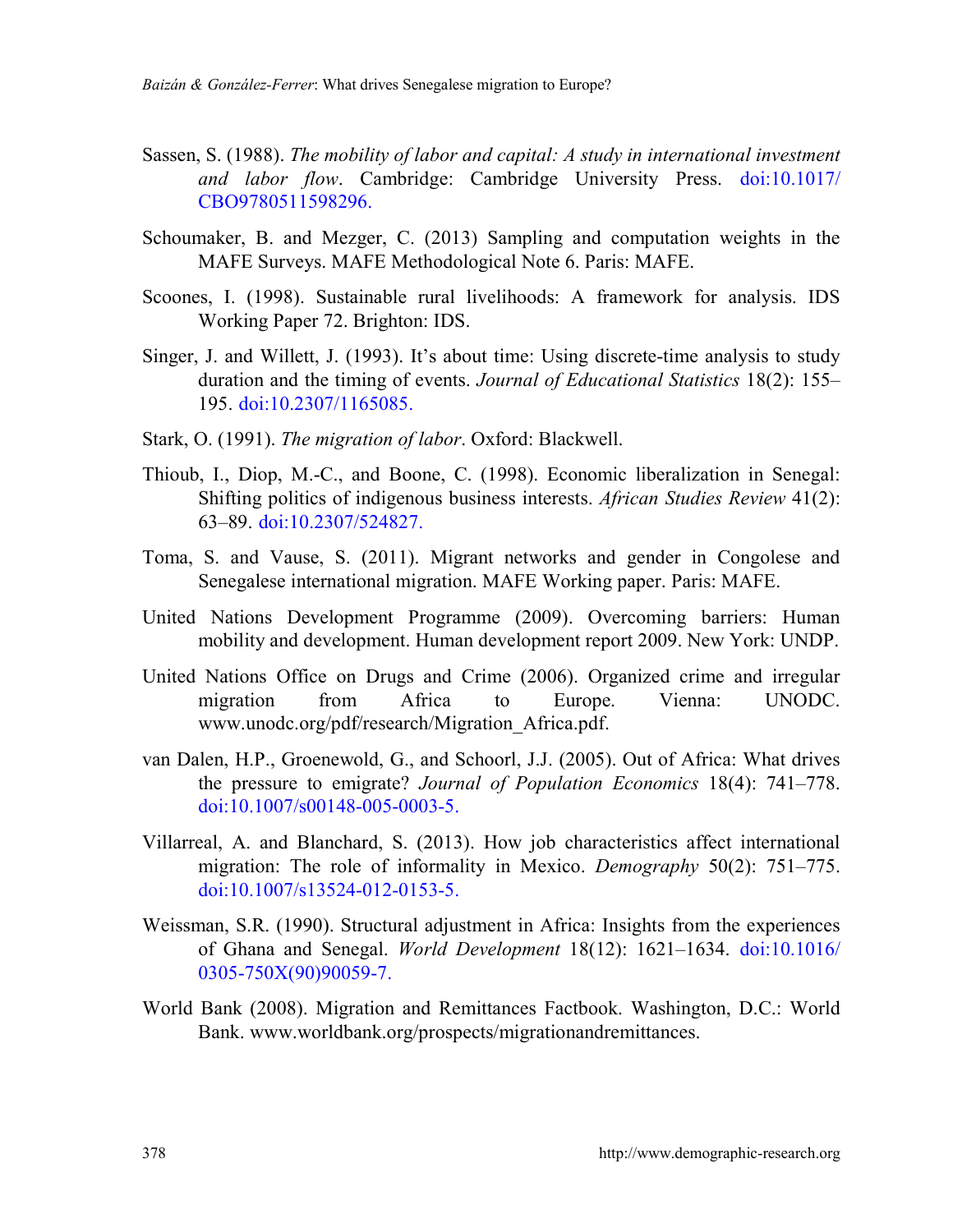World Bank (2012). World Development Indicators. Washington, D.C.: World Bank. http://data.worldbank.org.